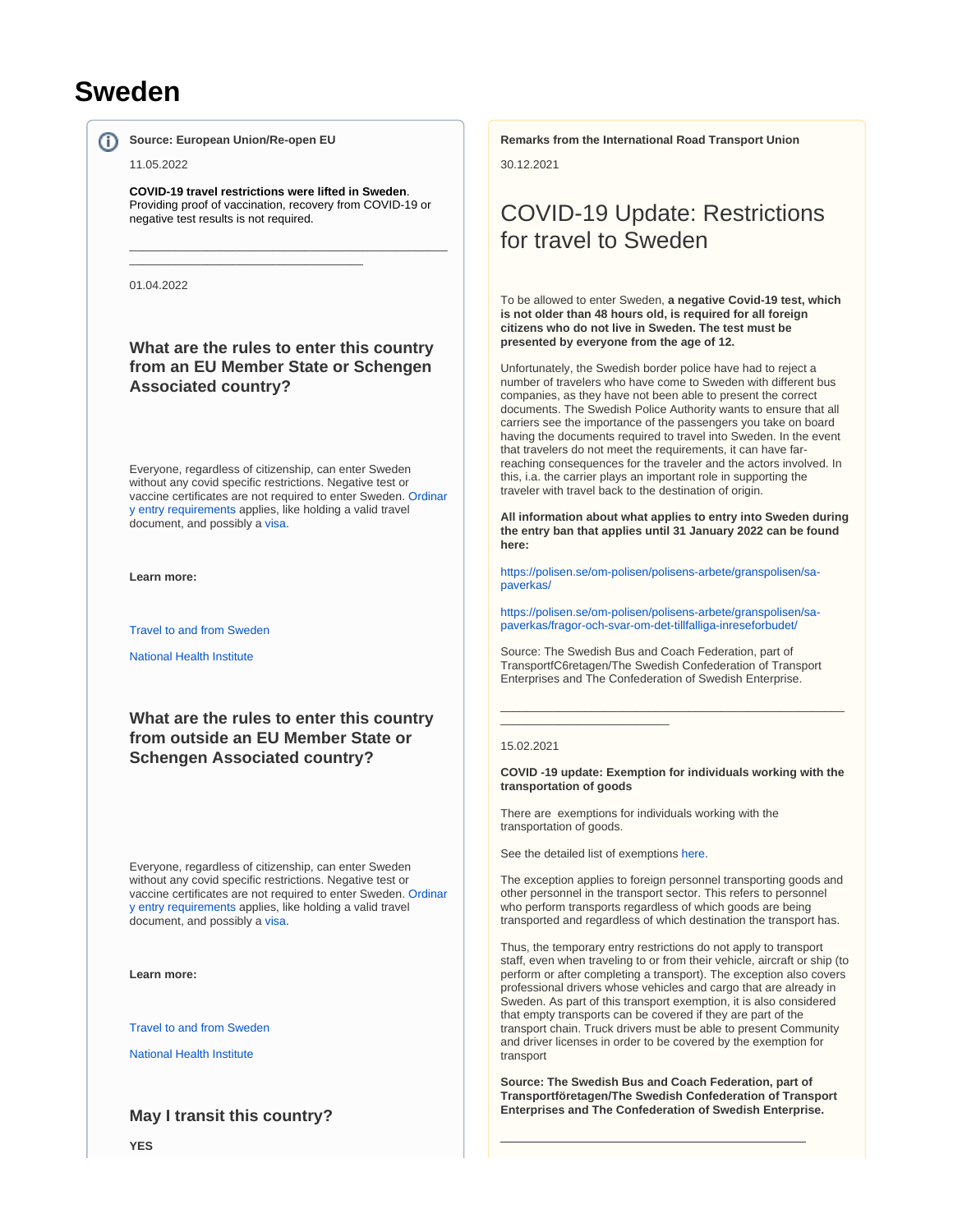### **General measures**

Information on the situation in the country is available on the [National Platform for emergency preparedness,](https://www.krisinformation.se/en/hazards-and-risks/disasters-and-incidents/2020/official-information-on-the-new-coronavirus) and on the [Pu](https://www.folkhalsomyndigheten.se/the-public-health-agency-of-sweden/) [blic Health Agency of Sweden.](https://www.folkhalsomyndigheten.se/the-public-health-agency-of-sweden/)

In Sweden, holding an 'EU Digital COVID Certificate' (EUDCC) is not necessary to access public spaces anymore. Restrictions to access events, bars, clubs and other public places and services have been lifted.

### **Use of facemasks**

There is no general requirement to wear a face mask in normal social situations, in public places, and in public transport. Face masks must always be seen as complementary to other recommendations: stay at home when you have symptoms, wash your hands regularly and keep at a distance from others.

### **Physical Distancing**

It is recommended to keep a safety distance whenever possible.

### **Indoor and outdoor meetings, public or private gatherings and events**

There are no longer restrictions on the number of people at gatherings and events.

### **Places of worship**

**OPEN**

### **Quarantine**

### **Stay home to prevent spreading the infection**

Stay home from work, school, preschool, and other activities if you feel ill and have symptoms that could be due to COVID-19. Examples of symptoms include a sore throat, runny nose, fever, or cough. The recommendation to stay home applies to all ages. It also applies to those who are vaccinated, and those who have previously had COVID-19. Special recommendations apply to health and elderly care staff.

Preschool children can, just like older children and adults, go back to preschool when they feel well and are in a general good condition. Some respiratory symptoms may persist a while after the infection even in those who have recovered.

The aim of staying home when you feel ill is to prevent spreading the infection further.

### 12.02.2021

#### **COVID-19 update: Overview of the restrictions in Sweden**

#### **For Swedish citizens**

Can enter Sweden.

Should follow the the Public Health Agency of Sweden's recommendations for everyone travelling to Sweden from abroad.

#### **Foreign citizens who are residents according to the Swedish Population Registry, hold a valid residence permit, residence right or residence status.**

Exempted from the entry ban.

Exempted from the requirement to present a negative Covid-19 test.

Should follow the the Public Health Agency of Sweden's recommendations for everyone travelling to Sweden from abroad.

#### **Entry from an EEA (European Economic Area) country**

Negative test result documenting that the holder does not have an ongoing covid-19 infection, is required.

No further entry bans are enforced.

Should follow the the Public Health Agency of Sweden's recommendations for everyone travelling to Sweden from abroad.

#### **Entry from a non-EEA country**

Negative test result documenting that the holder does not have an ongoing covid-19 infection, is required.

Must be covered by at least one exemption to the general entry ban.

Should follow the the Public Health Agency of Sweden's recommendations for everyone travelling to Sweden from abroad.

#### **Entry from Denmark, Norway or the UK**

Negative test result documenting that the holder does not have an ongoing covid-19 infection, is required.

Must be covered by at least one exemption to the stricter entry ban.

Should follow the the Public Health Agency of Sweden's recommendations for everyone travelling to Sweden from abroad.

See [here](https://polisen.se/en/the-swedish-police/the-coronavirus-and-the-swedish-police/travel-to-and-from-sweden/) for the full information in English.

**Source: The Swedish Bus and Coach Federation, part of Transportföretagen/The Swedish Confederation of Transport Enterprises and The Confederation of Swedish Enterprise.** 

#### 22.01.2021

Issues at Denmark - Sweden Border resolved

Denmark - Sweden

SÅ, NLF and DTL , IRU associations in the Nordics, after contacting their respective authorities, have now confirmed that carriers of goods **shall be allowed to transit Sweden and / or travel back** after delivering the goods regardless of the final destination.

This news comes in a context , where some truck drivers were denied entry into Sweden from Denmark in the past few days.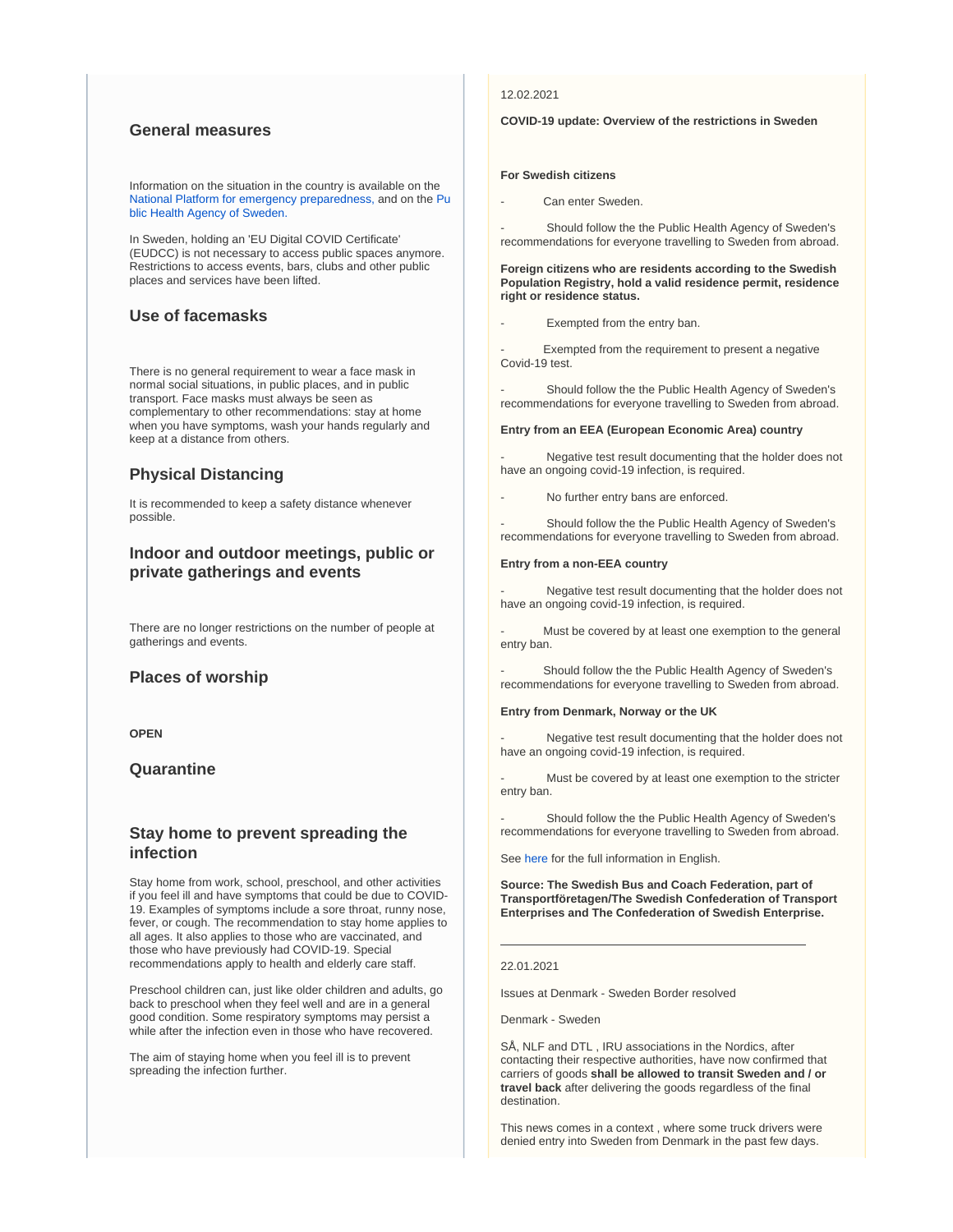If you live with someone who has COVID-19, you do not need to stay home, if you feel well yourself. However, pay attention to symptoms of COVID-19, and stay home if you develop symptoms.

Call telephone number 1177 if you need help assessing your symptoms or advice on where to seek medical care. You can also visit the website [1177.se.](http://1177.se)

#### **Learn more:**

[Stay home if you are ill and have symptoms of COVID-19](https://www.folkhalsomyndigheten.se/the-public-health-agency-of-sweden/communicable-disease-control/covid-19/how-to-protect-yourself-and-others-covid-19-recommendations/symptoms-of-covid-19/)

**Non-essential (other than medicine and food) shops**

**OPEN**

**Tourist accommodations**

**OPEN**

**Catering establishments**

**OPEN**

**Cinemas, museums and indoor attractions**

**OPEN**

**Personal care services**

**OPEN**

**Outdoors areas and beaches**

**OPEN**

**Ski facilities**

**OPEN**

**National website with coronavirusrelated information for TOURISM**

A link to the relevant legislation, where it is underlined that persons transporting goods from Sweden to Denmark are exempted from the travel ban can be accessed [here](https://www.riksdagen.se/sv/dokument-lagar/dokument/svensk-forfattningssamling/forordning-20201258-om-tillfalligt_sfs-2020-1258) (in Swedish).

**Source: DTL**

#### 26.05.2020

On 25 May, it was confirmed that relaxations of driving and rest times rules currently in place in Sweden will not be extended further. Therefore, as from 00:00 on 1 June, normal driving and rest time periods will apply.

More information can be found [here.](https://eur03.safelinks.protection.outlook.com/?url=https%3A%2F%2Fwww.akeri.se%2Fsv%2Finget-fortsatt-undantag-fran-kor-och-vilotidsreglerna&data=02%7C01%7Ctlh%40nla.eu%7C5ed7875eb75341a3302908d80176c9ae%7C7a846839e4004e3799011b7762975903%7C1%7C0%7C637260956988984601&sdata=uf1zkOD69PuDq1yCxdjnGEawLyQCS4kgE%2B0RjGCMI%2Fc%3D&reserved=0)

**Source: DTL**

09.04.2020

The Swedish Transport Agency states that Sweden plans to adopt a temporary and limited relaxation on the enforcement of driving and rest times for the **drivers of vehicles transporting all types of goods and transport of passengers**.

This temporary relaxation applies **from 15 April 2020 and will run until 31 May 2020**. This relaxation is granted pursuant to Article 14 (2) of the [EU Regulation 5612006.](https://www.iru.org/apps/cms-filesystem-action?file=/flashinfo/EU%20Regulation%20No.%20561%202006.pdf) It will apply to all drivers, irrespective of their nationality, when operating on the Swedish territory.

For the above-mentioned category of drivers, the following provisions will be temporarily relaxed as follows:

- Derogation to Article 6(1) of Regulation 561/2006: replacement of the maximum daily driving limit of 9 hours with one of 11 hours.

- Derogation to Article 6(2) of Regulation 561/2006: replacement of the maximum weekly driving limit of 56 hours with one of 60 hours.

- Derogation to Article 6(3) of Regulation 561/2006: replacement of the maximum fortnightly driving limit of 90 hours with one of 120 hours.

- No derogation to Article 7 of Regulation 561/2006.

- Derogation to Article 8(1) of Regulation 561/2006: reduction of the regular daily rest requirements from 11 to 9 hours.

- Derogation to Article 8(6) of Regulation 561/2006: reduction of the regular weekly rest period from 45 hours to 24 hours.

- Derogation to Article 8(8) of Regulation 561/2006: possibility for the driver to take the regular weekly rest shorter than 45 hours in the vehicle, as long as it has suitable sleeping facilities for each driver and the vehicle is stationary.

**Source: Transportföretagen**

#### 16.03.2020

The Sweden government has taken measures introducing social distancing to prevent the spread of the Coronavirus (COVID-19). Fr eight transport activities within, to and from Sweden are not impacted by these measures.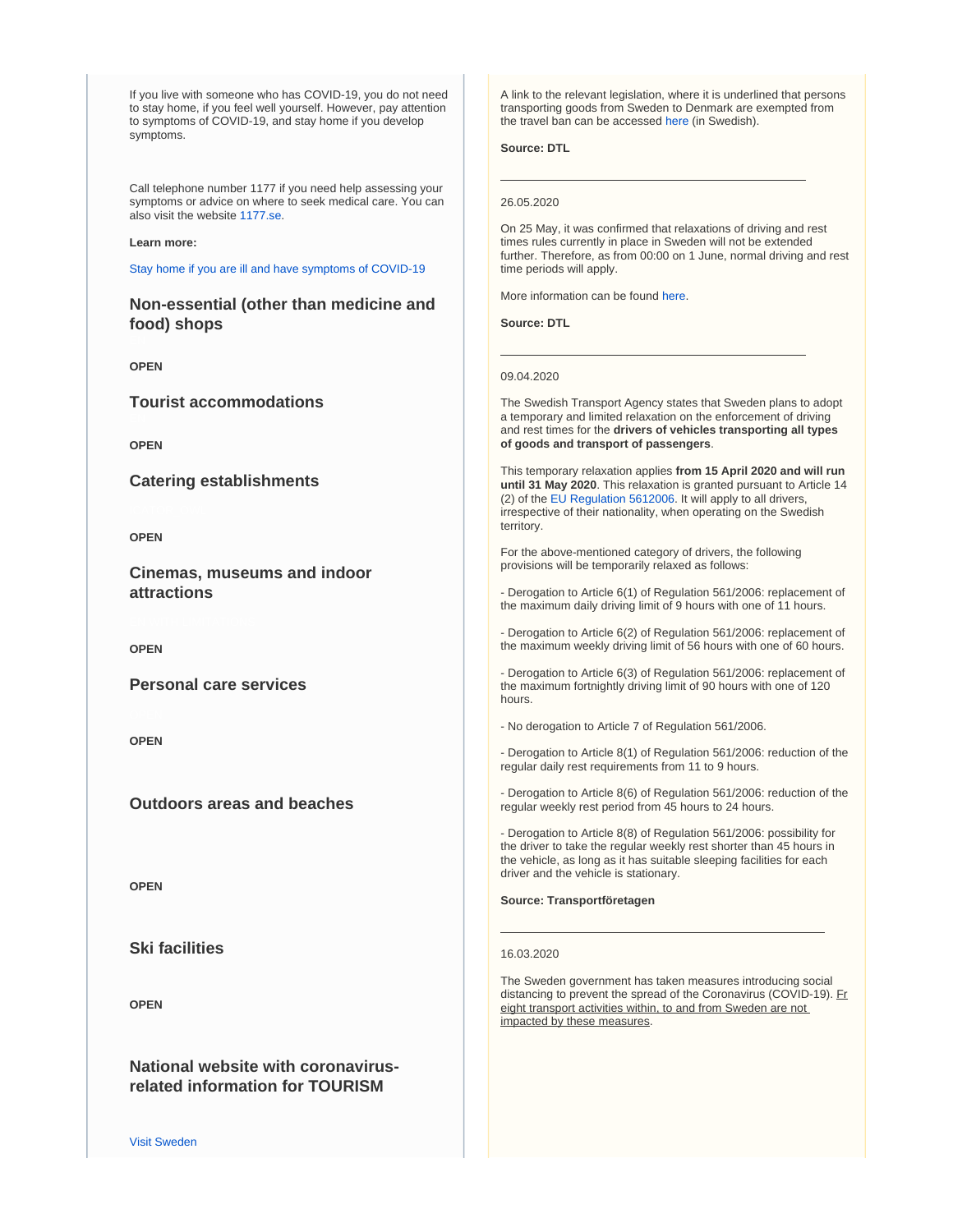08.03.2022

\_\_\_\_\_\_\_\_\_\_\_\_\_\_\_\_\_\_\_\_\_\_\_

### **What are the rules to enter this country from an EU Member State or Schengen Associated country?**

\_\_\_\_\_\_\_\_\_\_\_\_\_\_\_\_\_\_\_\_\_\_\_\_\_\_\_\_\_\_\_\_\_\_\_\_\_\_\_\_\_\_\_\_\_\_\_\_\_

There is no longer an entry ban when entering directly from an EU/EEA country or Switzerland. Everyone, regardless of citizenship, can enter Sweden without any covid specific restrictions. Entry regulations will now revert to the regulations in place during normal circumstances regarding requirement to hold a valid travel document and potential visa, max length of stay, and the right to free movement within EU/the Schengen area.

### **Entering this country with the EU Digital COVID certificate**

All travellers aged 12 and older can enter Sweden if their 'EU Digital COVID Certificate' contains:

- Proof of full vaccination, completed at least 14 days before travelling. Accepted vaccines: Comirnaty (COVID-19 vaccine BioNtech Tozinameran), Spikevax (COVID-19 Vaccine Moderna), Vaxzevria (COVID-19 Vaccine AstraZeneca), COVID-19 Vaccine Janssen, COVID-19 vaccine AstraZeneca /SKBio, COVISHIELD (Serum Institute of India COVID-19 vaccine), COVID-19 vaccine BIBP /Sinopharm, CoronaVac (COVID-19 vaccine Sinovac).
- Proof of recovery from COVID-19. Validity: 180 days.
- Negative molecular test result. Validity: 72 hours.

**Entering this country without the EU Digital COVID certificate or with a certificate not compliant with national requirements**

Documents equivalent to the 'EU Digital COVID Certificate' (EUDCC) in Swedish, Danish, Norwegian, English or French are also accepted, if they meet the same requirements listed above for the EUDCC.

**Learn more:**

As of March 16th, the Swedish Transport Agency is granting a temporary tolerance concerning the enforcement of driving and resting times rules for freight operations according to [EU](https://www.iru.org/apps/cms-filesystem-action?file=/flashinfo/EU%20Regulation%20No.%20561%202006.pdf)  [Regulation No. 561/2006.](https://www.iru.org/apps/cms-filesystem-action?file=/flashinfo/EU%20Regulation%20No.%20561%202006.pdf) Exemptions in Sweden apply to daily rest time (minimum 9 hours), weekly rest time (minimum 24 hours) and driving time as long as breaks are taken after a maximum of 4,5 hours driving time. Exemptions are valid for 30 days and are valid for all types of transports (i.e. goods, bus and coach), provided that road safety is not affected [be impaired] when transport companies make use of these exemptions.

**Sources: SA and Stoneridge Electronics**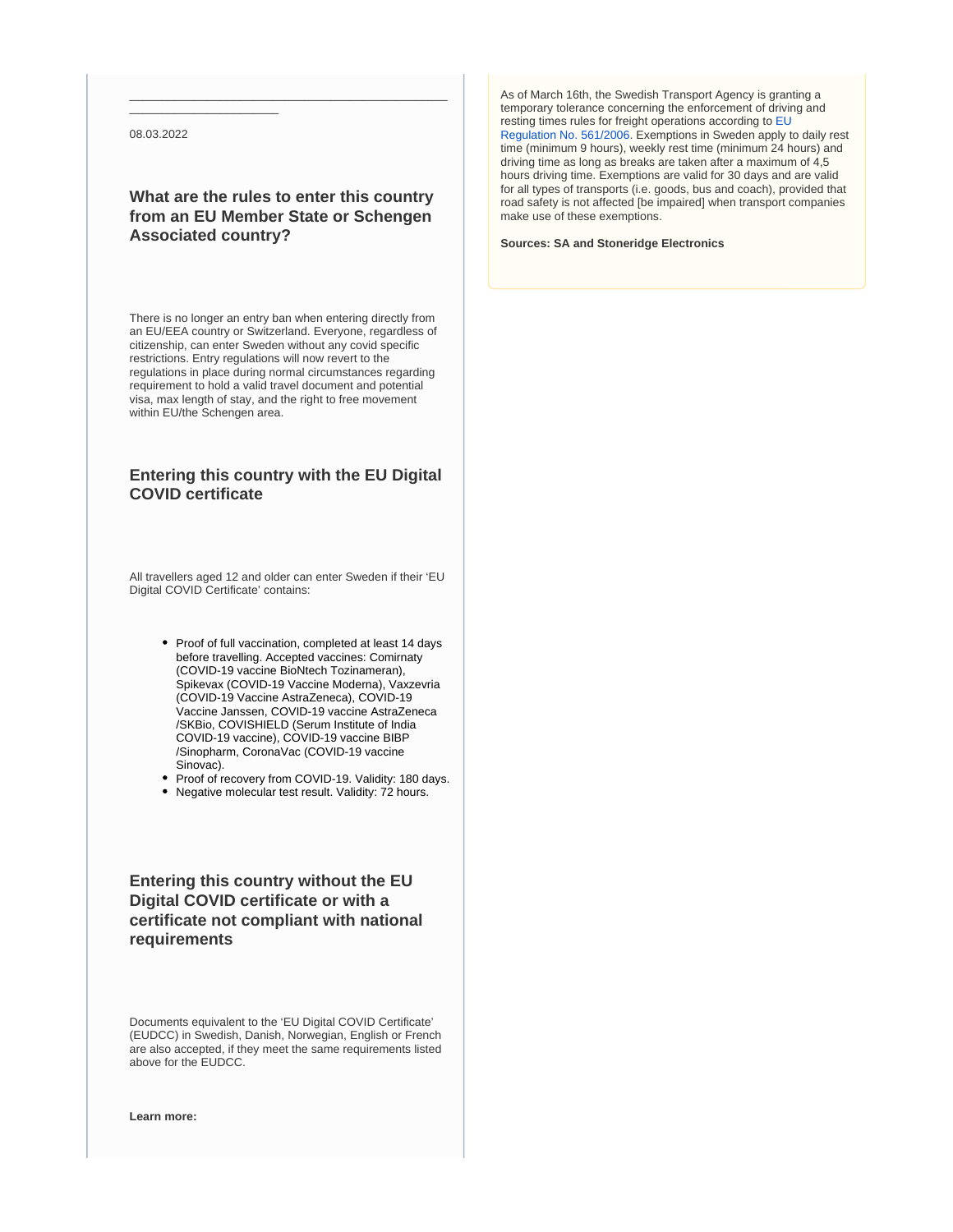#### [Travel to and from Sweden](https://polisen.se/en/the-swedish-police/the-coronavirus-and-the-swedish-police/travel-to-and-from-sweden/)

 $\_$ 

[National Health Institute](https://www.folkhalsomyndigheten.se/the-public-health-agency-of-sweden/communicable-disease-control/covid-19/)

[Public Health Agency of Sweden's recommendations](https://www.folkhalsomyndigheten.se/the-public-health-agency-of-sweden/communicable-disease-control/covid-19/if-you-are-planning-to-travel/recommendations-for-those-travelling/)

You can find the latest information on air travel regulations for this country on the [IATA website.](https://www.iatatravelcentre.com/international-travel-document-news/1580226297.htm)

You can also find information about [your passenger rights](https://europa.eu/youreurope/citizens/travel/passenger-rights/index_en.htm) on our portal for citizens.

[Documents you need to travel in Europe](https://europa.eu/youreurope/citizens/travel/entry-exit/index_en.htm) [Health cover for temporary stays](https://europa.eu/youreurope/citizens/health/unplanned-healthcare/temporary-stays/index_en.htm)

### **What are the rules to enter this country from outside an EU Member State or Schengen Associated country?**

#### **Entry rules**

There is a ban on non-essential travel to Sweden from countries outside the EU/EEA. This ban applies to foreign nationals and remains in effect until 31 Mars 2022. There are a number of exemptions to the ban based on work or studies, family connections or urgent family reasons, as well as a number of [countries whose residents are exempted.](https://polisen.se/en/the-swedish-police/the-coronavirus-and-the-swedish-police/travel-to-and-from-sweden/#exempted)

**Document checklist:**

Travellers must provide all the following documents:

1. Proof of vaccination. Accepted vaccines: Comirnaty (COVID-19 vaccine BioNtech Tozinameran), Spikevax (COVID-19 Vaccine Moderna), Vaxzevria (COVID-19 Vaccine AstraZeneca), COVID-19 Vaccine Janssen, COVID-19 vaccine AstraZeneca /SKBio, COVISHIELD (Serum Institute of India COVID-19 vaccine), COVID-19 vaccine BIBP /Sinopharm, CoronaVac (COVID-19 vaccine Sinovac).

Or

Proof of recovery from COVID-19. Validity: 180 days.

Or

Negative result to a pre-departure molecular test (valid 72 hours).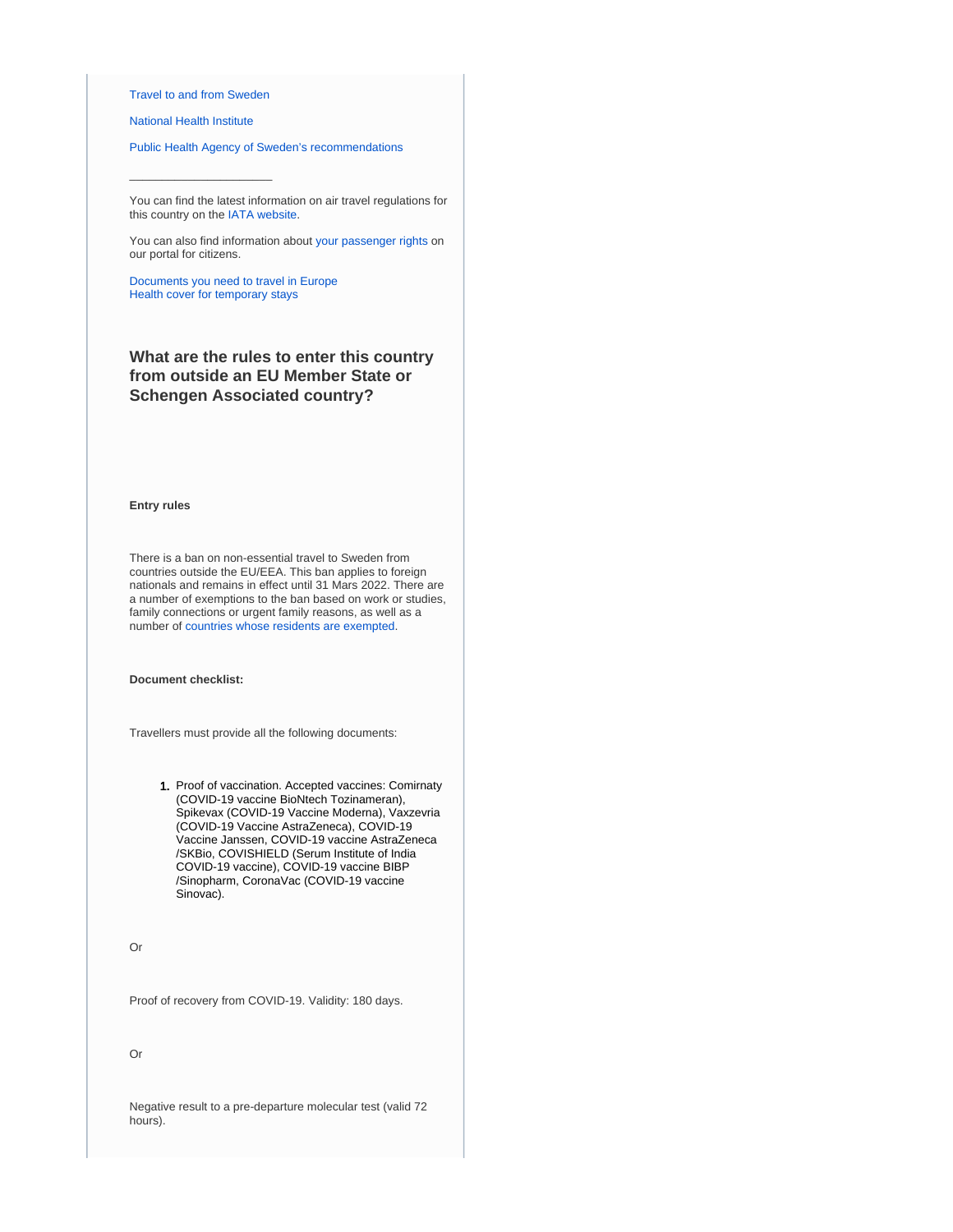#### **Learn more:**

[Travel to and from Sweden](https://polisen.se/en/the-swedish-police/the-coronavirus-and-the-swedish-police/travel-to-and-from-sweden/)

[National Health Institute](https://www.folkhalsomyndigheten.se/the-public-health-agency-of-sweden/communicable-disease-control/covid-19/)

[Public Health Agency of Sweden's recommendations](https://www.folkhalsomyndigheten.se/the-public-health-agency-of-sweden/communicable-disease-control/covid-19/if-you-are-planning-to-travel/recommendations-for-those-travelling/)

### **What are the rules if I go abroad from this country, and when I return from abroad?**

Sweden's recommendations for travellers going abroad from Sweden:

- Avoid travelling if you have symptoms.
- Keep yourself well informed and follow local authorities' advice and instructions at your destination. Local restrictions and regulations will be in place. These may be changed at short notice. For example, there may be requirements for face masks and rules on maintaining a distance from other people.
- Stay in close contact with your travel company and review your insurance coverage.
- Follow the rules and recommendations that apply at the airport, on the plane and at your destination. If you do not follow these, you risk being denied boarding or entry into the country you have travelled to.
- Have enough money for unforeseen events on your trip, for example delays.
- Swedish embassies provide up-to-date travel [information in Swedish on the Sweden Abroad](https://www.swedenabroad.se/en/)  [website.](https://www.swedenabroad.se/en/)

### **May I transit this country?**

Foreign travellers, over the age of 12, entering Sweden must present a negative test conducted within 48 hours prior to their arrival regardless of whether they can present a vaccination certificate or a certificate confirming recovery from Covid-19 or not. The test requirement does not apply to foreign nationals who are registered here, have residence permits or residence status in Sweden.

### **General measures**

Information on the situation in the country is available on the [National Platform for emergency preparedness,](https://www.krisinformation.se/en) and on the [Pu](https://www.folkhalsomyndigheten.se/the-public-health-agency-of-sweden/) [blic Health Agency of Sweden.](https://www.folkhalsomyndigheten.se/the-public-health-agency-of-sweden/)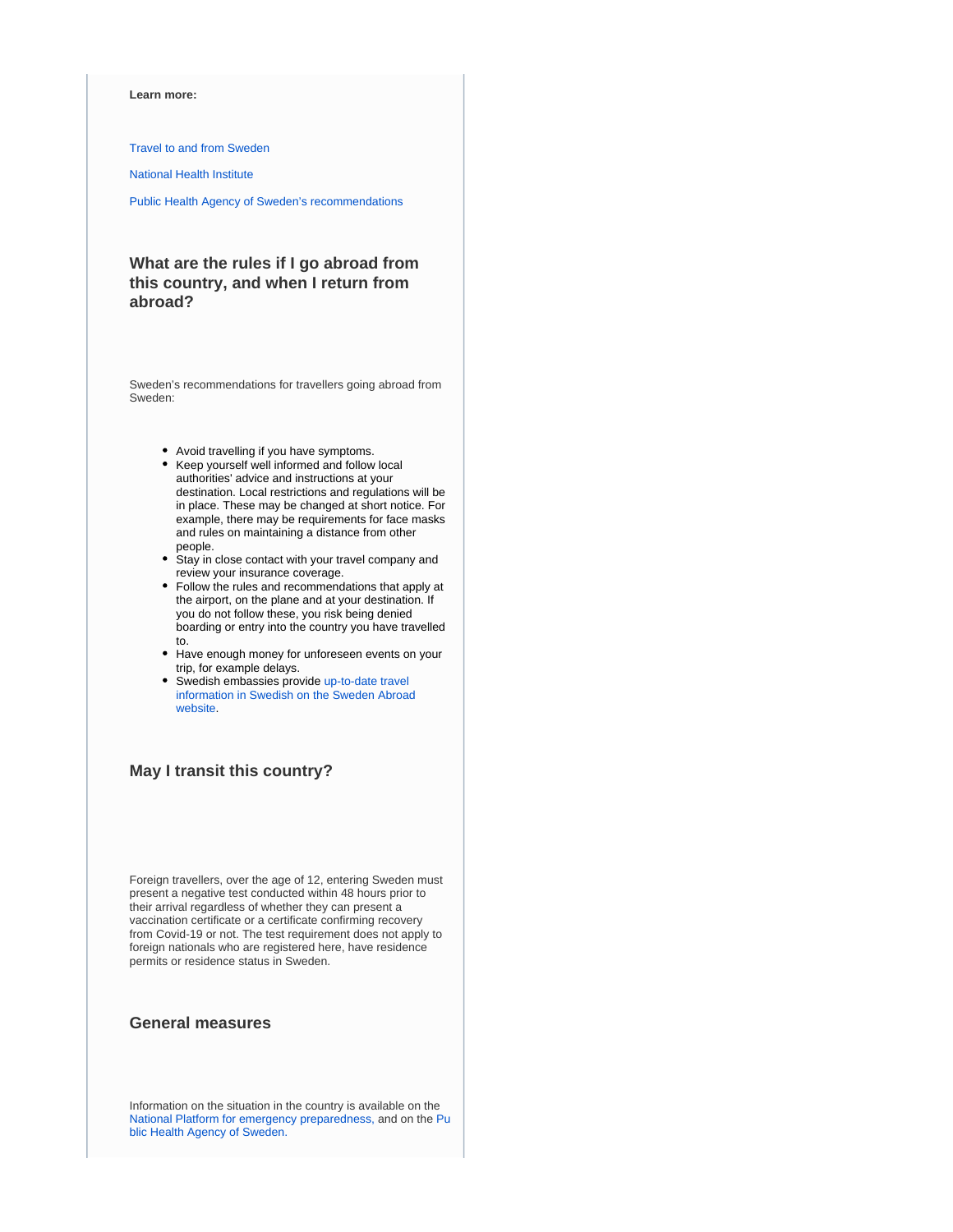In Sweden, holding an 'EU Digital COVID Certificate' (EUDCC) is not necessary to access public spaces anymore. Restrictions to access events, bars, clubs and other public places and services have been lifted.

### **Use of facemasks**

There is no general requirement to wear a face mask in normal social situations, in public places, and in public transport. Face masks must always be seen as complementary to other recommendations: stay at home when you have symptoms, wash your hands regularly and keep at a distance from others.

### **Physical Distancing**

It is recommended to keep a safety distance whenever possible.

### **Indoor and outdoor meetings, public or private gatherings and events**

There are no longer restrictions on the number of people at gatherings and events.

### **Places of worship**

**OPEN**

### **Quarantine**

If you develop mild symptoms that do not disappear within 24 hours or that do not have some other explanation, e.g. allergy, migraine or similar, you should get tested.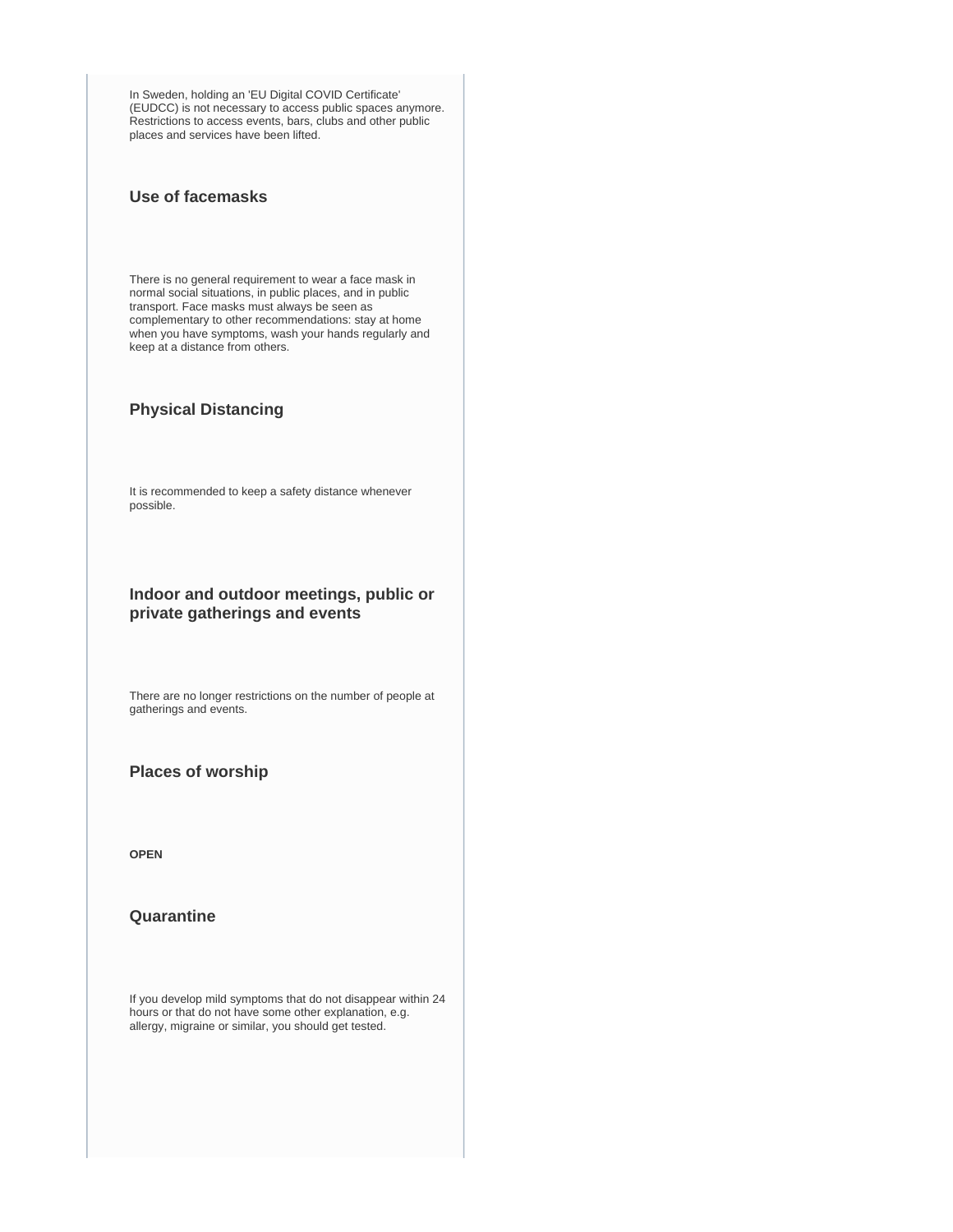If the symptoms remain and you are not tested, the same recommendation applies as to those who have received a positive test result (i.e. those who have COVID-19): **Stay at home for at least seven days from the onset of the first symptoms.** You should also have been **free from fever the last two of those seven days.** A dry cough and loss of smell and taste may remain but if you feel well otherwise and seven days have passed since you fell ill, you can return to work, school or preschool.

If you have been tested without symptoms and received a positive test result, you must stay home for at least seven days after the sampling. Should you develop symptoms after the sampling, you may count from the day when symptoms appear and follow the recommendations above.

The same applies if you have been ill, but not with COVID-19: stay at home for as long as you are ill. You should clearly feel better and be free from fever for two days before returning to work or school.

Testing for COVID-19 is always organised in accordance with regional and local guidelines. The Public Health Agency of Sweden recommends adults and school-aged children (including children in preschool class) with [symptoms of](https://www.folkhalsomyndigheten.se/the-public-health-agency-of-sweden/communicable-disease-control/covid-19/?exp=68197#_68197)  [COVID-19](https://www.folkhalsomyndigheten.se/the-public-health-agency-of-sweden/communicable-disease-control/covid-19/?exp=68197#_68197) to take a PCR test in order to find out if they have a current COVID-19 infection.

### **Non-essential (other than medicine and food) shops**

Open

**OPEN**

### **Tourist accommodations**

Open

**OPEN**

### **Catering establishments**

indicator\_OWL

**OPEN**

### **Cinemas, museums and indoor attractions**

Open with limitations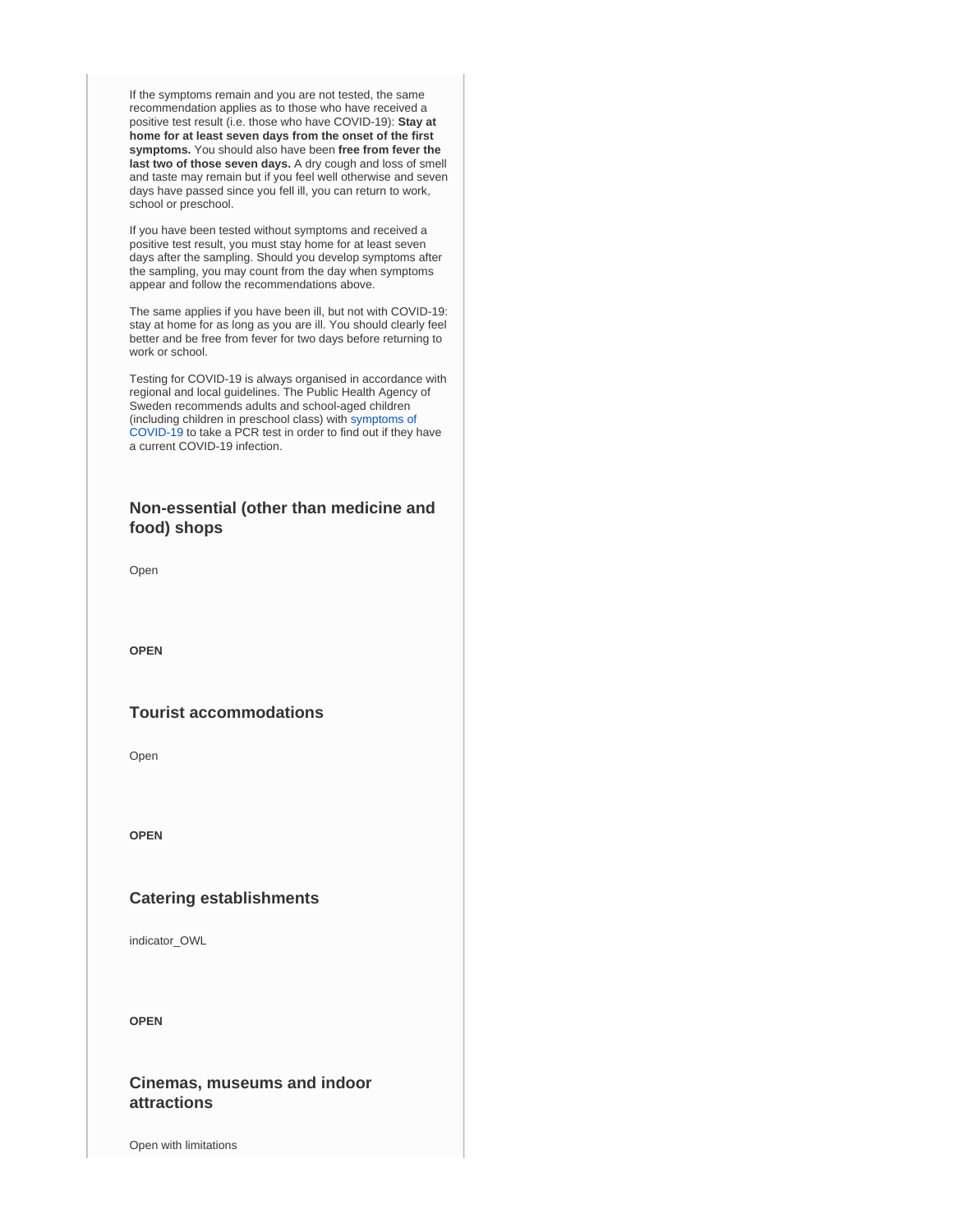**OPEN**

### **Personal care services**

Open

**OPEN**

**Outdoors areas and beaches**

**OPEN**

**Ski facilities**

**OPEN**

**National website with coronavirusrelated information for TOURISM**

[Visit Sweden](https://visitsweden.com/)

10.02.2022

**What are the rules to enter this country from an EU Member State or Schengen Associated country?**

\_\_\_\_\_\_\_\_\_\_\_\_\_\_\_\_\_\_\_\_\_\_\_\_\_\_\_\_\_\_\_\_\_\_\_\_\_\_\_\_\_\_\_\_\_\_\_\_\_ \_\_\_\_\_\_\_\_\_\_\_\_\_\_\_\_\_\_\_\_\_\_\_\_\_\_\_\_\_\_\_\_\_\_\_\_\_\_\_\_\_\_\_

From 9 February 2022 there is no longer an entry ban when entering directly from an EU/EEA country or Switzerland. Everyone, regardless of citizenship, can enter Sweden without any covid specific restrictions. Entry regulations will now revert to the regulations in place during normal circumstances regarding requirement to hold a valid travel document and potential visa, max length of stay, and the right to free movement within EU/the Schengen area.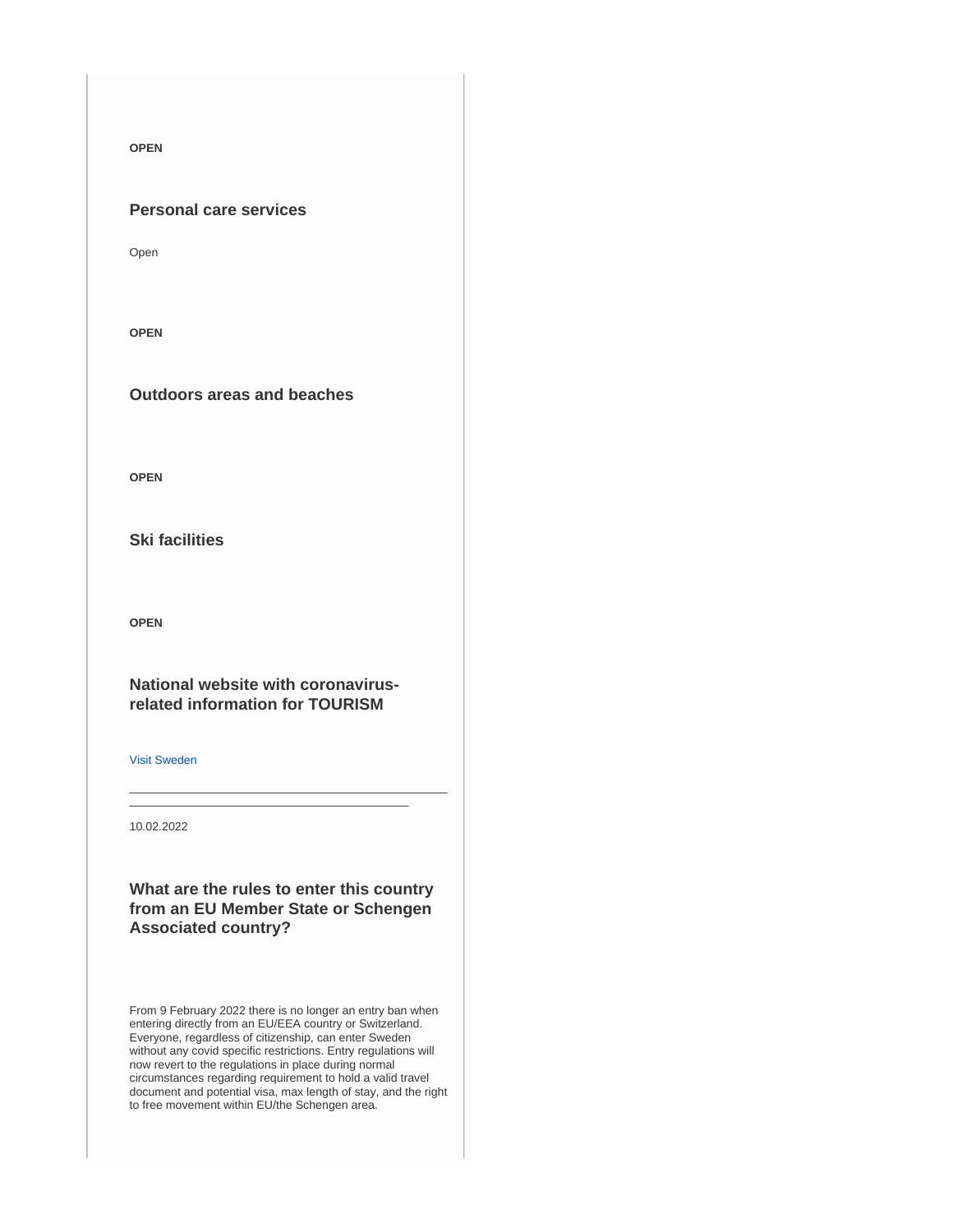### **Entering this country with the EU Digital COVID certificate**

All travellers aged 12 and older can enter Sweden if their 'EU Digital COVID Certificate' contains:

- Proof of full vaccination, completed at least 14 days before travelling. Accepted vaccines: Comirnaty (COVID-19 vaccine BioNtech Tozinameran), Spikevax (COVID-19 Vaccine Moderna), Vaxzevria (COVID-19 Vaccine AstraZeneca), COVID-19 Vaccine Janssen, COVID-19 vaccine AstraZeneca /SKBio, COVISHIELD (Serum Institute of India COVID-19 vaccine), COVID-19 vaccine BIBP /Sinopharm, CoronaVac (COVID-19 vaccine Sinovac).
- Proof of recovery from COVID-19. Validity: 180 days. Negative molecular test result. Validity: 72 hours.

**Entering this country without the EU Digital COVID certificate or with a certificate not compliant with national requirements**

Documents equivalent to the 'EU Digital COVID Certificate' (EUDCC) in Swedish, Danish, Norwegian, English or French are also accepted, if they meet the same requirements listed above for the EUDCC.

**Learn more:**

[Travel to and from Sweden](https://polisen.se/en/the-swedish-police/the-coronavirus-and-the-swedish-police/travel-to-and-from-sweden/)

[National Health Institute](https://www.folkhalsomyndigheten.se/the-public-health-agency-of-sweden/communicable-disease-control/covid-19/)

[Public Health Agency of Sweden's recommendations](https://www.folkhalsomyndigheten.se/the-public-health-agency-of-sweden/communicable-disease-control/covid-19/if-you-are-planning-to-travel/recommendations-for-those-travelling/)

**What are the rules to enter this country from outside an EU Member State or Schengen Associated country?**

**Entry rules**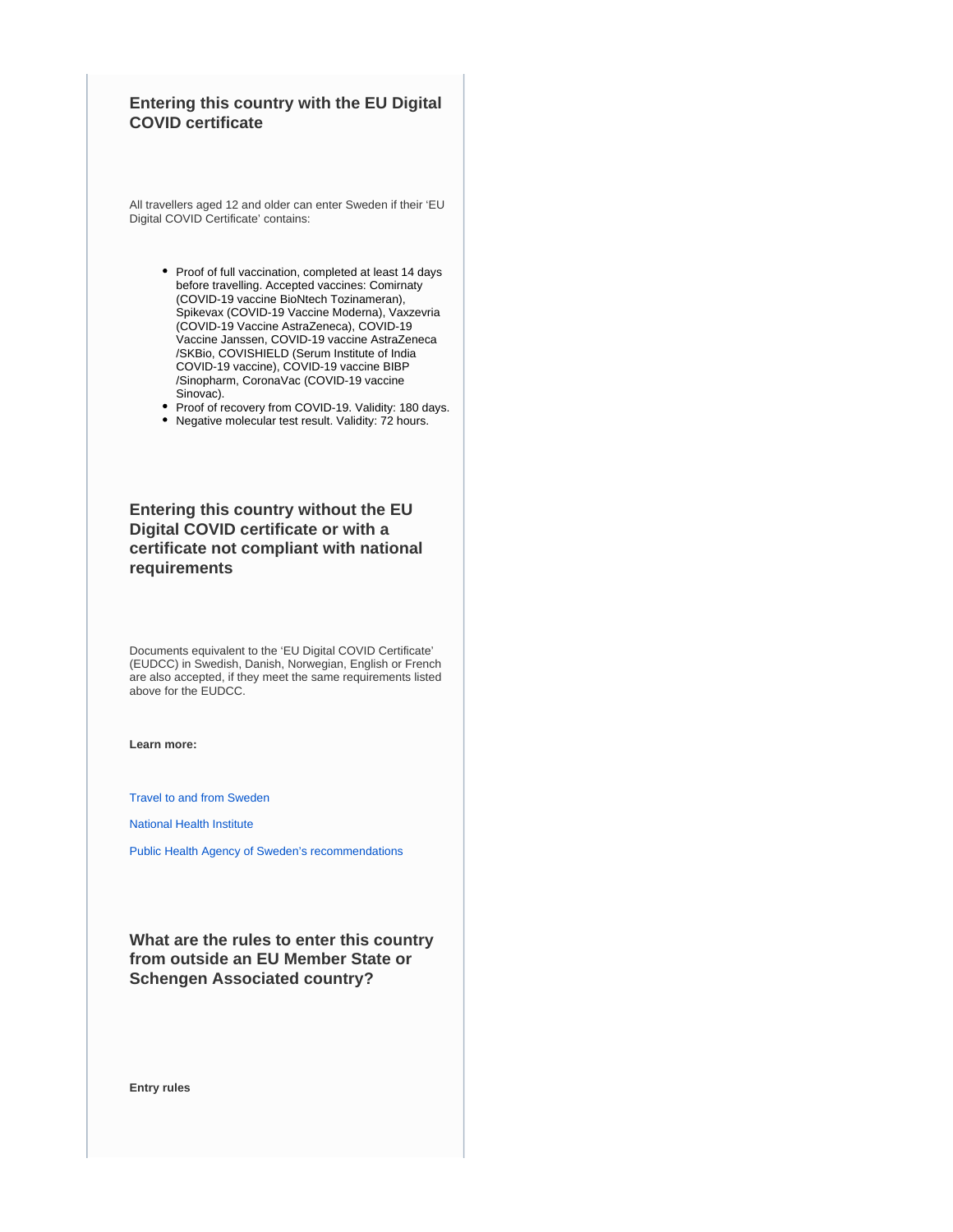There is a ban on non-essential travel to Sweden from countries outside the EU/EEA. This ban applies to foreign nationals and remains in effect until 31 Mars 2022. There are a number of exemptions to the ban based on work or studies, family connections or urgent family reasons, as well as a number of [countries whose residents are exempted.](https://polisen.se/en/the-swedish-police/the-coronavirus-and-the-swedish-police/travel-to-and-from-sweden/#exempted)

**Document checklist:**

Travellers must provide all the following documents:

1. Proof of vaccination. Accepted vaccines: Comirnaty (COVID-19 vaccine BioNtech Tozinameran), Spikevax (COVID-19 Vaccine Moderna), Vaxzevria (COVID-19 Vaccine AstraZeneca), COVID-19 Vaccine Janssen, COVID-19 vaccine AstraZeneca /SKBio, COVISHIELD (Serum Institute of India COVID-19 vaccine), COVID-19 vaccine BIBP /Sinopharm, CoronaVac (COVID-19 vaccine Sinovac).

Or

Proof of recovery from COVID-19. Validity: 180 days.

Or

Negative result to a pre-departure molecular test (valid 72 hours).

**What are the rules if I go abroad from this country, and when I return from abroad?**

Sweden's recommendations for travellers going abroad from Sweden: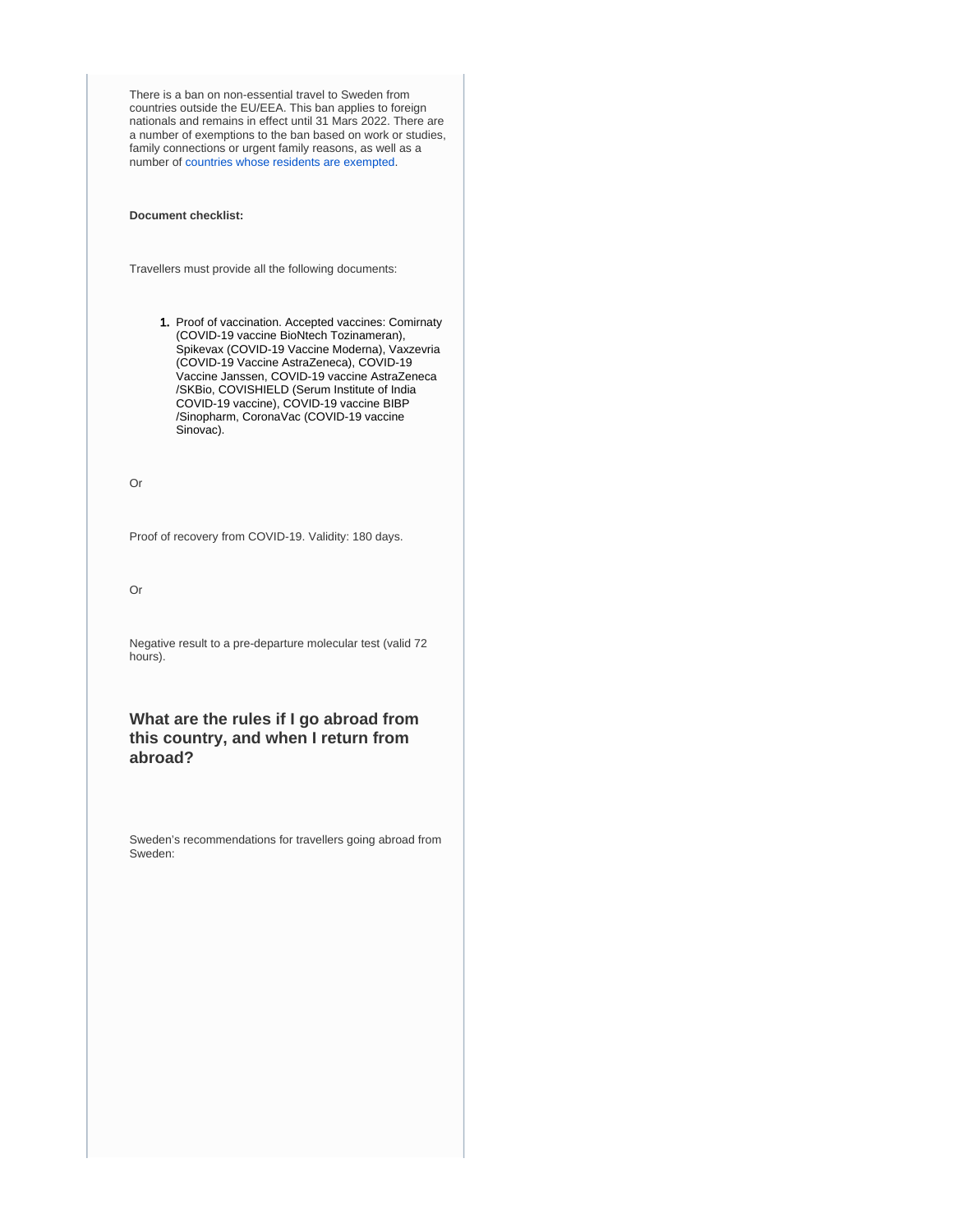- Avoid travelling if you have symptoms.
- Keep yourself well informed and follow local authorities' advice and instructions at your destination. Local restrictions and regulations will be in place. These may be changed at short notice. For example, there may be requirements for face masks and rules on maintaining a distance from other people.
- Stay in close contact with your travel company and review your insurance coverage.
- Follow the rules and recommendations that apply at the airport, on the plane and at your destination. If you do not follow these, you risk being denied boarding or entry into the country you have travelled to.
- Have enough money for unforeseen events on your trip, for example delays.
- $\bullet$ Swedish embassies provide [up-to-date travel](https://www.swedenabroad.se/en/)  [information in Swedish on the Sweden Abroad](https://www.swedenabroad.se/en/)  [website.](https://www.swedenabroad.se/en/)

### **May I transit this country?**

Foreign travellers, over the age of 12, entering Sweden must present a negative test conducted within 48 hours prior to their arrival regardless of whether they can present a vaccination certificate or a certificate confirming recovery from Covid-19 or not. The test requirement does not apply to foreign nationals who are registered here, have residence permits or residence status in Sweden.

### **General measures**

Information on the situation in the country is available on the [National Platform for emergency preparedness,](https://www.krisinformation.se/en) and on the [Pu](https://www.folkhalsomyndigheten.se/the-public-health-agency-of-sweden/) [blic Health Agency of Sweden.](https://www.folkhalsomyndigheten.se/the-public-health-agency-of-sweden/)

**Important:** In Sweden, **the 'EU Digital COVID Certificate' (EUDCC) is required to access the following public spaces**:

- Cinemas
- **Theatres**
- Concerts

If there are less than 100 people.

To be valid, the EUDCC must contain one of the following:

- Proof of full vaccination, completed at least 14 days before travelling. Accepted vaccines: Comirnaty (COVID-19 vaccine BioNtech Tozinameran), Spikevax (COVID-19 Vaccine Moderna), Vaxzevria (COVID-19 Vaccine AstraZeneca), COVID-19 Vaccine Janssen, COVID-19 vaccine AstraZeneca /SKBio, COVISHIELD (Serum Institute of India COVID-19 vaccine), COVID-19 vaccine BIBP /Sinopharm, CoronaVac (COVID-19 vaccine Sinovac).
- Proof of recovery from COVID-19. Validity: 180 days.
- Negative molecular test result. Validity: 72 hours.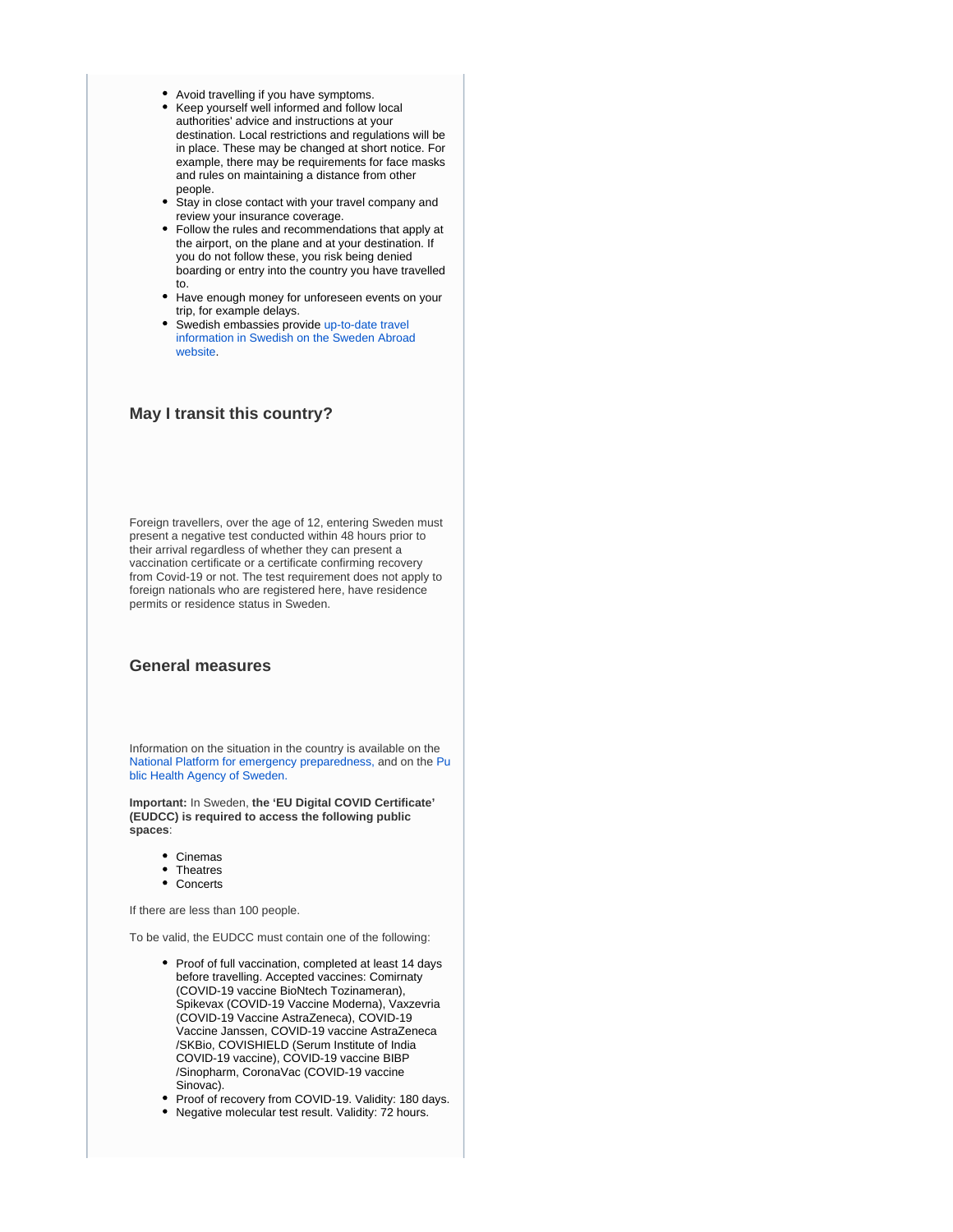Please note that for all public gatherings and events indoors where there is more than 100 people, the vaccination certificate will be required for all people who are 18 years and older.

Citizens of countries that do not issue the EUDCC should provide equivalent certificates in Swedish, Danish, Norwegian, English or French.

Travellers are strongly advised to carry relevant certificates at all times.

### **Use of facemasks**

There is no general requirement to wear a face mask in normal social situations, in public places, and in public transport. Face masks must always be seen as complementary to other recommendations: stay at home when you have symptoms, wash your hands regularly and keep at a distance from others.

### **Physical Distancing**

It is recommended to keep a safety distance whenever possible.

### **Indoor and outdoor meetings, public or private gatherings and events**

**Indoor events**

- For indoor events with more than 20 and a maximum of 50 participants, all participants must be seated, groups must be limited to a maximum of 8 people, and a distance of one metre must be kept between parties. Vaccination certificates can be used.
- For indoor events with more than 50 participants, vaccination certificates must be used, together with assigned seats, and a distance of one meter must be kept between parties.
- For public gatherings and events, as well as exhibitions/fairs indoors, with vaccination pass requirements, the maximum number of participants will be 500. If the premises are sectioned, and participants from different sections do not get in contact with those from other sections, each section can have maximum 500 participants.

**Outdoor events**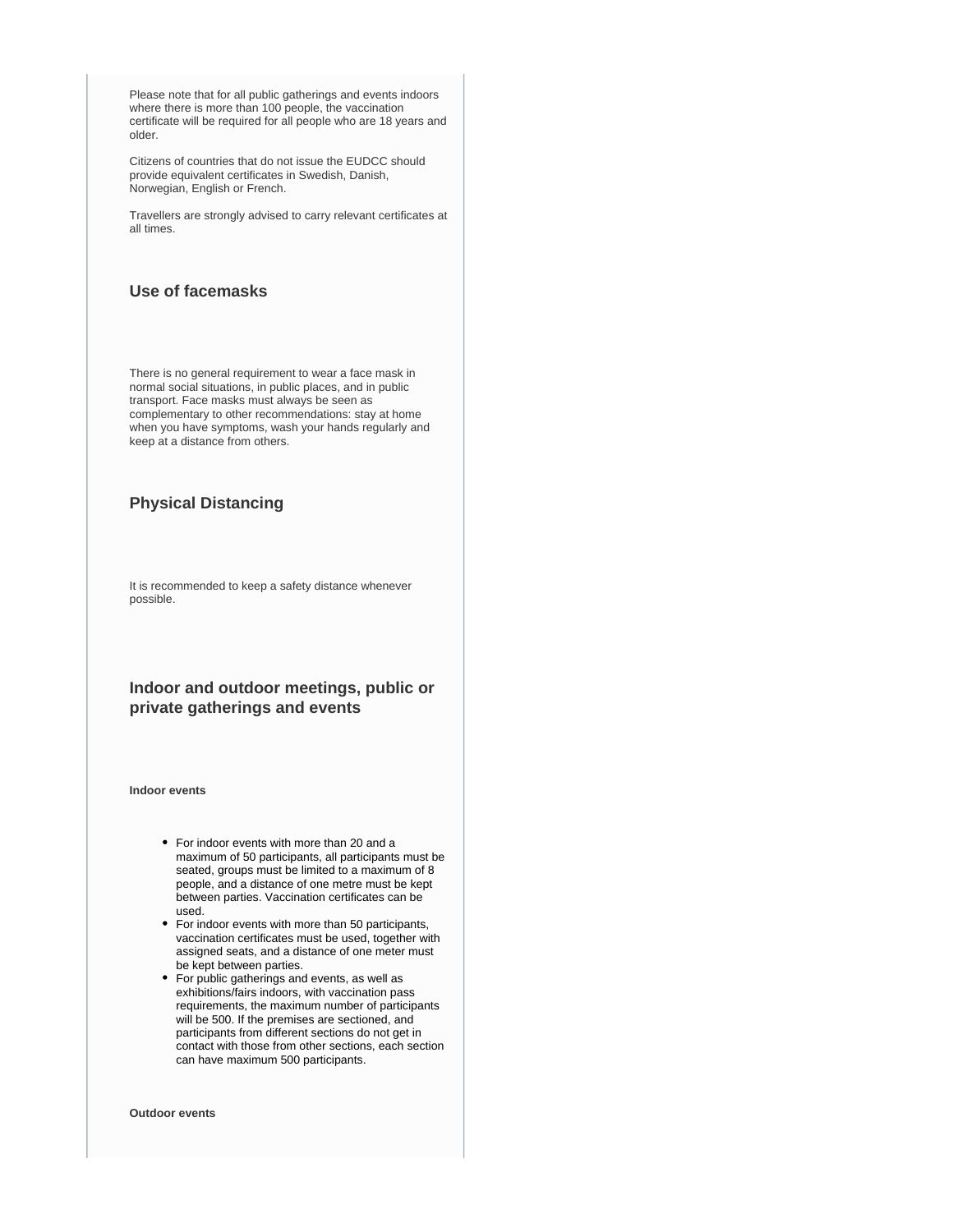For public gatherings and events, as well as exhibitions/fairs indoors, with vaccination pass requirements, the maximum number of participants will be 500. If the premises are sectioned, and participants from different sections do not get in contact with those from other sections, each section can have maximum 500 participants.

#### **Fairs**

Maximum 500 visitors for trade fairs. An organizer can divide the gathering or event into sections. Then the maximum ceiling applies to each individual section.

Organizers must determine the maximum number of visitors and exhibitors based on the requirement of 10 square meters per person.

#### **Private gatherings in rented premises**

Private gatherings held in rented premises can have a maximum of 20 participants. This does not apply to funeral ceremonies. Funeral ceremonies and moments of remembrance will be exempt and can thus have 50 participants.

### **Safety measures for public transportation**

In all forms of public transport, distance between passengers must always be respected. Also, passengers must enter from side doors instead of front doors.

For information about services or routes, visit the relevant website or contact the operator on the phone for information in English. If you become ill, you need to be able to make your way home without putting others at risk of infection.

#### **Long-distance public transport**

On bus and train journeys over 150 kilometers, each passenger must have an assigned seat or sleeping place.

### **Places of worship**

#### OPEN WITH LIMITATIONS

Places of worship are open. The vaccination certificates will be required if there are more than 100 people gathering indoor. Please note that a test certificate or a certificate of recovery won't be accepted if the 100 people limit is exceeded.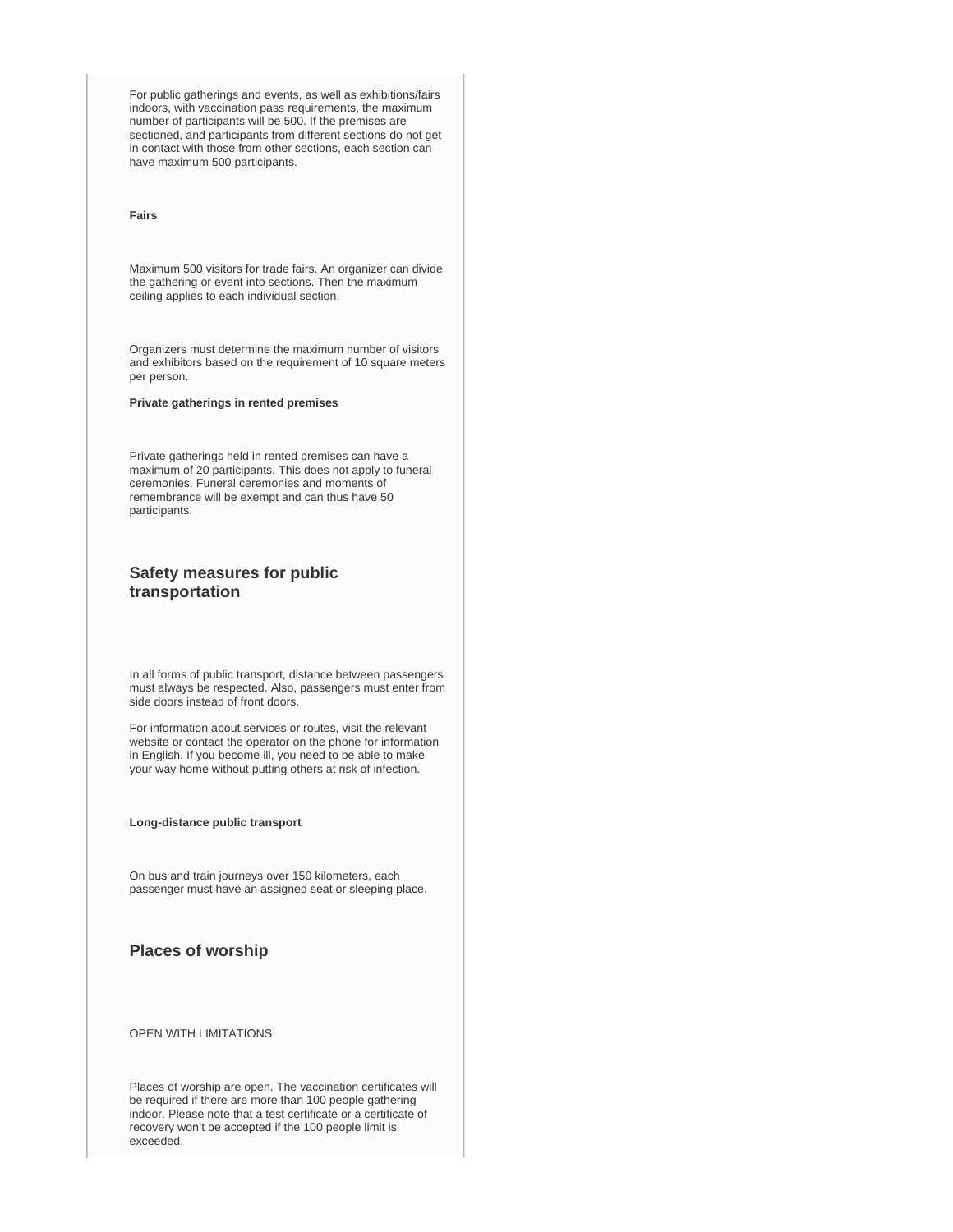**Children younger than 18** are exempt from the vaccination certificate requirements.

### **Quarantine**

If you develop mild symptoms that do not disappear within 24 hours or that do not have some other explanation, e.g. allergy, migraine or similar, you should get tested.

If the symptoms remain and you are not tested, the same recommendation applies as to those who have received a positive test result (i.e. those who have COVID-19): **Stay at home for at least seven days from the onset of the first symptoms.** You should also have been **free from fever the last two of those seven days.** A dry cough and loss of smell and taste may remain but if you feel well otherwise and seven days have passed since you fell ill, you can return to work, school or preschool.

If you have been tested without symptoms and received a positive test result, you must stay home for at least seven days after the sampling. Should you develop symptoms after the sampling, you may count from the day when symptoms appear and follow the recommendations above.

The same applies if you have been ill, but not with COVID-19: stay at home for as long as you are ill. You should clearly feel better and be free from fever for two days before returning to work or school.

Testing for COVID-19 is always organised in accordance with regional and local guidelines. The Public Health Agency of Sweden recommends adults and school-aged children (including children in preschool class) with [symptoms of](https://www.folkhalsomyndigheten.se/the-public-health-agency-of-sweden/communicable-disease-control/covid-19/?exp=68197#_68197)  [COVID-19](https://www.folkhalsomyndigheten.se/the-public-health-agency-of-sweden/communicable-disease-control/covid-19/?exp=68197#_68197) to take a PCR test in order to find out if they have a current COVID-19 infection.

### **Non-essential (other than medicine and food) shops**

**OPEN**

### **Tourist accommodations**

**OPEN**

**Catering establishments**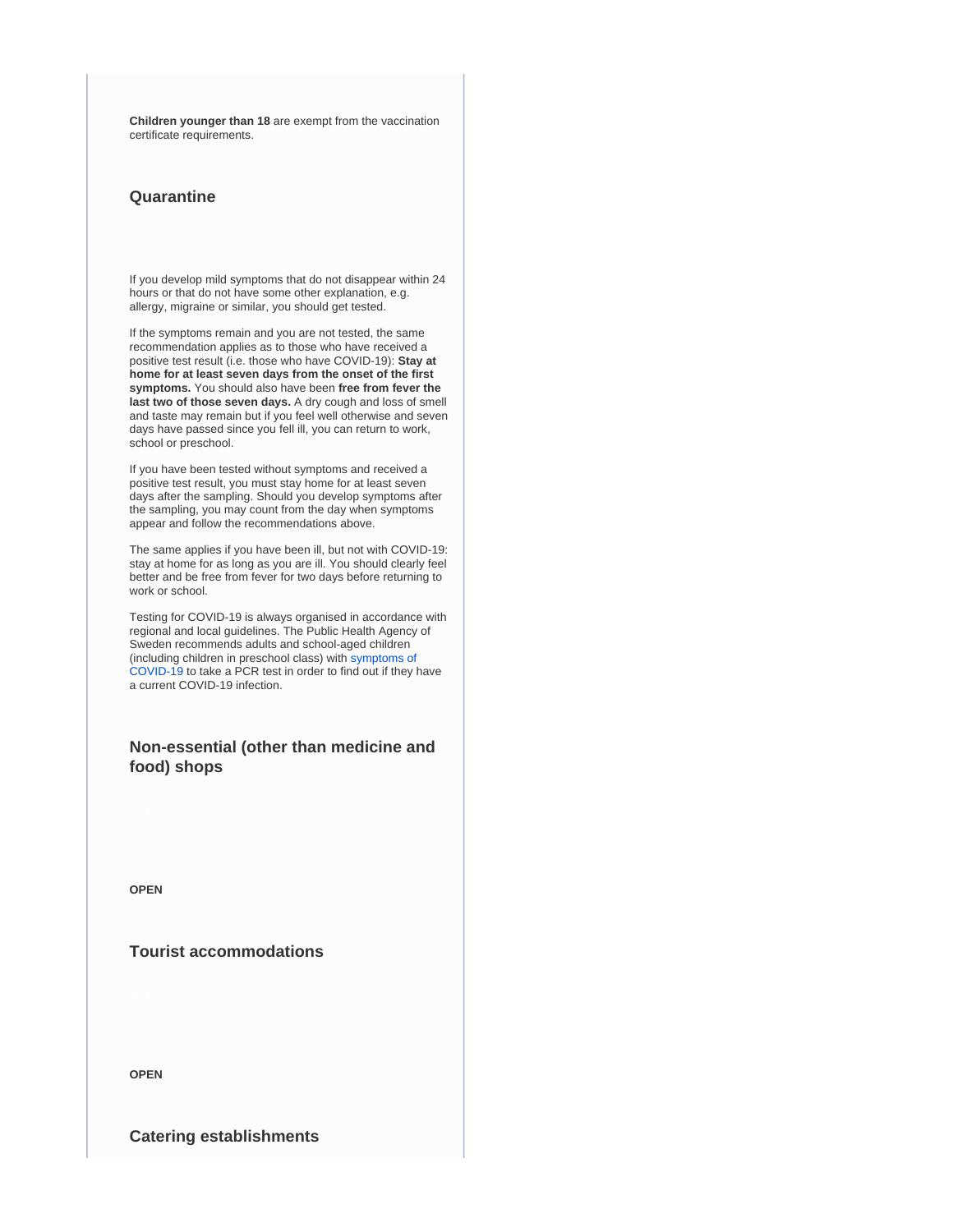#### **OPEN WITH LIMITATIONS**

- The size of parties is limited to eight people.
- Guests must be seated, with at least one meter between the groups.
- Venues must close no later than 11 PM.

#### **Private gatherings in rented premises**

Private gatherings held in rented premises can have a maximum of 20 participants. This does not apply to funeral ceremonies. Funeral ceremonies and moments of remembrance will be exempt and can thus have 50 participants.

### **Cinemas, museums and indoor attractions**

#### **OPEN WITH LIMITATIONS**

If there are less than 100 people, the EUDCC is required.

Please note that for all public gatherings and events indoors where there is more than 100 people, the vaccination certificate will be required for all people who are 18 years and older. For a person to be considered vaccinated with the total number of doses of vaccine against COVID-19, he or she must have received either:

> Two doses of Comirnaty (Pfizer/BioNTech), Spikevax (Moderna), Vaxzevria (AstraZeneca)

• One dose of COVID-19 Vaccine (Janssen)

### **Personal care services**

**OPEN**

### **Ski facilities**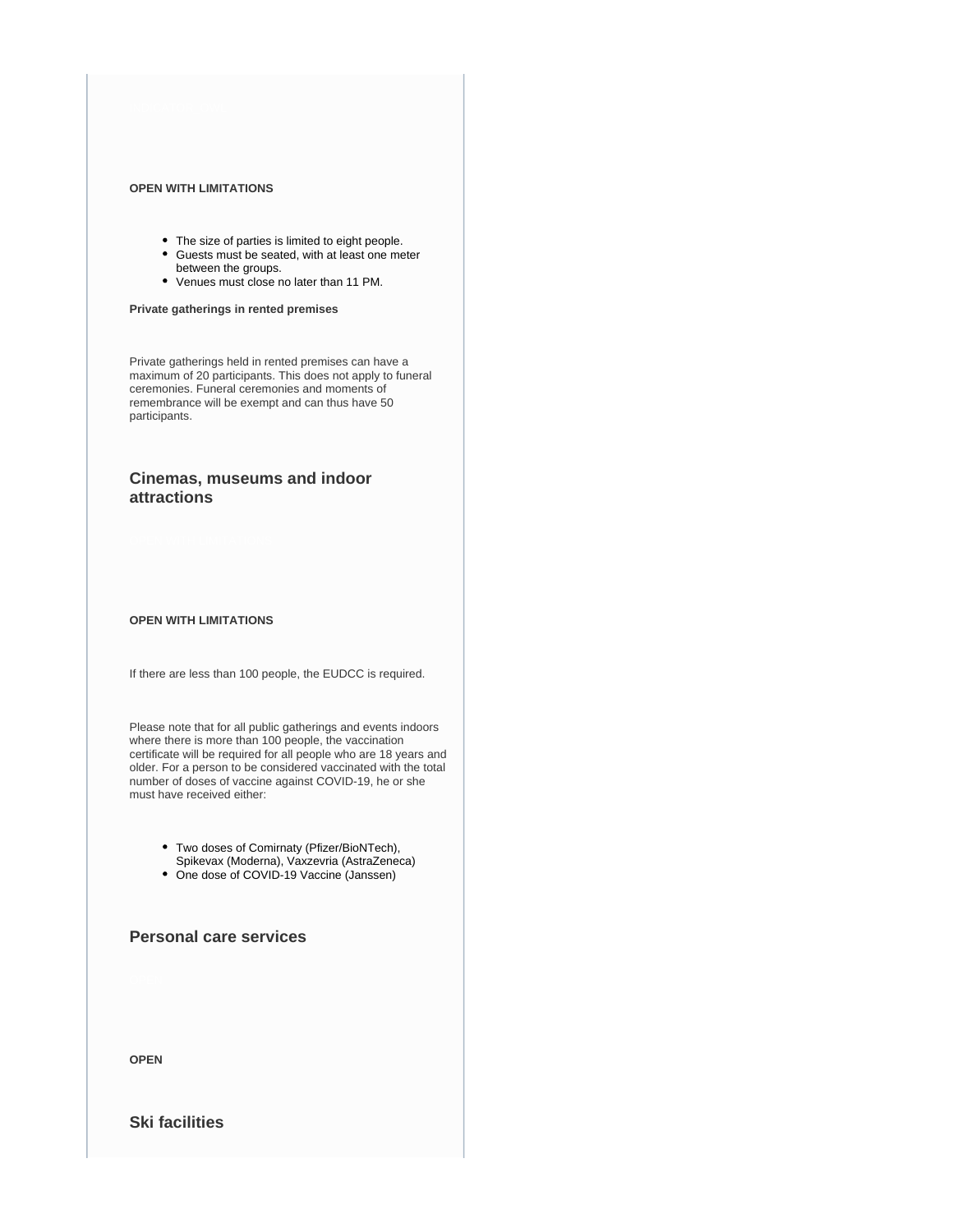#### **OPEN**

### **Health protocols for tourism services and tourists**

If you are on a visit in Sweden and become ill or get injured, call 1177 for information about illnesses and about Swedish healthcare. In case of emergency, call 112 for an ambulance. During the COVID-19 pandemic, there may be reductions in healthcare services because of the handling of Covid-19. Do not visit a health center ("vårdcentral") if you have any symptoms associated with Covid-19. Instead call 1177 where you will get medical advice from a registered nurse.

Furthermore, Visita (an industry organization for the hospitality sector) launched a campaign that consists of three brochures including measures preventing infection in restaurants, hotels and campsites.

### **Other measures**

#### **Sports**

- Sports clubs should refrain from organizing or participating in camps, cups or other major indoor activities. The advice does not apply to sports that are professional.
- Training and competitions in regular series games can be carried out with risk-reducing measures.

#### **Education**

- Partially remote learning is recommended for higher education institutions, to create distance the lecture rooms, but will not apply as fulltime measure.
- Practical classes, such as examinations, and other adult education should be continued with riskreducing measures in place.

### **National website with coronavirusrelated information for TOURISM**

\_\_\_\_\_\_\_\_\_\_\_\_\_\_\_\_\_\_\_\_\_\_\_\_\_\_\_\_\_\_\_\_\_\_\_\_\_\_-

\_\_\_\_\_\_\_\_\_\_\_\_\_\_\_\_\_\_\_\_\_\_\_\_\_\_\_\_\_\_\_\_\_\_\_\_\_\_\_\_\_\_\_\_\_\_\_\_\_

#### [Visit Sweden](https://visitsweden.com/)

26.01.2022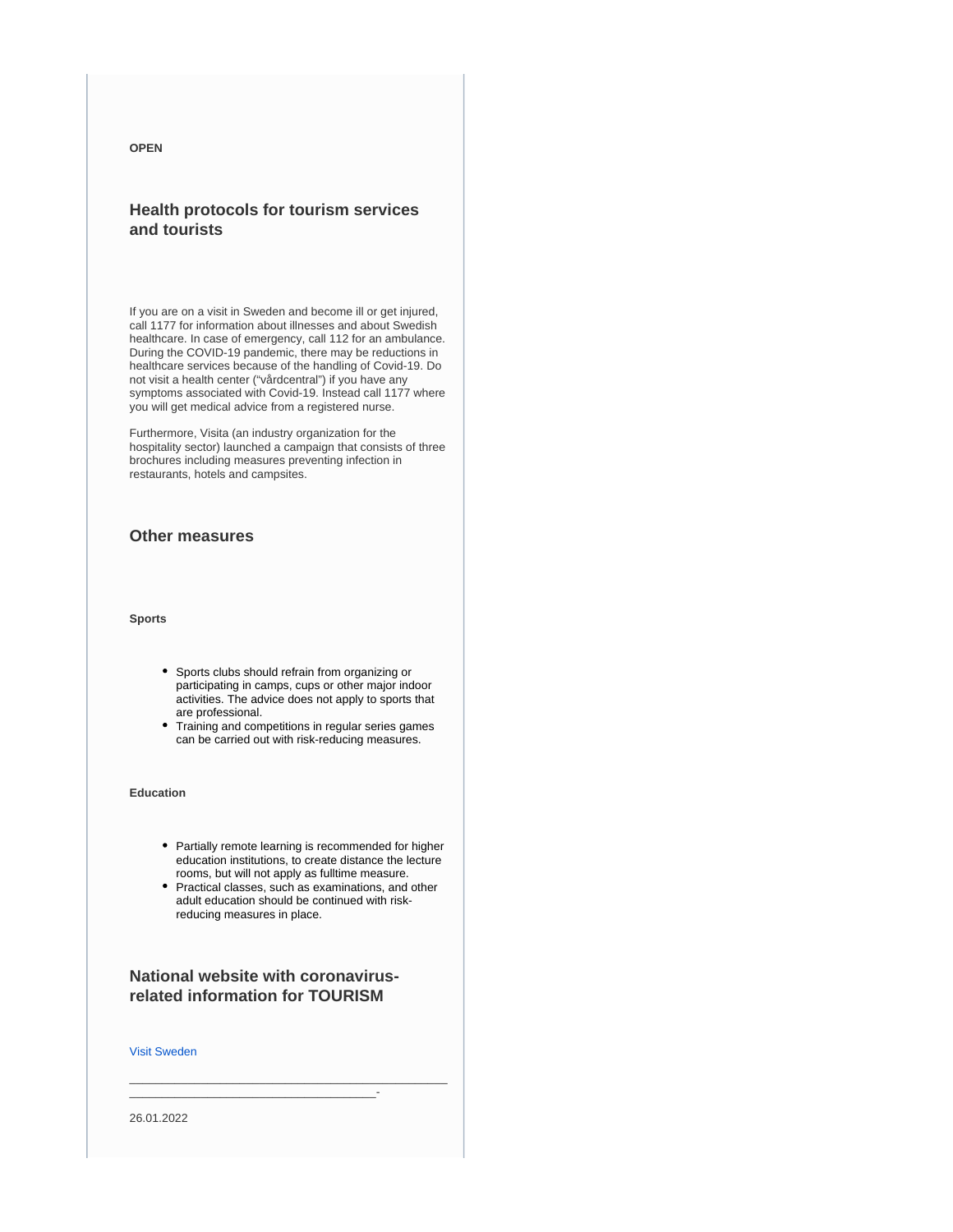### **EU Digital COVID Certificates**

Information on ['EU Digital COVID Certificates'](https://www.krisinformation.se/en/hazards-and-risks/disasters-and-incidents/2020/official-information-on-the-new-coronavirus/covid-certificate) issued in SWEDEN

**Important:** In Sweden, the 'EU Digital COVID Certificate' (EUDCC) is required to access public space, such as cinemas, theatres, concerts when there are less than 100 people. Please, consult the [measures](https://www.krisinformation.se/en/hazards-and-risks/disasters-and-incidents/2020/official-information-on-the-new-coronavirus/current-rules-and-recommendations) section for further details. Travelers are strongly advised to carry relevant certificates at all times.

Please note that for all public gatherings and events indoors where there is more than 100 people, the vaccination certificate will be required for all people who are 18 years and older.

The '[EU Digital COVID Certificate](https://ec.europa.eu/info/live-work-travel-eu/coronavirus-response/safe-covid-19-vaccines-europeans/eu-digital-covid-certificate_en)' (EUDCC) is digital proof, valid in all EU countries, that a person has either been vaccinated against COVID-19, has recovered from COVID-19, or has received a negative test result. **[National](https://ec.europa.eu/info/live-work-travel-eu/coronavirus-response/safe-covid-19-vaccines-europeans/eu-digital-covid-certificate_en#map)  [authorities](https://ec.europa.eu/info/live-work-travel-eu/coronavirus-response/safe-covid-19-vaccines-europeans/eu-digital-covid-certificate_en#map) are responsible for issuing the certificate**. All EU citizens and their family members, as well as non-EU nationals who are legally staying or residing in an EU country and have the right to travel within the EU, can get the EUDCC. A [list of non-EU countries and territories](https://ec.europa.eu/info/live-work-travel-eu/coronavirus-response/safe-covid-19-vaccines-europeans/eu-digital-covid-certificate_en#recognition-by-the-eu-of-covid-certificates-issued-by-third-non-eu-countries) whose certificates are accepted under the same conditions as the EUDCC is also available.

Note: although the 'EU Digital COVID Certificate' is valid across the EU, countries remain responsible for their own entry rules and health measures during the pandemic. This means that **entry requirements depend on your destination**.

As of 1 February 2022, vaccination certificates will be valid for travel purposes within the EU for a period of 9 months (270 days).

#### **Learn more:**

[Coordinated approach on travel measures](https://www.consilium.europa.eu/en/press/press-releases/2022/01/25/covid-19-council-adopts-new-person-based-recommendation-on-free-movement-restrictions/) - [Factsheet](https://ec.europa.eu/commission/presscorner/detail/en/fs_21_6216)

[EUDCC - Questions & Answers](https://ec.europa.eu/commission/presscorner/detail/en/QANDA_21_2781)

[EUDCC - Factsheet](https://ec.europa.eu/commission/presscorner/detail/en/FS_21_2793)

**What are the rules to enter this country from an EU Member State or Schengen Associated country?**

**Document checklist:**

Travellers must provide all the following documents: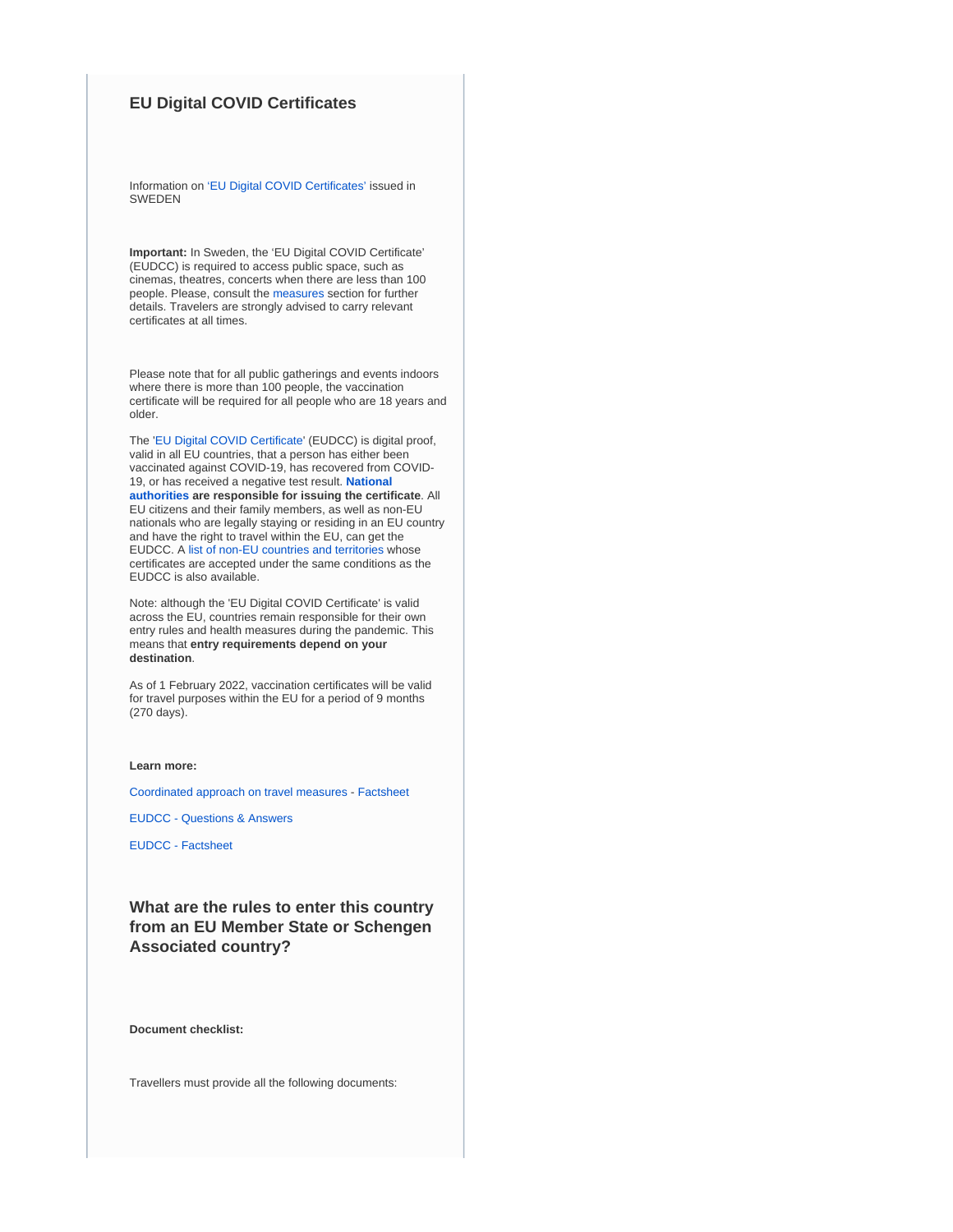1. Proof of vaccination or recovery from COVID-19 or negative result to a pre-departure molecular test (valid 72 hours).

#### **Entry rules**

Only residents in EU and Schengen Associated countries can enter Sweden for tourism / non-essential reasons. Travellers from a non-EEA country must be covered by at least one exemption to the general entry ban (e.g. reside in an exempted country) or be fully vaccinated and hold a vaccine certificate from a so called [approved country.](https://polisen.se/en/the-swedish-police/the-coronavirus-and-the-swedish-police/travel-to-and-from-sweden/#approved)

### **Entering this country with the EU Digital COVID certificate**

All travellers aged 12 and older can enter Sweden if their 'EU Digital COVID Certificate' contains:

- Proof of full vaccination, completed at least 14 days before travelling. Accepted vaccines: Comirnaty (COVID-19 vaccine BioNtech Tozinameran), Spikevax (COVID-19 Vaccine Moderna), Vaxzevria (COVID-19 Vaccine AstraZeneca), COVID-19 Vaccine Janssen, COVID-19 vaccine AstraZeneca /SKBio, COVISHIELD (Serum Institute of India COVID-19 vaccine), COVID-19 vaccine BIBP /Sinopharm, CoronaVac (COVID-19 vaccine Sinovac).
- Proof of recovery from COVID-19. Validity: 180 days.
- Negative molecular test result. Validity: 72 hours.

### **Entering this country without the EU Digital COVID certificate or with a certificate not compliant with national requirements**

Documents equivalent to the 'EU Digital COVID Certificate' (EUDCC) in Swedish, Danish, Norwegian, English or French are also accepted, if they meet the same requirements listed above for the EUDCC.

**Learn more:**

[Travel to and from Sweden](https://polisen.se/en/the-swedish-police/the-coronavirus-and-the-swedish-police/travel-to-and-from-sweden/)

[National Health Institute](https://www.folkhalsomyndigheten.se/the-public-health-agency-of-sweden/communicable-disease-control/covid-19/)

[Public Health Agency of Sweden's recommendations](https://www.folkhalsomyndigheten.se/the-public-health-agency-of-sweden/communicable-disease-control/covid-19/if-you-are-planning-to-travel/recommendations-for-those-travelling/)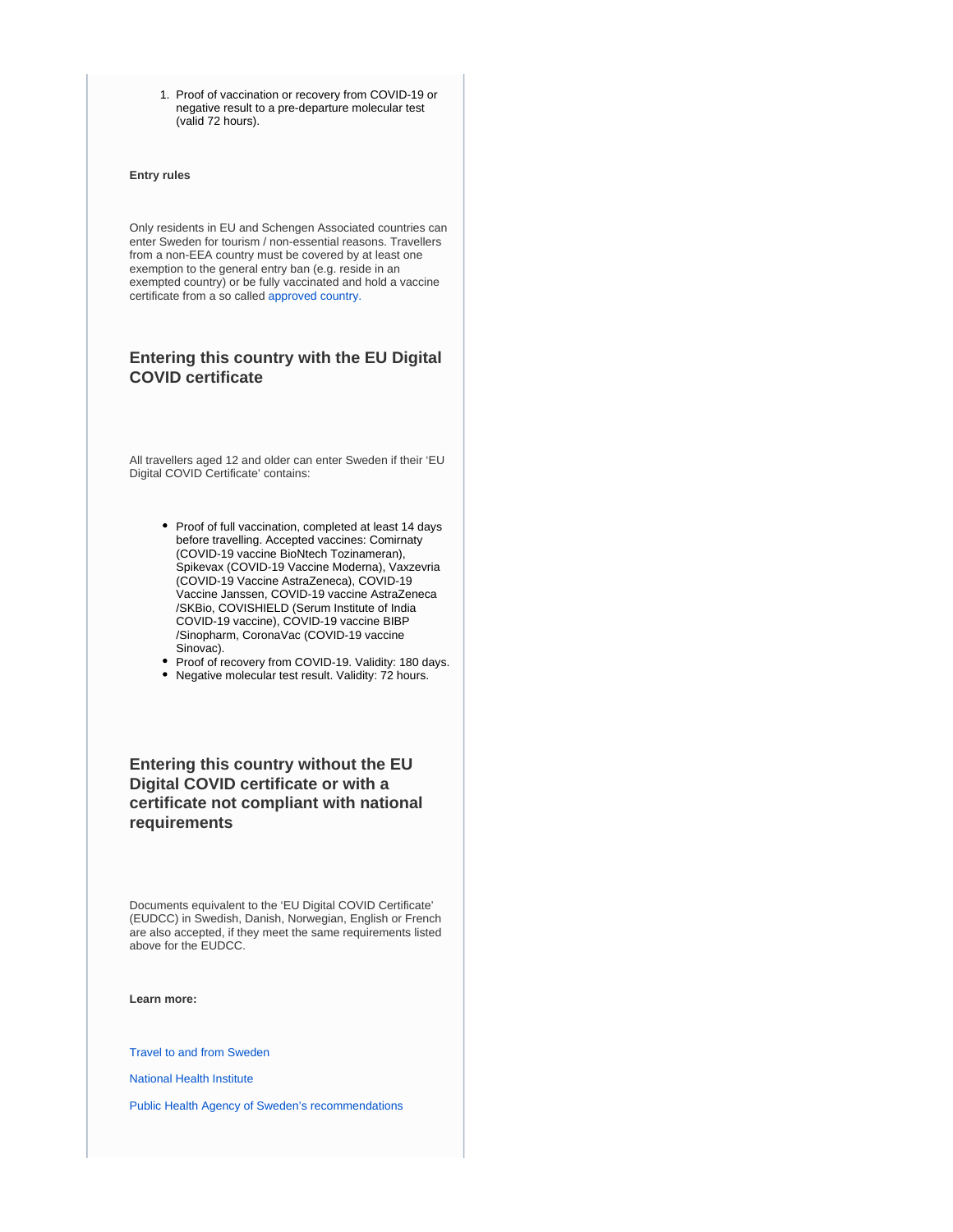**What are the rules to enter this country from outside an EU Member State or Schengen Associated country?**

#### **Entry rules**

Only residents in EU and Schengen Associated countries can enter Sweden for tourism / non-essential reasons. Travellers from a non-EEA country must be covered by at least one exemption to the general entry ban (e.g. reside in an exempted country) or be fully vaccinated and hold a vaccine certificate from a so called [approved country.](https://polisen.se/en/the-swedish-police/the-coronavirus-and-the-swedish-police/travel-to-and-from-sweden/#approved)

#### **Document checklist:**

Travellers must provide all the following documents:

1. Proof of vaccination. Accepted vaccines: Comirnaty (COVID-19 vaccine BioNtech Tozinameran), Spikevax (COVID-19 Vaccine Moderna), Vaxzevria (COVID-19 Vaccine AstraZeneca), COVID-19 Vaccine Janssen, COVID-19 vaccine AstraZeneca /SKBio, COVISHIELD (Serum Institute of India COVID-19 vaccine), COVID-19 vaccine BIBP /Sinopharm, CoronaVac (COVID-19 vaccine Sinovac).

Or

Proof of recovery from COVID-19. Validity: 180 days.

Or

Negative result to a pre-departure molecular test (valid 72 hours).

**Learn more:**

[Travel to and from Sweden](https://polisen.se/en/the-swedish-police/the-coronavirus-and-the-swedish-police/travel-to-and-from-sweden/)

[National Health Institute](https://www.folkhalsomyndigheten.se/the-public-health-agency-of-sweden/communicable-disease-control/covid-19/)

[Public Health Agency of Sweden's recommendations](https://www.folkhalsomyndigheten.se/the-public-health-agency-of-sweden/communicable-disease-control/covid-19/if-you-are-planning-to-travel/recommendations-for-those-travelling/)

**What are the rules if I go abroad from this country, and when I return from abroad?**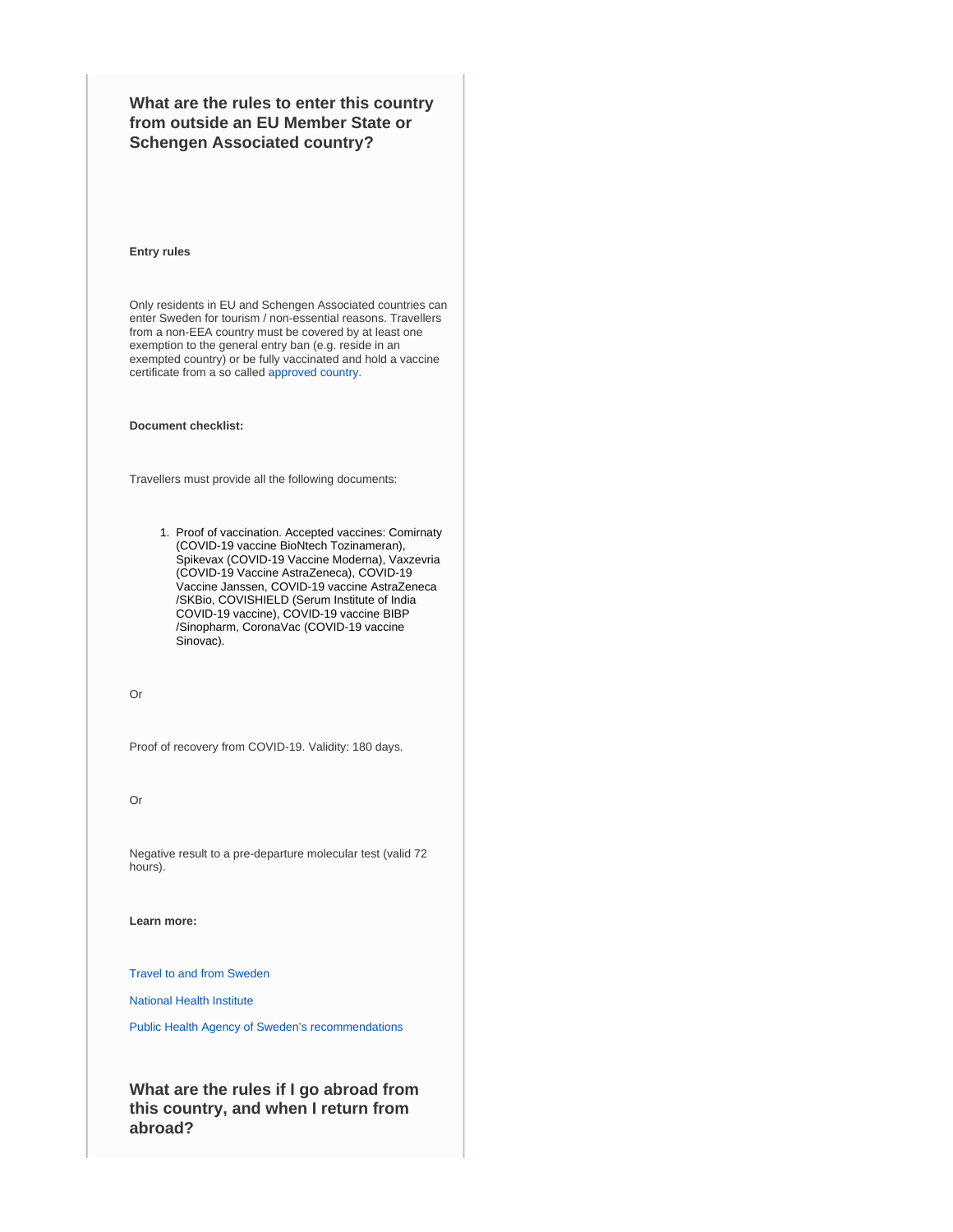Sweden's recommendations for travellers going abroad from Sweden:

- Avoid travelling if you have symptoms.
- Keep yourself well informed and follow local authorities' advice and instructions at your destination. Local restrictions and regulations will be in place. These may be changed at short notice. For example, there may be requirements for face masks and rules on maintaining a distance from other people.
- Stay in close contact with your travel company and review your insurance coverage.
- Follow the rules and recommendations that apply at the airport, on the plane and at your destination. If you do not follow these, you risk being denied boarding or entry into the country you have travelled to.
- Have enough money for unforeseen events on your trip, for example delays.

The Ministry for Foreign affairs (UD) or Swedish diplomatic missions will not be able to provide transport to Sweden if you have difficulty returning home because of the current situation. UD has a special telephone number for questions about the coronavirus and travel: +46 (0)8 405 92 00.

In consular emergencies, call the Swedish Ministry for Foreign Affairs' consular emergency service hotline: +46 (0)8 405 50 05.

#### **Learn more:**

**Swedish Ministry for Foreign Affairs**: [UD's advice and](https://www.government.se/government-of-sweden/ministry-for-foreign-affairs/)  [instructions concerning travel to and from other countries](https://www.government.se/government-of-sweden/ministry-for-foreign-affairs/)

**Swedish Transport Agency:** [The Swedish Transport](https://transportstyrelsen.se/en/About-us/coronavirus-covid-19/)  [Agency's information on air travel during the Covid-19](https://transportstyrelsen.se/en/About-us/coronavirus-covid-19/)  [pandemic](https://transportstyrelsen.se/en/About-us/coronavirus-covid-19/)

### **May I transit this country?**

Foreign travellers, over the age of 12, entering Sweden must present a negative test conducted within 48 hours prior to their arrival regardless of whether they can present a vaccination certificate or a certificate confirming recovery from Covid-19 or not. The test requirement does not apply to foreign nationals who are registered here, have residence permits or residence status in Sweden.

Please note that Sweden will always apply entry regulations according to the last country you enter from, even if this is only a transit country.

### **General measures**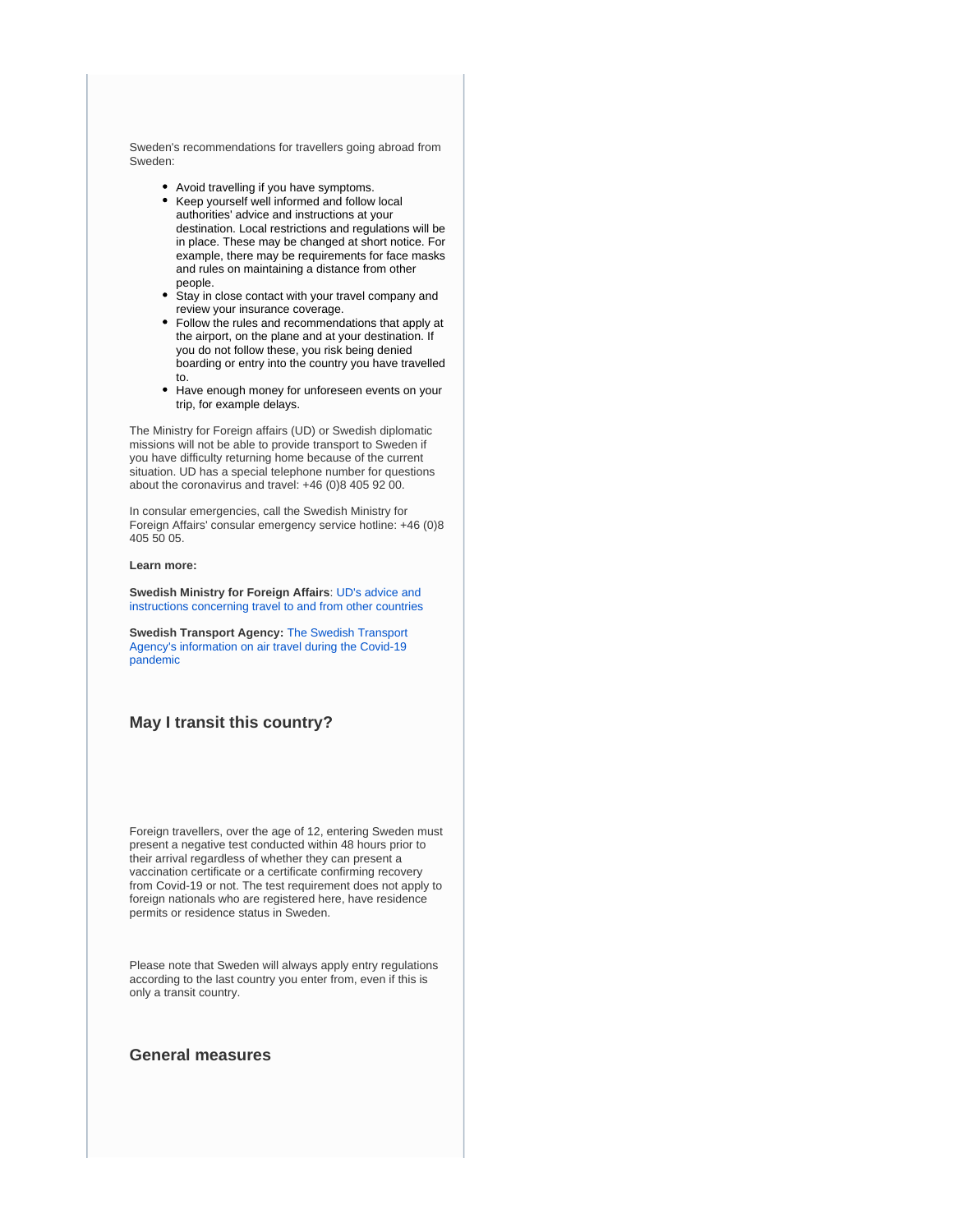Information on the situation in the country is available on the [National Platform for emergency preparedness,](https://www.krisinformation.se/en) and on the [Pu](https://www.folkhalsomyndigheten.se/the-public-health-agency-of-sweden/) [blic Health Agency of Sweden.](https://www.folkhalsomyndigheten.se/the-public-health-agency-of-sweden/)

**Important:** In Sweden, **the 'EU Digital COVID Certificate' (EUDCC) is required to access the following public spaces**:

- Cinemas
- Theatres
- Concerts

If there are less than 100 people.

To be valid, the EUDCC must contain one of the following:

- Proof of full vaccination, completed at least 14 days before travelling. Accepted vaccines: Comirnaty (COVID-19 vaccine BioNtech Tozinameran), Spikevax (COVID-19 Vaccine Moderna), Vaxzevria (COVID-19 Vaccine AstraZeneca), COVID-19 Vaccine Janssen, COVID-19 vaccine AstraZeneca /SKBio, COVISHIELD (Serum Institute of India COVID-19 vaccine), COVID-19 vaccine BIBP /Sinopharm, CoronaVac (COVID-19 vaccine Sinovac).
- Proof of recovery from COVID-19. Validity: 180 days. Negative molecular test result. Validity: 72 hours.

Please note that for all public gatherings and events indoors where there is more than 100 people, the vaccination certificate will be required for all people who are 18 years and older.

Citizens of countries that do not issue the EUDCC should provide equivalent certificates in Swedish, Danish, Norwegian, English or French.

Travellers are strongly advised to carry relevant certificates at all times.

### **Use of facemasks**

There is no general requirement to wear a face mask in normal social situations, in public places, and in public transport. Face masks must always be seen as complementary to other recommendations: stay at home when you have symptoms, wash your hands regularly and keep at a distance from others.

### **Physical Distancing**

It is recommended to keep a safety distance whenever possible.

**Indoor and outdoor meetings, public or private gatherings and events**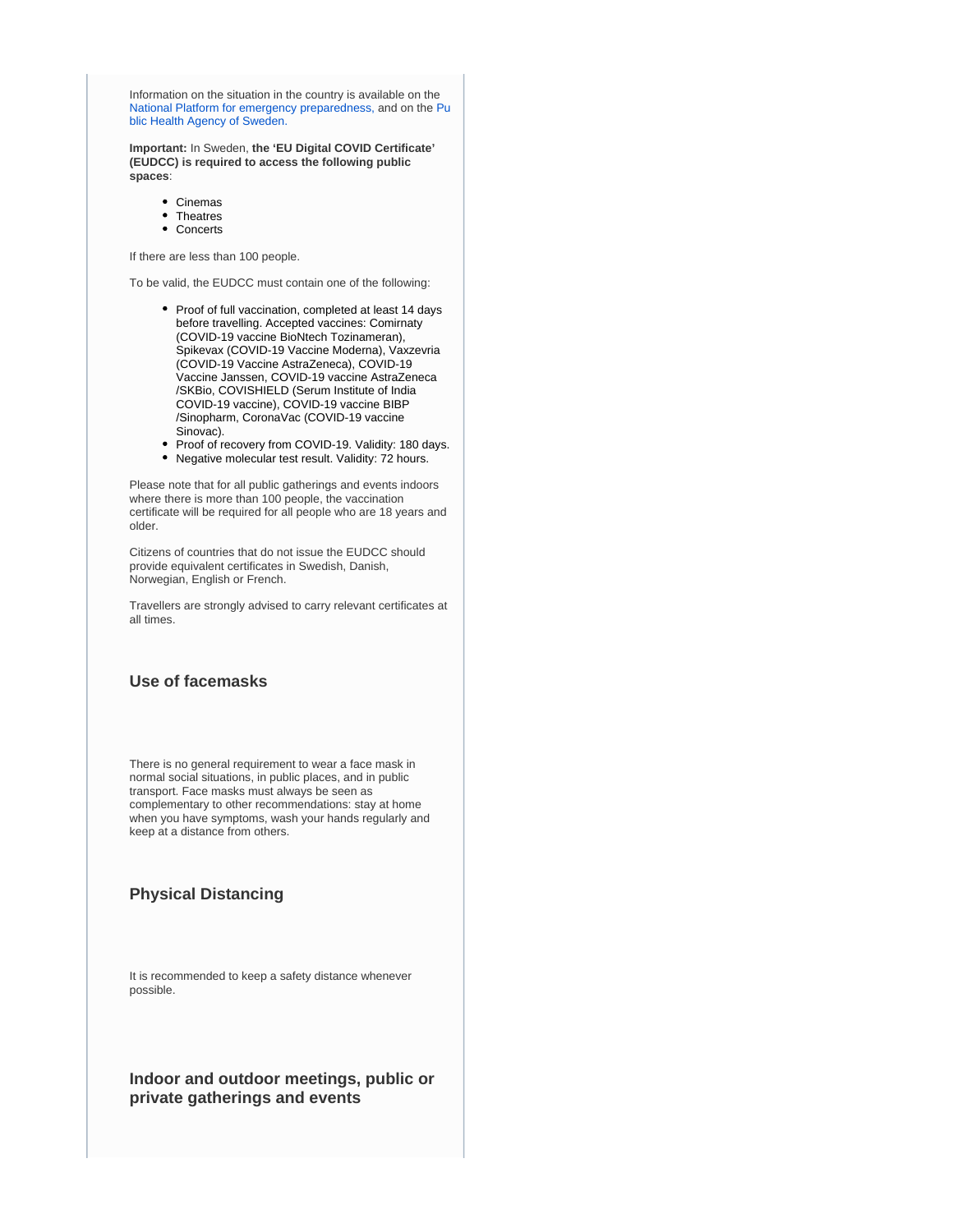#### **Indoor events**

- For indoor events with more than 20 and a maximum of 50 participants, all participants must be seated, groups must be limited to a maximum of 8 people, and a distance of one metre must be kept between parties. Vaccination certificates can be used.
- For indoor events with more than 50 participants, vaccination certificates must be used, together with assigned seats, and a distance of one meter must be kept between parties.
- For public gatherings and events, as well as exhibitions/fairs indoors, with vaccination pass requirements, the maximum number of participants will be 500. If the premises are sectioned, and participants from different sections do not get in contact with those from other sections, each section can have maximum 500 participants.

#### **Outdoor events**

For public gatherings and events, as well as exhibitions/fairs indoors, with vaccination pass requirements, the maximum number of participants will be 500. If the premises are sectioned, and participants from different sections do not get in contact with those from other sections, each section can have maximum 500 participants.

#### **Fairs**

Maximum 500 visitors for trade fairs. An organizer can divide the gathering or event into sections. Then the maximum ceiling applies to each individual section.

Organizers must determine the maximum number of visitors and exhibitors based on the requirement of 10 square meters per person.

**Private gatherings in rented premises**

Private gatherings held in rented premises can have a maximum of 20 participants. This does not apply to funeral ceremonies. Funeral ceremonies and moments of remembrance will be exempt and can thus have 50 participants.

### **Safety measures for public transportation**

In all forms of public transport, distance between passengers must always be respected. Also, passengers must enter from side doors instead of front doors.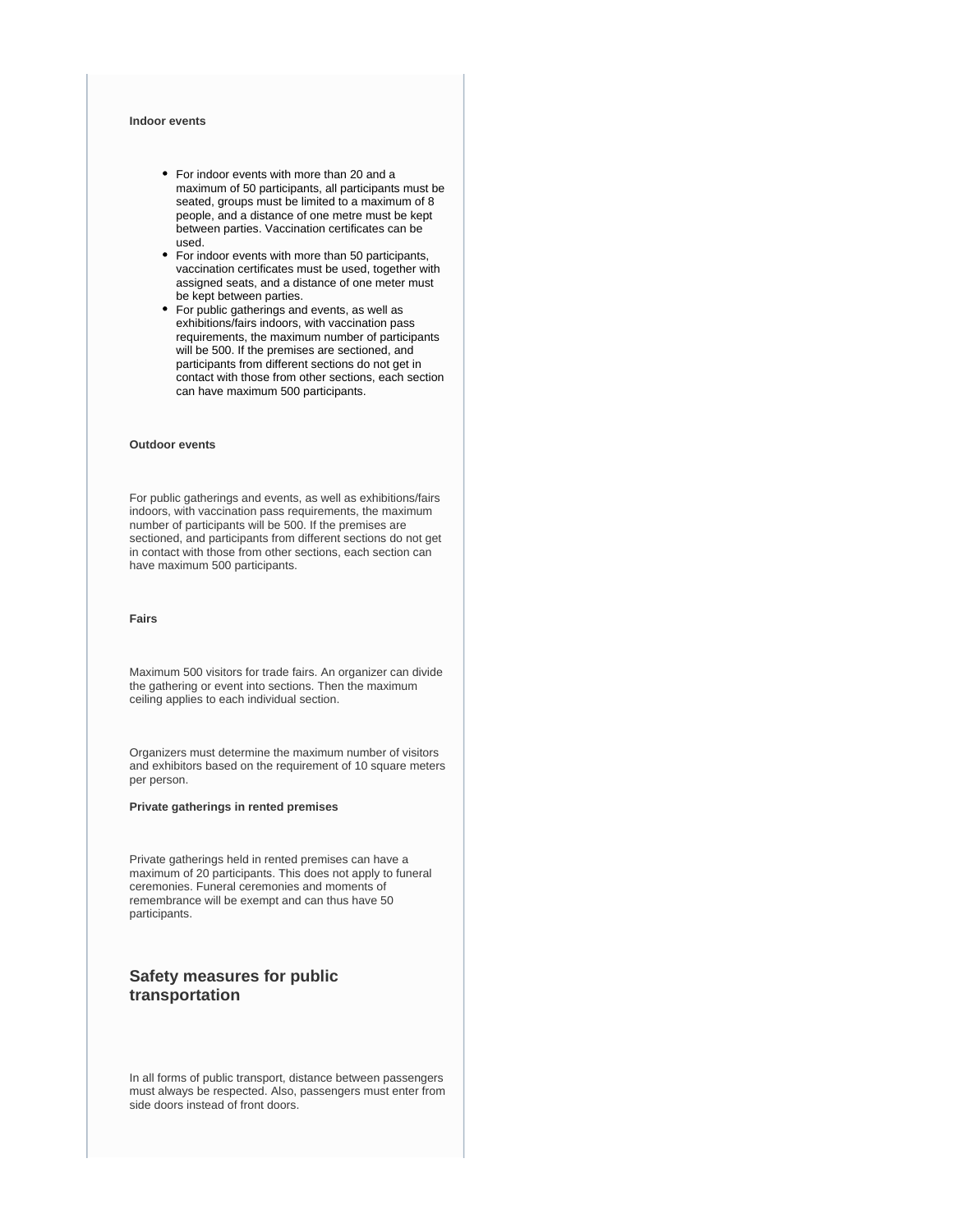For information about services or routes, visit the relevant website or contact the operator on the phone for information in English. If you become ill, you need to be able to make your way home without putting others at risk of infection.

**Long-distance public transport**

On bus and train journeys over 150 kilometers, each passenger must have an assigned seat or sleeping place.

### **Places of worship**

OPEN WITH LIMITATIONS

Places of worship are open. The vaccination certificates will be required if there are more than 100 people gathering indoor. Please note that a test certificate or a certificate of recovery won't be accepted if the 100 people limit is exceeded.

**Children younger than 18** are exempt from the vaccination certificate requirements.

### **Quarantine**

If you develop mild symptoms that do not disappear within 24 hours or that do not have some other explanation, e.g. allergy, migraine or similar, you should get tested.

If the symptoms remain and you are not tested, the same recommendation applies as to those who have received a positive test result (i.e. those who have COVID-19): **Stay at home for at least seven days from the onset of the first symptoms.** You should also have been **free from fever the last two of those seven days.** A dry cough and loss of smell and taste may remain but if you feel well otherwise and seven days have passed since you fell ill, you can return to work, school or preschool.

If you have been tested without symptoms and received a positive test result, you must stay home for at least seven days after the sampling. Should you develop symptoms after the sampling, you may count from the day when symptoms appear and follow the recommendations above.

The same applies if you have been ill, but not with COVID-19: stay at home for as long as you are ill. You should clearly feel better and be free from fever for two days before returning to work or school.

Testing for COVID-19 is always organised in accordance with regional and local guidelines. The Public Health Agency of Sweden recommends adults and school-aged children (including children in preschool class) with [symptoms of](https://www.folkhalsomyndigheten.se/the-public-health-agency-of-sweden/communicable-disease-control/covid-19/?exp=68197#_68197)  [COVID-19](https://www.folkhalsomyndigheten.se/the-public-health-agency-of-sweden/communicable-disease-control/covid-19/?exp=68197#_68197) to take a PCR test in order to find out if they have a current COVID-19 infection.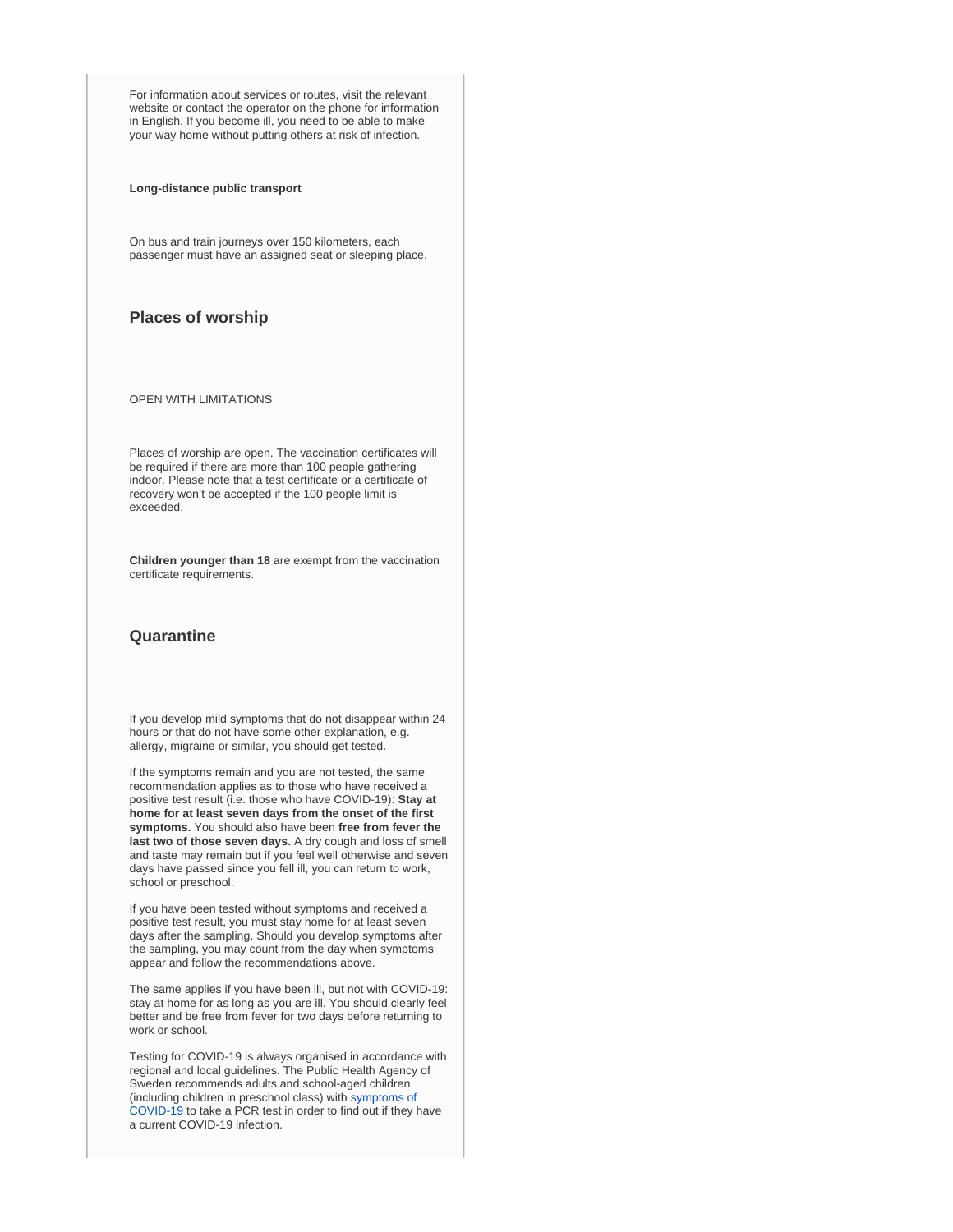## **Non-essential (other than medicine and food) shops**

**OPEN**

### **Tourist accommodations**

**OPEN**

### **Catering establishments**

#### **OPEN WITH LIMITATIONS**

- The size of parties is limited to eight people.
- Guests must be seated, with at least one meter between the groups.
- Venues must close no later than 11 PM.

**Private gatherings in rented premises**

Private gatherings held in rented premises can have a maximum of 20 participants. This does not apply to funeral ceremonies. Funeral ceremonies and moments of remembrance will be exempt and can thus have 50 participants.

### **Cinemas, museums and indoor attractions**

### **OPEN WITH LIMITATIONS**

If there are less than 100 people, the EUDCC is required.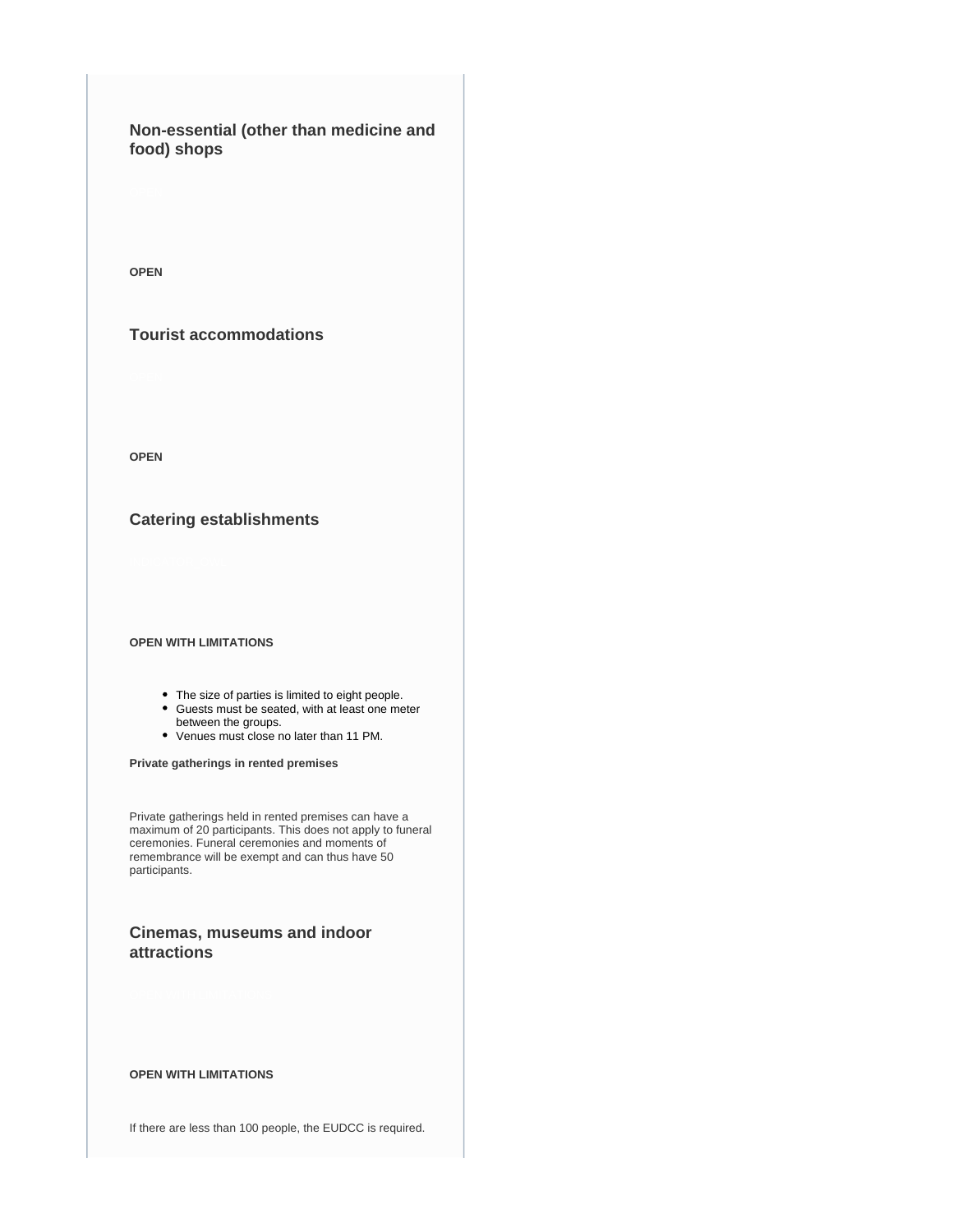Please note that for all public gatherings and events indoors where there is more than 100 people, the vaccination certificate will be required for all people who are 18 years and older. For a person to be considered vaccinated with the total number of doses of vaccine against COVID-19, he or she must have received either:

- Two doses of Comirnaty (Pfizer/BioNTech), Spikevax (Moderna), Vaxzevria (AstraZeneca)
- One dose of COVID-19 Vaccine (Janssen)

### **Personal care services**

**OPEN**

### **Ski facilities**

**OPEN**

### **Health protocols for tourism services and tourists**

If you are on a visit in Sweden and become ill or get injured, call 1177 for information about illnesses and about Swedish healthcare. In case of emergency, call 112 for an ambulance. During the COVID-19 pandemic, there may be reductions in healthcare services because of the handling of Covid-19. Do not visit a health center ("vårdcentral") if you have any symptoms associated with Covid-19. Instead call 1177 where you will get medical advice from a registered nurse.

Furthermore, Visita (an industry organization for the hospitality sector) launched a campaign that consists of three brochures including measures preventing infection in restaurants, hotels and campsites.

### **Other measures**

**Sports**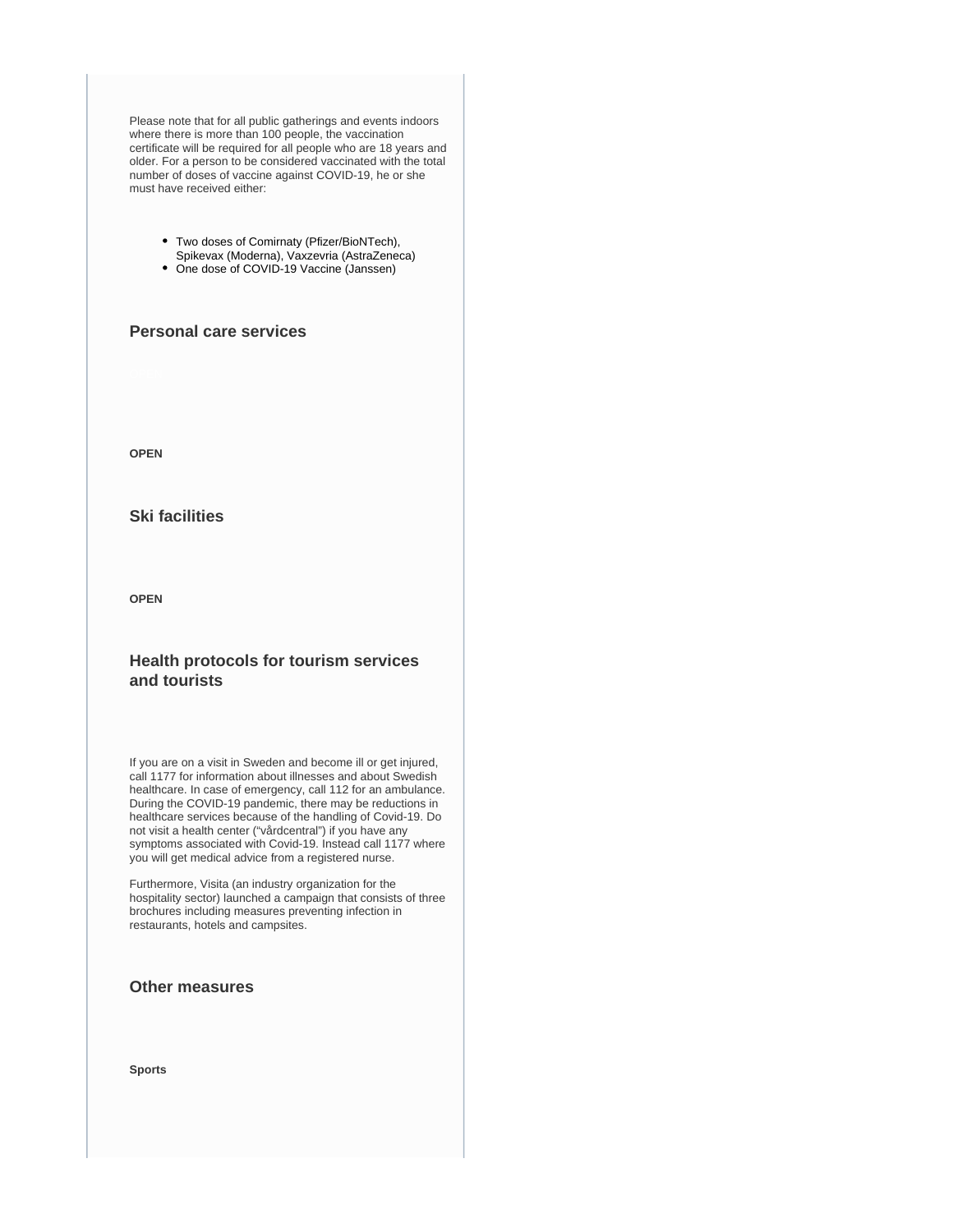- Sports clubs should refrain from organizing or participating in camps, cups or other major indoor activities. The advice does not apply to sports that are professional.
- Training and competitions in regular series games can be carried out with risk-reducing measures.

#### **Education**

- Partially remote learning is recommended for higher education institutions, to create distance the lecture rooms, but will not apply as fulltime measure.
- Practical classes, such as examinations, and other adult education should be continued with riskreducing measures in place.

### **National website with coronavirusrelated information for TOURISM**

\_\_\_\_\_\_\_\_\_\_\_\_\_\_\_\_\_\_\_\_\_\_\_\_\_\_\_\_\_\_\_\_\_\_\_\_\_

[Visit Sweden](https://visitsweden.com/)

02.12.2021

### **What are the rules to enter this country from an EU Member State or Schengen Associated country?**

\_\_\_\_\_\_\_\_\_\_\_\_\_\_\_\_\_\_\_\_\_\_\_\_\_\_\_\_\_\_\_\_\_\_\_\_\_\_\_\_\_\_\_\_\_\_\_\_\_

#### **Mandatory travel documentation**

Citizens age 18 and above travelling from any EU Member State or Schengen Associated country (EXCEPTION made for Nordic countries, meaning: Denmark, Finland, Iceland and Norway) need to have:

- An EU Covid certificate
- A negative Covid-19 test no more than 72 hours old or a certificate of recovery.
- The Covid certificate shows that a person has been tested negative, has been vaccinated against, or recovered from Covid-19.
- This will apply until 30 November 2021.

Travelers coming directly from Nordic countries (meaning Denmark, Finland, Iceland and Norway) are exempted from any entry ban or from the general rules that apply to other EU member states or Schengen Associated country.

Travellers are advised to consult current measures on [https://](https://www.folkhalsomyndigheten.se/the-public-health-agency-of-sweden/communicable-disease-control/covid-19/) [www.folkhalsomyndigheten.se/the-public-health-agency-of](https://www.folkhalsomyndigheten.se/the-public-health-agency-of-sweden/communicable-disease-control/covid-19/)[sweden/communicable-disease-control/covid-19/](https://www.folkhalsomyndigheten.se/the-public-health-agency-of-sweden/communicable-disease-control/covid-19/)

### **Entering this country with the EU Digital COVID certificate**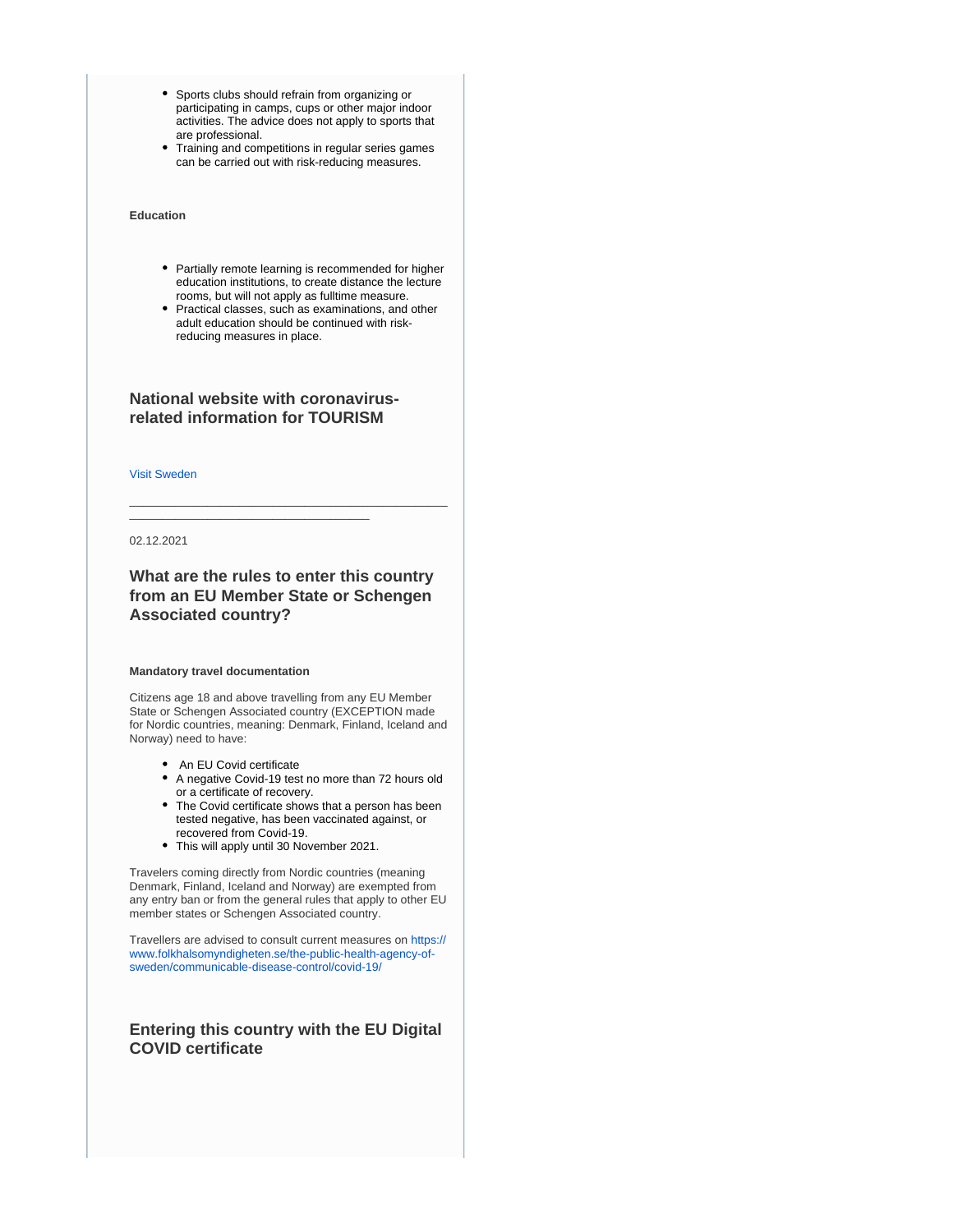- **The EU Covid Certificate of vaccine** : confirms that the holder is fully vaccinated with covid-19 vaccine in the issuing member state. Entry will at earliest be permitted 14 days after the date of the last dose of covid-19 vaccine was given.
- o Only vaccinesapproved according to [ordinance \(EU\) 726/2004](https://www.ema.europa.eu/en/human-regulatory/overview/public-health-threats/coronavirus-disease-covid-19/treatments-vaccines/vaccines-covid-19/covid-19-vaccines-authorised#authorised-covid-19-vaccines-section), or are [WHO](https://extranet.who.int/pqweb/vaccines/covid-19-vaccines)  [approved for use in emergencies](https://extranet.who.int/pqweb/vaccines/covid-19-vaccines), will be accepted.
- Comirnaty (COVID-19 vaccin BioNtech Tozinameran)
- <sup>o</sup> Spikevax (COVID-19 Vaccin Moderna)
- Vaxzevria (COVID-19 Vaccin AstraZeneca)
- COVID-19 Vaccin Janssen
- COVID-19 vaccin AstraZeneca/SKBio
- COVISHIELD (Serum Institute of India COVID-19 vaccin)
- COVID-19 vaccin BIBP/Sinopharm
- CoronaVac (COVID-19 vaccin Sinovac)
- **A EU Covid Certificate of negative test** co nfirms that the holder has done a negative test and contains information about the type of test, time and date, and the negative test result.
- **AEU Covid Certificate of recovery** confir ms that the holder has recovered from a SARS-CoV-2 infection after a previously positive test result. The certificate should be issued 11 days after a positive test at the earliest, and is valid for max 180 days from the day of the first positive result.
- **Even certificates equivalent of the EU Covid Certificate can be accepted**

**Find out more:**

**General information**: [https://polisen.se/en/the-swedish-police](https://polisen.se/en/the-swedish-police/the-coronavirus-and-the-swedish-police/travel-to-and-from-sweden/) [/the-coronavirus-and-the-swedish-police/travel-to-and-from](https://polisen.se/en/the-swedish-police/the-coronavirus-and-the-swedish-police/travel-to-and-from-sweden/)[sweden/](https://polisen.se/en/the-swedish-police/the-coronavirus-and-the-swedish-police/travel-to-and-from-sweden/)

**National health institute**: [https://www.folkhalsomyndigheten.](https://www.folkhalsomyndigheten.se/the-public-health-agency-of-sweden/communicable-disease-control/covid-19/) [se/the-public-health-agency-of-sweden/communicable](https://www.folkhalsomyndigheten.se/the-public-health-agency-of-sweden/communicable-disease-control/covid-19/)[disease-control/covid-19/](https://www.folkhalsomyndigheten.se/the-public-health-agency-of-sweden/communicable-disease-control/covid-19/)

**Entering this country without the EU Digital COVID certificate or with a certificate not compliant with national requirements**

**The following categories** 

**are both exempted from the entry ban and will be allowed to enter Sweden with out the EU Covid Certificate or the equivalent, when entering from an EU Member State or Schengen Associated country:**

- Individuals who are to undergo surgery or other essential health care which cannot be postponed, in Sweden.
- Someone performing, participating in or is subject to health care and medical transports.
- Staff covered by international police or customs cooperation, or emergency services cooperation.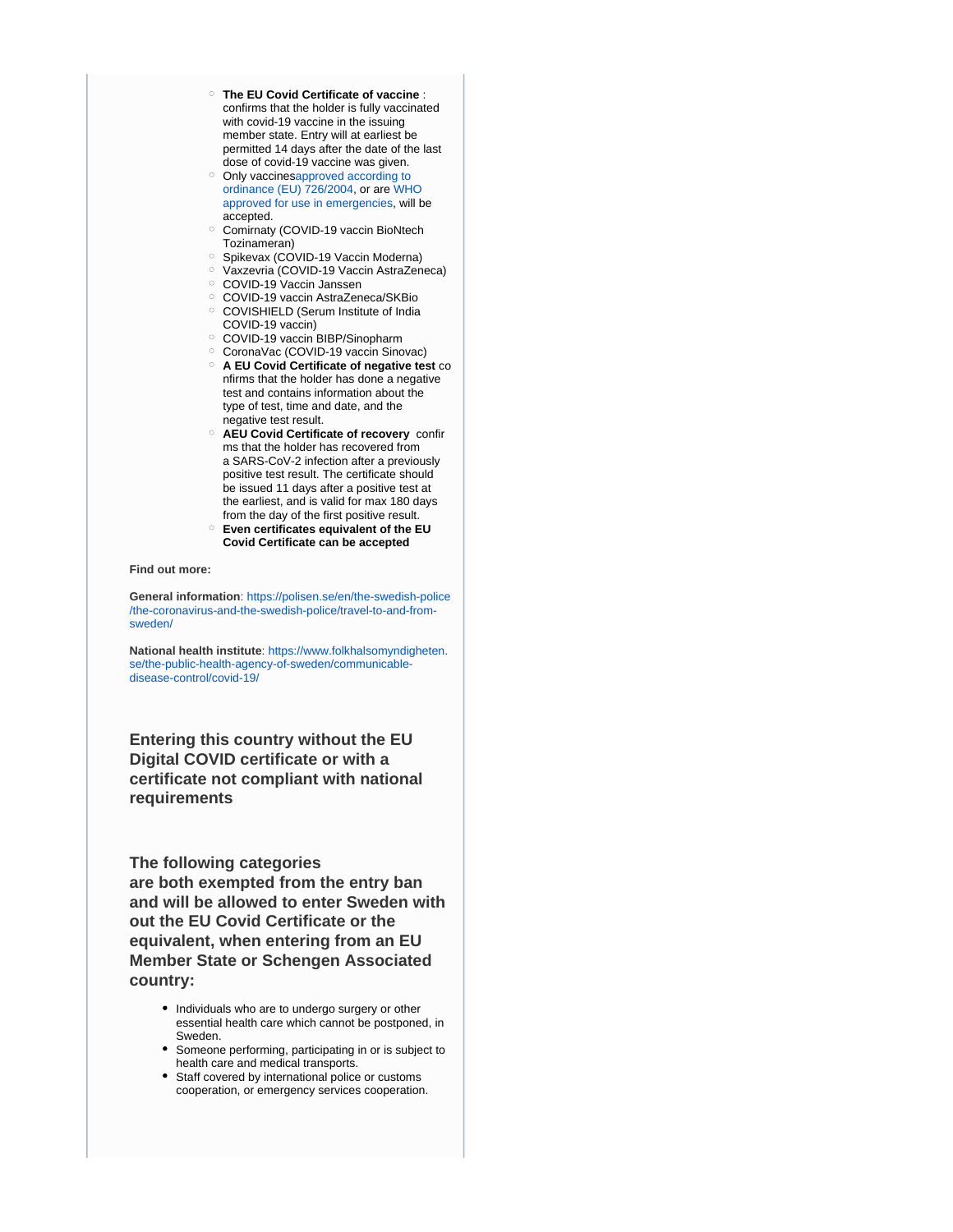Travellers who are subject to one of the exemptions included in Sweden's entry ban and wish to enter Sweden from an **EU Member State or Schengen Associated country**, outside the Nordic region, or from Andorra, Monaco, San Marino, Switzerland or Vatican City can access Sweden if they hold one of the following documents:

- Certificate of vaccination against COVID-19.
- Certificate of a negative test result from a test for the presence of an ongoing COVID-19 infection (test certificate).
- Certificate of recovery from COVID-19.

These certificates must either take the form of the EU's common COVID certificate, referred to in Sweden as a "covid bevis", or an equivalent certificate.

**For the vaccination certificates** to be valid:

- the person has to be fully vaccinated and at least two weeks must have passed since the last dose was administered. Fully vaccinated means having received a single-dose vaccine or the second dose in a 2-dose series. The vaccine must be either one of the vaccines approved by the European Medicines Agency (EMA) or one of the ones that has received emergency use authorisation from the WHO.
- For a certificate to be considered equivalent to the EU vaccination certificate, it is required to contain the same factual information as the EU certificate. It must also have been issued in an EEA country, Andorra, Monaco, San Marino, Switzerland, Vatican City, or issued in one of the states or in an area listed in Annex 1 of the Ordinance (2020:127) on a temporary entry ban to Sweden.
- In addition, the information in the certificate must be provided in Swedish, Danish, Norwegian, English or French.

**In order for a certificate to be considered equivalent to the EU test certificate**:

- it must contain the same factual information as the EU certificate. In addition, the information in the certificate must be provided in Swedish, Danish, Norwegian, English or French. Such a certificate is valid for 72 hours from the time of testing.
- A test certificate for persons crossing the border on a regular basis must contain the same factual information as the EU test certificate. In addition, the information in the certificate must be provided in Swedish, Danish, Norwegian, English or French. Such a certificate is valid for one week from the time of testing.

**In order for a certificate to be considered equivalent to the EU recovery certificate as described above:**

> it must contain the same factual information as the EU certificate and must also be issued in an EEA State or in Andorra, Monaco, San Marino, Switzerland or Vatican City. The information must be provided in Swedish, Danish, Norwegian, English or French. Such a certificate is valid if it has been issued no earlier than 11 days after the testing which yielded a positive result, and then remains valid for a maximum of 180 days from the date of the first positive test result.

**Unvaccinated people should always get tested after arrival** </p

- in Sweden, preferably the same day..
- Be careful who you meet in the two weeks following your arrival. Especially avoid meeting people who are part of a risk group.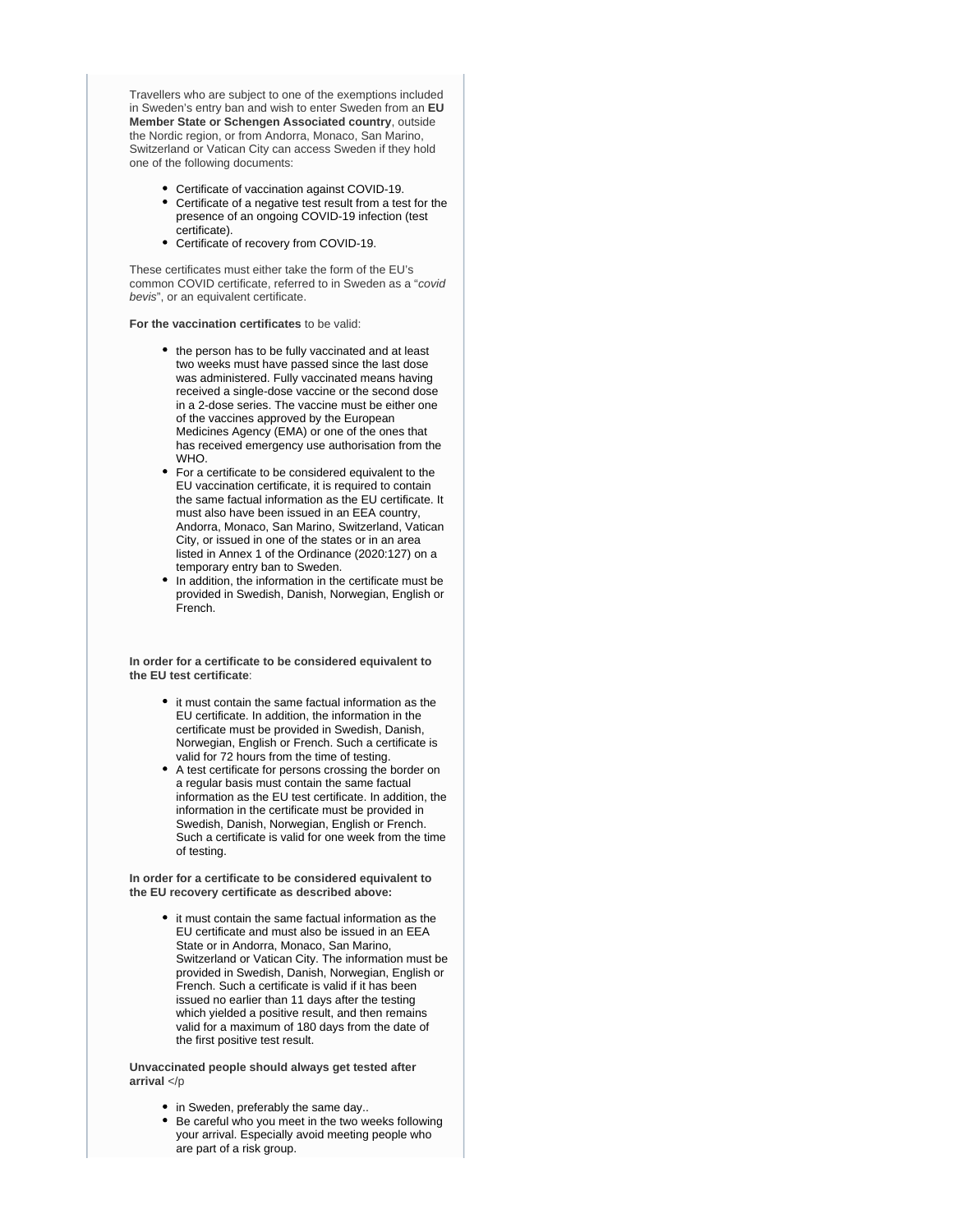This recommendation is valid until 31 December 2021

#### **Find out more:**

**General information**: [https://polisen.se/en/the-swedish-police](https://polisen.se/en/the-swedish-police/the-coronavirus-and-the-swedish-police/travel-to-and-from-sweden/) [/the-coronavirus-and-the-swedish-police/travel-to-and-from](https://polisen.se/en/the-swedish-police/the-coronavirus-and-the-swedish-police/travel-to-and-from-sweden/)[sweden/](https://polisen.se/en/the-swedish-police/the-coronavirus-and-the-swedish-police/travel-to-and-from-sweden/)

**National health institute**: [https://www.folkhalsomyndigheten.](https://www.folkhalsomyndigheten.se/the-public-health-agency-of-sweden/communicable-disease-control/covid-19/) [se/the-public-health-agency-of-sweden/communicable](https://www.folkhalsomyndigheten.se/the-public-health-agency-of-sweden/communicable-disease-control/covid-19/)[disease-control/covid-19/](https://www.folkhalsomyndigheten.se/the-public-health-agency-of-sweden/communicable-disease-control/covid-19/)

[Documents you need to travel in Europe](https://europa.eu/youreurope/citizens/travel/entry-exit/index_en.htm) [Health cover for temporary stays](https://europa.eu/youreurope/citizens/health/unplanned-healthcare/temporary-stays/index_en.htm)

### **What are the rules to enter this country from outside an EU Member State or Schengen Associated country?**

There is an entry ban and required negative covid test in effect for travels to Sweden from non-EU Member States or Schengen Associated countries until **31 January 2022**.

The following categories are exempted from the entry ban and will be allowed to enter Sweden regardless of departure country, but need to bring the EU Covid Certificate or an equivalent certificate from a so called approved country, or a negative test if they do not reside in Sweden:

- Air passengers in transit.
- Health care and medical staff, in addition to certain  $\bullet$ related professions.
- Frontier workers.
- Individuals working in international organizations or who are invited by such organizations and who are necessary for the organizations functionality, aid workers or staff working with civil defence.
- A parent travelling for the purpose of meeting their child under age 18 residing in Sweden.
- Military staff and other staff who can document that they enter Sweden for the purpose of international defence cooperation.
- Participants or necessary support staff in international professional athletic competitions and similar professional competitions.
- Travellers holding an EU Covid Certificate. Fully vaccinated travellers holding a vaccine
- certificate from a so called approved country, as well as accompanying children, if applicable.

**Certificates for entry and outside exempt countries:**

- Foreign nationals entering Sweden from outside the EEA and outside exempt countries must be able to present a certificate at the border showing that the traveller has tested negative for COVID-19.
- A maximum of 72 hours may have passed between the time of testing and the border crossing.

**The following types of tests for COVID-19 are approved:**

- Antigen test,
- PCR test,
- LAMP test and TMA test.
- Antigen testing is available in the form of rapid tests for ongoing COVID-19 infection and is usually the test referred to as a rapid test.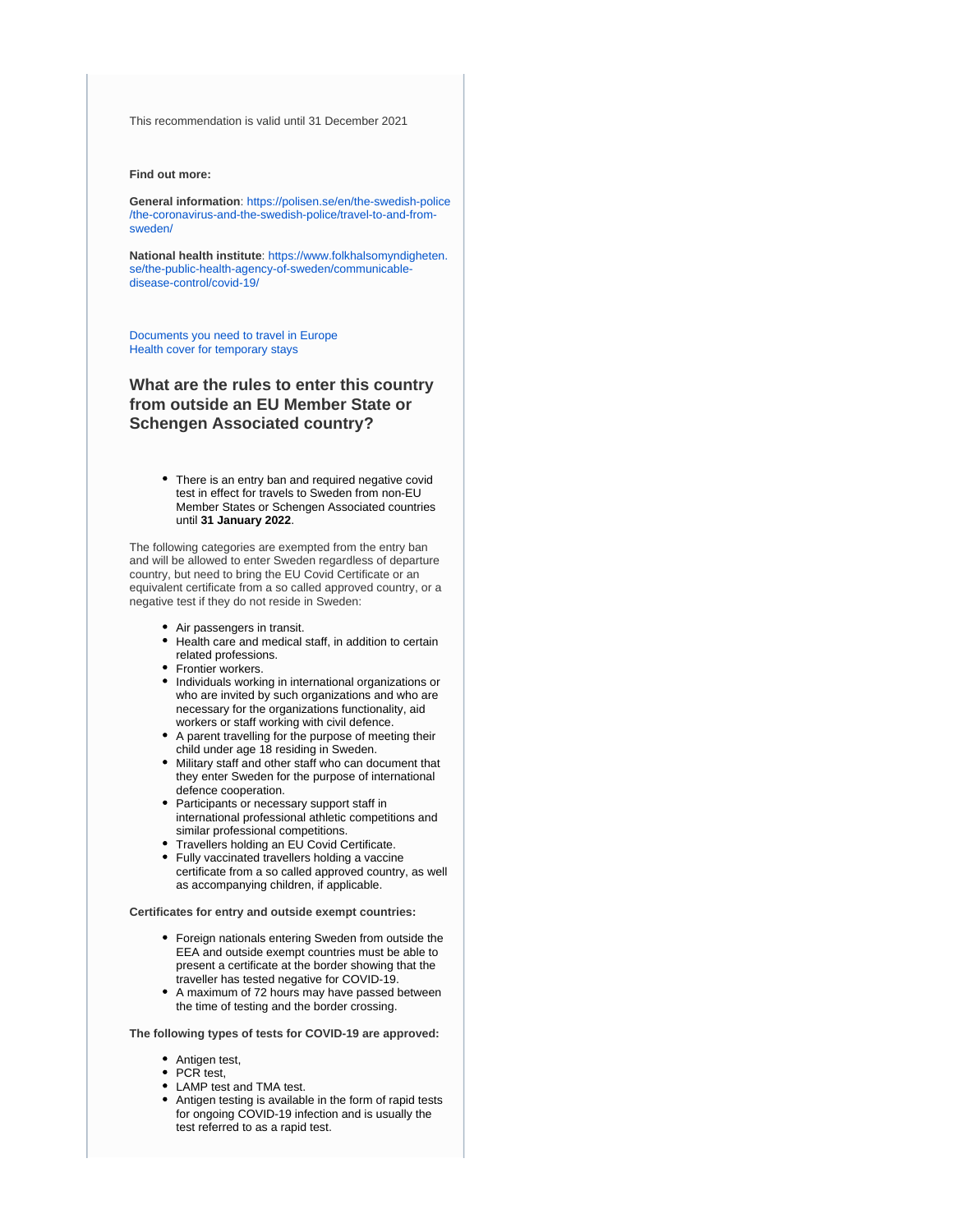**The following information must appear on the certificate in order for it to be valid:**

- The name and date of birth of the person who has been tested
- Date and time when the test was taken
- Disease or infectious agent, COVID-19 (SARS-CoV-2 or one of its variants)
- The type of test that has been performed. It must be an antigen test, PCR test, LAMP test or TMA test
- The negative test result
- The name, telephone number and address of the issuer of the certificate or of the laboratory which has carried out the test.

In addition, the information in the certificate must be provided in Swedish, English, Norwegian, Danish or French.

The requirement for a negative COVID-19 test result when entering from outside the EEA and outside exempt countries applies regardless of whether the foreign national entering Sweden is vaccinated against COVID-19 or has previously undergone a COVID-19 infection.

**Travellers exempt from the requirement to present a negative COVID-19 test result**:

- People who can present the EU Digital COVID Certificate indicating that they have either received a COVID-19 vaccine (Certificate of vaccination against COVID-19), received a negative test result from a test for the presence of an ongoing COVID-19 infection, issued within 72 hours prior to arriving in Sweden (test certificate), or have recovered from COVID-19 (Certificate of recovery from COVID-19).
- People who can present a certificate indicating that they have received a COVID-19 vaccine, and that the certificate is issued in a state or an area listed in Annex 2 of the Ordinance (2020:127) on a temporary entry ban to Sweden.

For the vaccination certificates to be valid, the person has to be fully vaccinated and at least two weeks must have passed since the last dose was administered. Fully vaccinated means having received a single-dose vaccine or the second dose in a 2-dose series. The vaccine must be either one of the vaccines approved by the European Medicines Agency (EMA) or one of the ones that has received emergency use authorisation from the WHO.

If you enter Sweden, you may also be covered by the recommendation to get tested upon entry to Sweden, issued by the Public Health Agency of Sweden, and avoid contact for seven days.

#### **Special recommendations to those who travel from South Africa, Lesotho, Botswana, Zimbabwe, Mozambique, Namibia and Eswatini**

Anyone who has been to South Africa, Lesotho, Botswana, Zimbabwe, Mozambique, Namibia or Eswatini (Swaziland) sometime during the last seven days before entering Sweden is requested to get tested for COVID-19 as soon as possible after entry, preferably the same day, and to take a new test after five days.

You are also requested to stay home for seven days after arrival. The recommendation to get tested and stay home applies both to vaccinated and unvaccinated people, and to people who have had a COVID-19 infection. This also applies to those who have presented a negative test result when departing from these countries.

More information on [The Public Health Agency of Sweden.](https://www.folkhalsomyndigheten.se/the-public-health-agency-of-sweden/communicable-disease-control/covid-19/if-you-are-planning-to-travel/recommendations-for-those-travelling/)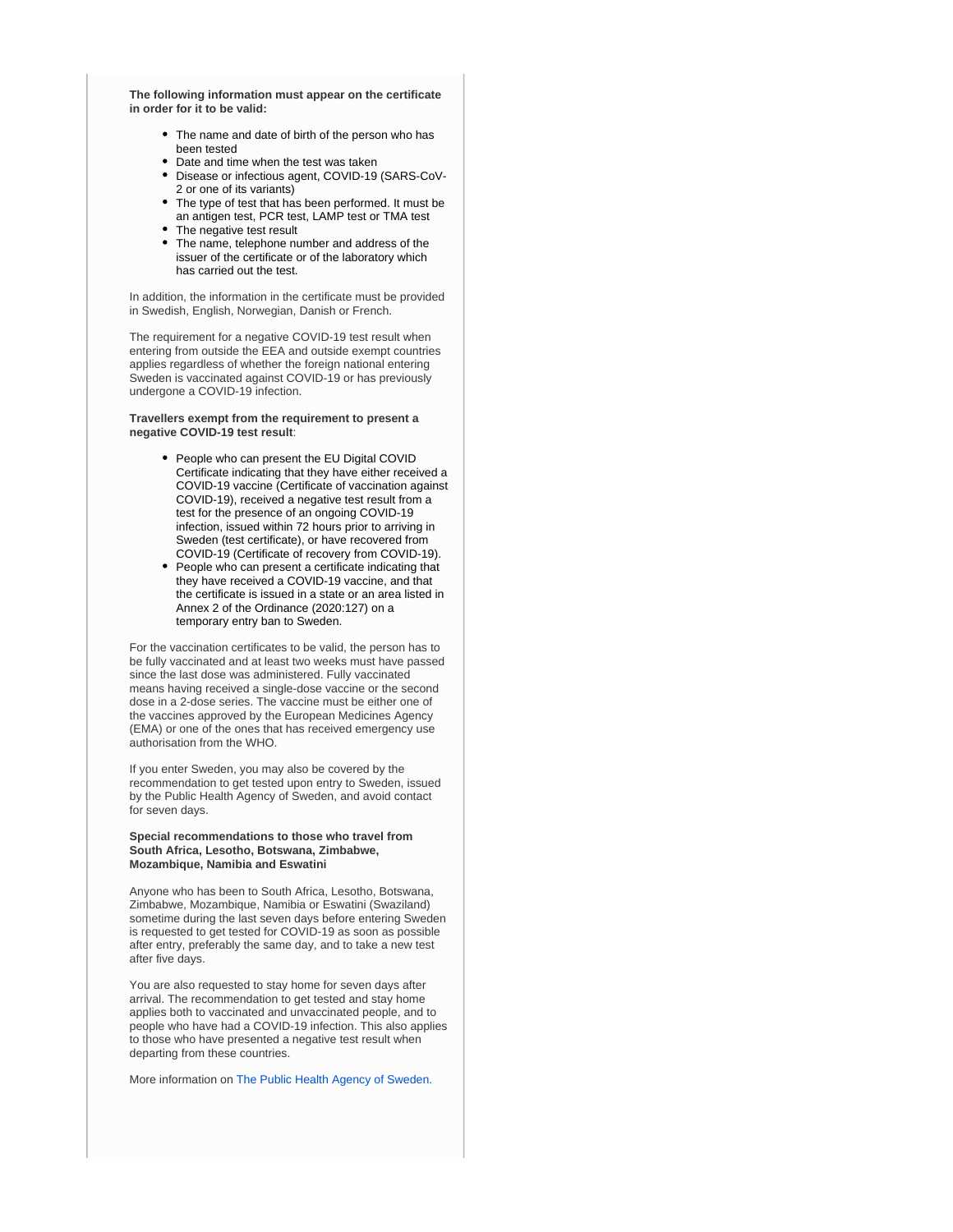The Government has decided to extend the general entry ban for foreign citizens until 31 August 2021.A temporary ban on non-essential travel to the EU via Sweden, introduced following a call from the European Council and the European Commission, has been in effect since March 2020. The ban includes certain exemptions.

A list of countries exempted from the ban on non-essential travel is available at [krisinformation.se.](https://www.krisinformation.se/en/hazards-and-risks/disasters-and-incidents/2020/official-information-on-the-new-coronavirus/travel-restrictions)

To travel to Sweden from countries outside the EU/ EEA, you must be covered by at least one of the exemptions from the entry ban and also be able to present a negative COVID-19 test max 48 hours old.

In addition, you should follow the the Public Health Agency of Sweden's recommendations for everyone travelling to Sweden from abroad regardless of symptoms if you are not fully vaccinated and if you are entering from a country where the Ministry of Foreign Affairs discourage from non-essential travel.

The entry ban does not apply to:

- EU and Schengen Associated Countries citizens and their family members;
- permanent residents or holders of a residence permit in Sweden or another EU Member State or Schengen Associated country;
- People who have a national visa in Sweden or a national visa valid longer than three months in another EU Member State or Schengen Associated country;
- People who have family ties as specified under the Aliens Act (2005:716).

**Find out more:** [Recommendations for people entering Sweden from abroad](https://www.folkhalsomyndigheten.se/the-public-health-agency-of-sweden/communicable-disease-control/covid-19/if-you-are-planning-to-travel/recommendations-for-those-travelling/)

[polisen.se](https://polisen.se/en/the-swedish-police/the-coronavirus-and-the-swedish-police/faq) [Questions and answers about the entry ban to Sweden -](https://www.government.se/articles/2020/04/questions-and-answers-about-the-entry-ban-to-sweden/)  [Government.se](https://www.government.se/articles/2020/04/questions-and-answers-about-the-entry-ban-to-sweden/)

### **What are the rules if I go abroad from this country, and when I return from abroad?**

Sweden's recommendations for travellers going abroad from Sweden:

- Avoid travelling if you have symptoms.
- Keep yourself well informed and follow local authorities' advice and instructions at your destination. Local restrictions and regulations will be in place. These may be changed at short notice. For example, there may be requirements for face masks and rules on maintaining a distance from other people.
- Stay in close contact with your travel company and review your insurance coverage.
- Follow the rules and recommendations that apply at the airport, on the plane and at your destination. If you do not follow these, you risk being denied boarding or entry into the country you have travelled to.
- Have enough money for unforeseen events on your trip, for example delays.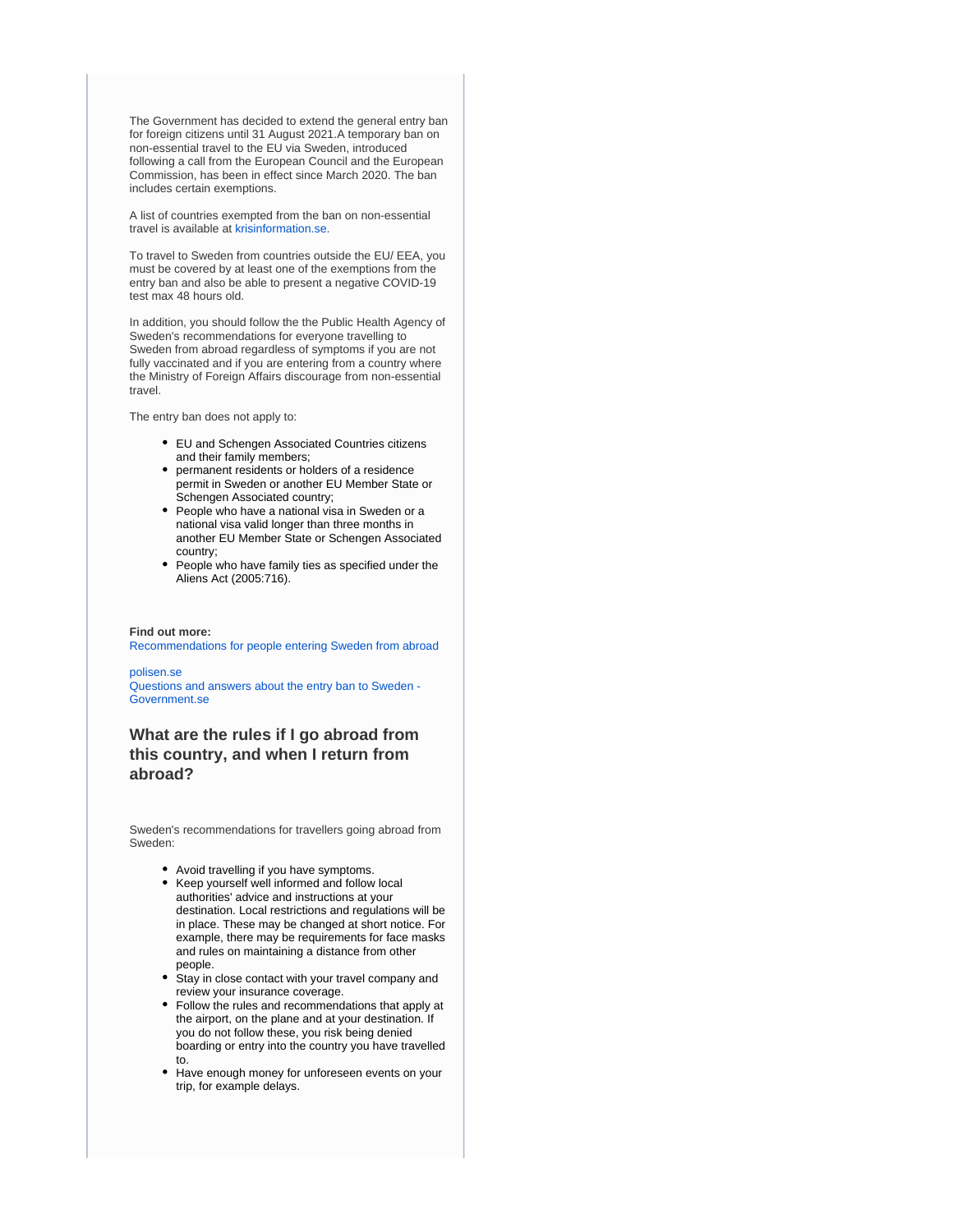The Ministry for Foreign affairs (UD) or Swedish diplomatic missions will not be able to provide transport to Sweden if you have difficulty returning home because of the current situation. UD has a special telephone number for questions about the coronavirus and travel: +46 (0)8 405 92 00.

In consular emergencies, call the Swedish Ministry for Foreign Affairs' consular emergency service hotline: +46 (0)8 405 50 05.

#### **More information:**

**Swedish Ministry for Foreign Affairs**: [UD's advice and](https://www.government.se/government-of-sweden/ministry-for-foreign-affairs/)  [instructions concerning travel to and from other countries](https://www.government.se/government-of-sweden/ministry-for-foreign-affairs/)

**Swedish Transport Agency:** [The Swedish Transport](https://transportstyrelsen.se/en/About-us/coronavirus-covid-19/)  [Agency's information on air travel during the Covid-19](https://transportstyrelsen.se/en/About-us/coronavirus-covid-19/)  [pandemic](https://transportstyrelsen.se/en/About-us/coronavirus-covid-19/)

### **May I transit this country?**

- Sweden will always apply entry regulations according to the last country you enter from, even if this is only a transit country.
- Travel or transit from another **EU Member State or Schengen Associated country** requires the [EU](https://ec.europa.eu/info/live-work-travel-eu/coronavirus-response/safe-covid-19-vaccines-europeans/eu-digital-covid-certificate_en)  [Covid Certificate](https://ec.europa.eu/info/live-work-travel-eu/coronavirus-response/safe-covid-19-vaccines-europeans/eu-digital-covid-certificate_en)or an equivalent certificate. No certificate however is needed when entering from the Nordic countries. The EU Covid Certificate contains the holder's identity and a vaccine certificate, a test certificate, and/or a recovery certificate.
- If you transit in the EU Member State or Schengen Associated country or the Nordics, entry restrictions from the transit country may apply if you are processed through immigration there.

As a general rule, passengers in transit in the EU+ area are exempted from temporary travel restriction.

EU citizens entering the EU from a third country, as well as their family members, irrespective of their nationality, are exempted from the travel restrictions regardless of whether or not they are returning to their country of nationality or residence.

Passengers travelling from a non-EU country to another non-EU country may transit through the international transit area of airports located in the Schengen area. Rules regarding airport transit visa requirements continue to apply.

### **May I fly to this country?**

You can find the latest information on air travel regulations for this country on the **[IATA website](https://www.iatatravelcentre.com/international-travel-document-news/1580226297.htm)**.

You can also find information about **[air passenger rights](https://europa.eu/youreurope/citizens/travel/passenger-rights/air/index_en.htm)** on our portal for citizens.

### **General measures**

Information on the situation in the country is available on the [National Platform for emergency preparedness,](https://www.krisinformation.se/en) and on the [Pu](https://www.folkhalsomyndigheten.se/the-public-health-agency-of-sweden/) [blic Health Agency of Sweden.](https://www.folkhalsomyndigheten.se/the-public-health-agency-of-sweden/)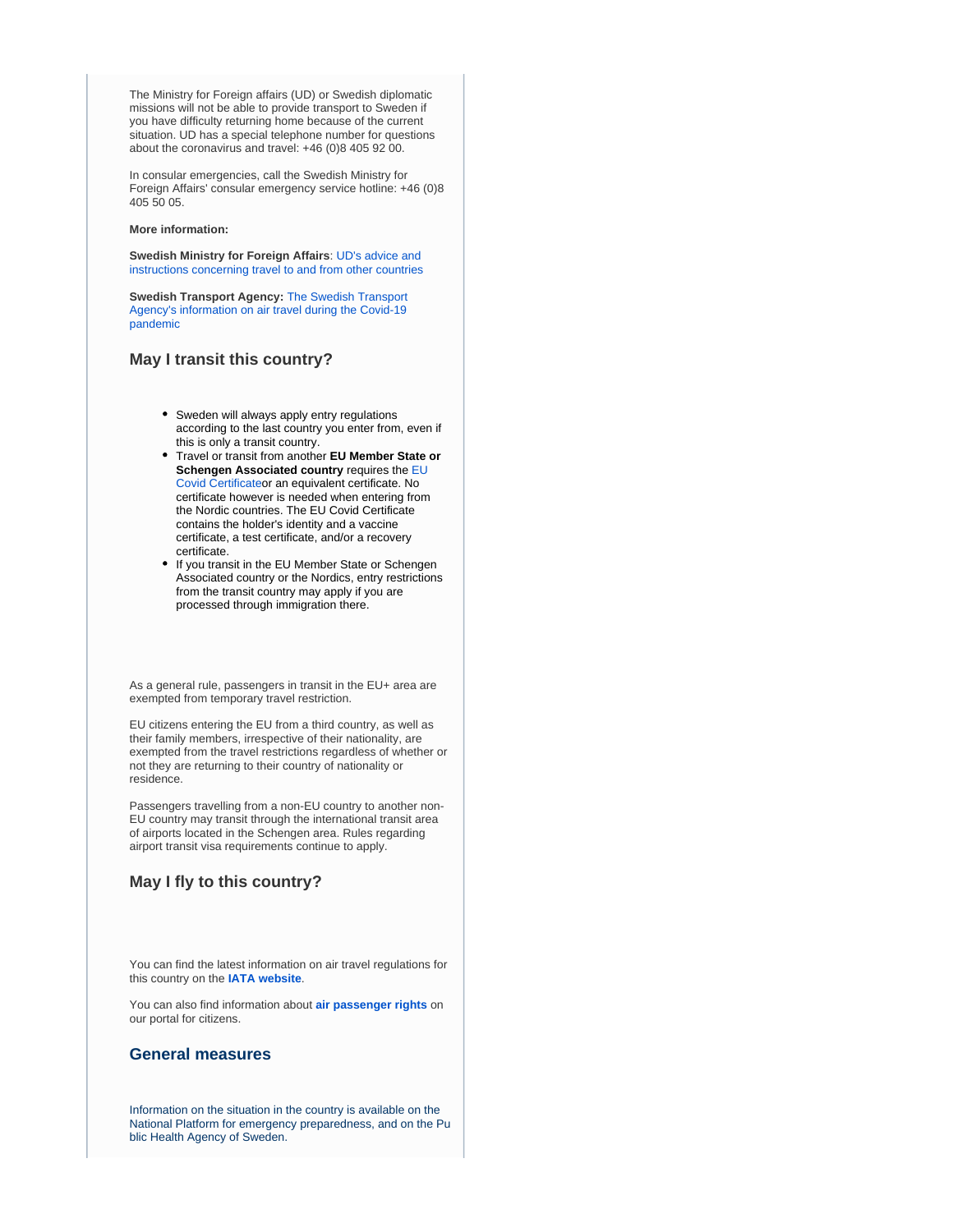Most of the restrictions in Sweden regarding Covid-19 will be removed as from 29 September 2021. There are still a few recommendations on how not to spread the virus that apply.

#### **Find out more:**

[Visit Sweden during the COVID-19 pandemic](https://www.krisinformation.se/en/hazards-and-risks/disasters-and-incidents/2020/official-information-on-the-new-coronavirus/visiting-sweden)

[Public Health Agency of Sweden - This applies from 29](https://www.folkhalsomyndigheten.se/the-public-health-agency-of-sweden/)  [September](https://www.folkhalsomyndigheten.se/the-public-health-agency-of-sweden/)

### **Use of facemasks**

There is no general requirement to wear a face mask in normal social situations, in public places, and in public transport. Face masks must always be seen as complementary to other recommendations: stay at home when you have symptoms, wash your hands regularly and keep at a distance from others.

### **Physical Distancing**

It is recommended to keep a safety distance whenever possible.

### **Indoor and outdoor meetings, public or private gatherings and events**

Starting December 1, 2021, new restrictions are imposed on public gatherings and events such as sporting events, cinema showings, concerts, theatre shows. An organizer of an indoor event can have more than 100 people in attendance only if all participants have a valid vaccination certificate, or the organizer adheres to stricter regulations set out by the Swedish Public Health Agency. For example, make it easy for participants to wash their hands, or offer hand sanitizer.

Organizers can also choose that everyone who participates in the event must show proof of vaccination if the event is indoors and more than 100 people participate. If the participants do not need to present proof of vaccination, special infection control measures must be taken by the organizers instead:

- The participants must have a designated seat
- Company must consist of a maximum of eight people Companies can keep a distance of at least one meter to each other

Indoor events with less than 100 people in attendance and outdoor events are not affected by these restrictions.

#### **Find out more:**

[Current rules and recommendations](https://www.krisinformation.se/en/hazards-and-risks/disasters-and-incidents/2020/official-information-on-the-new-coronavirus/current-rules-and-recommendations)

### **Safety measures for public transportation**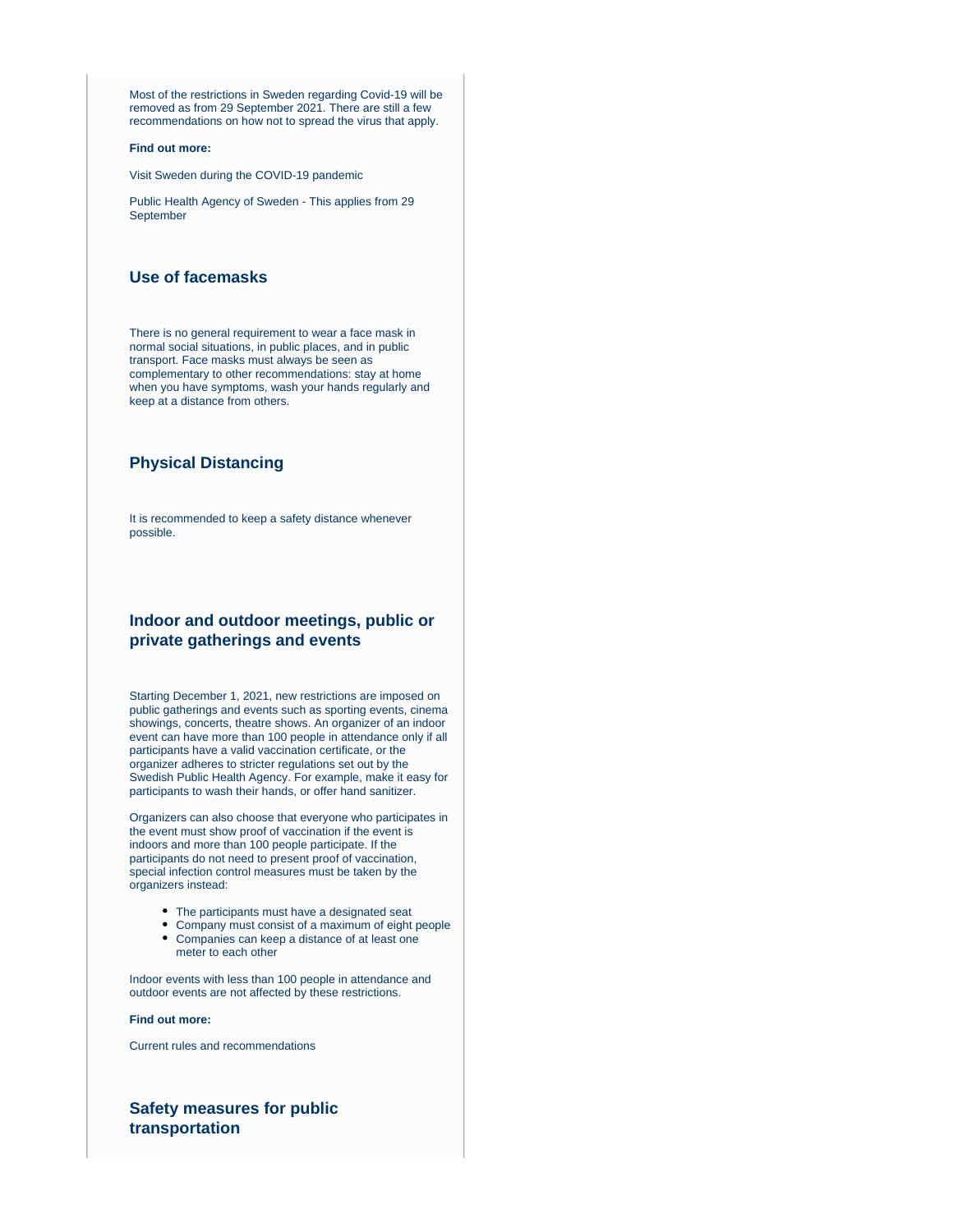#### In all forms of public transport:

- distancing between passengers and getting passengers on board from side doors instead of front door on buses
- inform passengers about how to minimize the risk of disease transmission.

For information about services or routes, visit the relevant website or contact the operator on the phone for information in English. If you become ill, you need to be able to make your way home without putting others at risk of infection.

### **Places of worship**

Places of worship are open, but the vaccination certificates will be required if there are more than 100 people gathering indoor. Please note that test certificate a certificate of recovery won't be accepted if the 100 people limit is exceeded.

The requirement for a vaccination certificate applies to people, 18 years and older.

### **Quarantine**

If you develop mild symptoms that do not disappear within 24 hours or that do not have some other explanation, e.g. allergy, migraine or similar, you should get tested.

If the symptoms remain and you are not tested, the same recommendation applies as to those who have received a positive test result (i.e. those who have COVID-19): **Stay at home for at least seven days from the onset of the first symptoms.** You should also have been **free from fever the last two of those seven days.** A dry cough and loss of smell and taste may remain but if you feel well otherwise and seven days have passed since you fell ill, you can return to work, school or preschool.

If you have been tested without symptoms and received a positive test result, you must stay home for at least seven days after the sampling. Should you develop symptoms after the sampling, you may count from the day when symptoms appear and follow the recommendations above.

The same applies if you have been ill, but not with COVID-19: stay at home for as long as you are ill. You should clearly feel better and be free from fever for two days before returning to work or school.

Testing for COVID-19 is always organised in accordance with regional and local guidelines. The Public Health Agency of Sweden recommends adults and school-aged children (including children in preschool class) with [symptoms of](https://www.folkhalsomyndigheten.se/the-public-health-agency-of-sweden/communicable-disease-control/covid-19/?exp=68197#_68197)  [COVID-19](https://www.folkhalsomyndigheten.se/the-public-health-agency-of-sweden/communicable-disease-control/covid-19/?exp=68197#_68197) to take a PCR test in order to find out if they have a current COVID-19 infection.

### **Non-essential (other than medicine and food) shops**

**OPEN**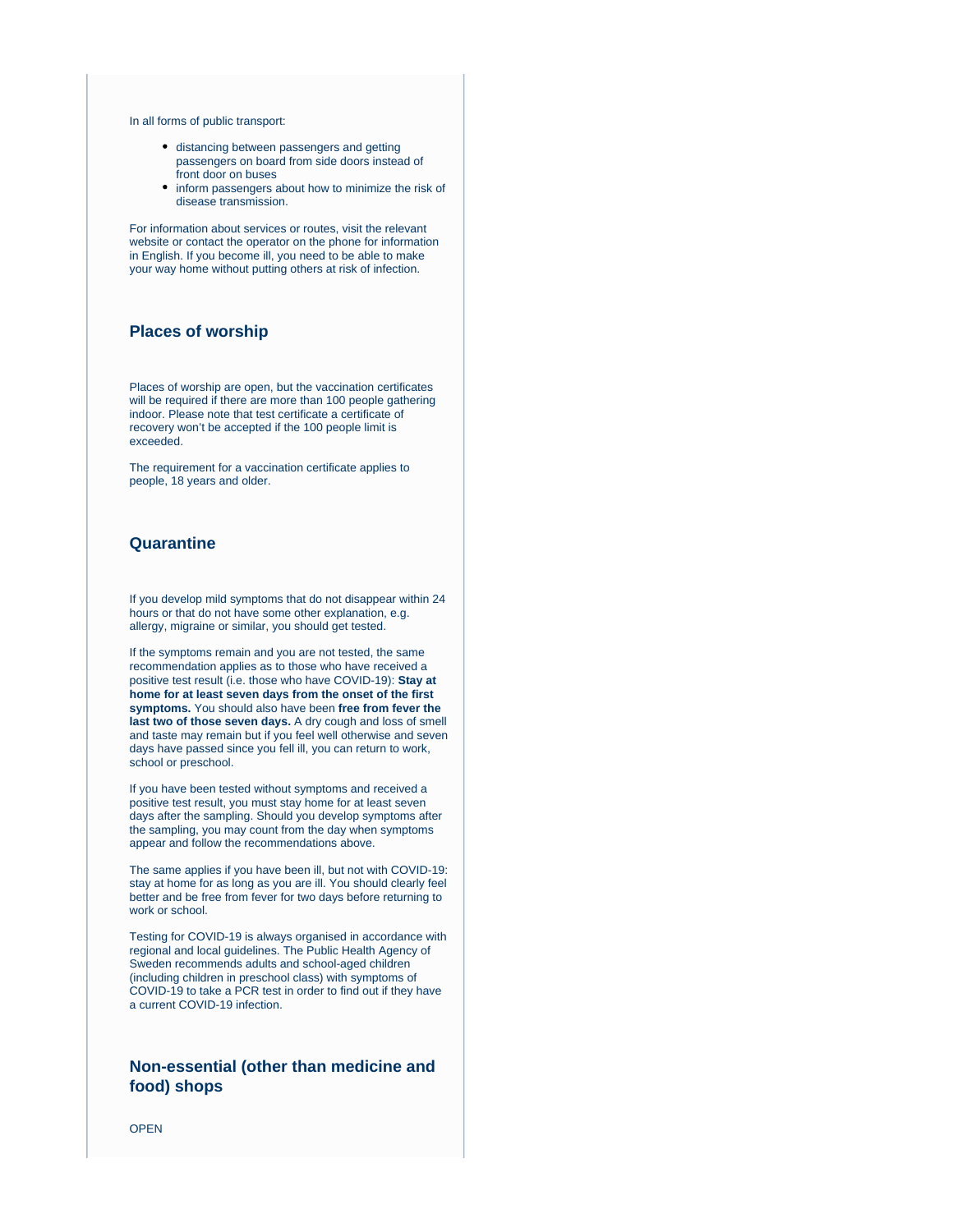**OPEN**

### **Tourist accommodations**

OPEN

**OPEN**

### **Catering establishments**

INDICATOR\_OWL

**OPEN**

### **Cinemas, museums and indoor attractions**

OPEN WITH LIMITATIONS

#### **OPEN WITH LIMITATIONS**

In public space, such as cinemas, theatres, concerts, the EU Digital COVID Certificate (EUDCC) is required there are less than 100 people. With the EUDCC, you must be able to show that you have been fully vaccinated against, has recovered from, or has tested negative for COVID-19. Please, consult the [measures](https://www.krisinformation.se/en/hazards-and-risks/disasters-and-incidents/2020/official-information-on-the-new-coronavirus/current-rules-and-recommendations) section for further details.

Please note that for all public gatherings and events indoors for more than 100 people (sports, cinemas, theatre, and concerts), the vaccination certificates will be required for all people who are 18 years and older. For a person to be considered vaccinated with the total number of doses of vaccine against COVID-19, he or she must have received either:

- Two doses of Comirnaty (Pfizer/BioNTech),
- Spikevax (Moderna), Vaxzevria (AstraZeneca)
- One dose of COVID-19 Vaccine (Janssen)

#### **Find out more:**

[Information about the Covid certificate at The Swedish](https://www.ehalsomyndigheten.se/tjanster/covid-certificate/)  [eHealth Agency](https://www.ehalsomyndigheten.se/tjanster/covid-certificate/)

[Countries where the Covid certificate is valid](https://www.ehalsomyndigheten.se/tjanster/covid-certificate/countries-where-the-covid-certificate-are-valid/)

[Frequently asked questions about the COVID certificate](https://www.ehalsomyndigheten.se/tjanster/covid-certificate/frequently-asked-questions/)

### **Personal care services**

OPEN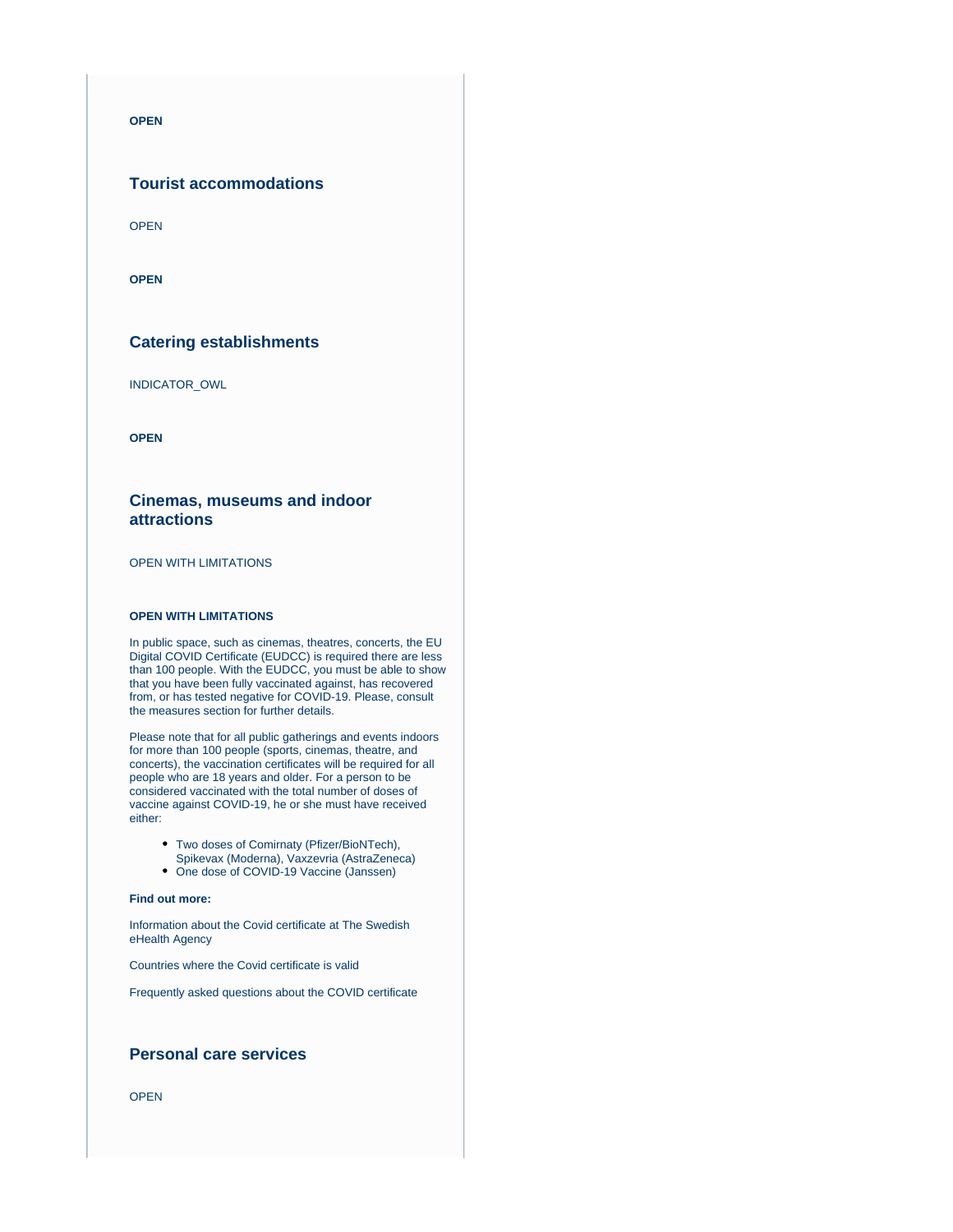#### **OPEN**

## **Health protocols for tourism services and tourists**

If you are on a visit in Sweden and become ill or get injured, call 1177 for information about illnesses and about Swedish healthcare. In case of emergency, call 112 for an ambulance. During the COVID-19 pandemic, there may be reductions in healthcare services because of the handling of Covid-19. Do not visit a health center ("vårdcentral") if you have any symptoms associated with Covid-19. Instead call 1177 where you will get medical advice from a registered nurse.

Furthermore, Visita (an industry organization for the hospitality sector) launched a campaign that consists of three brochures including measures preventing infection in restaurants, hotels and campsites.

#### **Find out more:**

[Information for restaurants](https://www.folkhalsomyndigheten.se/smittskydd-beredskap/utbrott/aktuella-utbrott/covid-19/verksamheter/restauranger-och-krogar/) (in Swedish) [Visita](https://visita.se/visitas-arbete-under-coronakrisen-covid-19/) (in Swedish)

## **Other measures**

The Public Health Agency of Sweden has adopted a set o[f ge](https://www.folkhalsomyndigheten.se/the-public-health-agency-of-sweden/communicable-disease-control/covid-19/local-general-guidelines/) [neral guidelines to avoid the spread of Covid-19.](https://www.folkhalsomyndigheten.se/the-public-health-agency-of-sweden/communicable-disease-control/covid-19/local-general-guidelines/)

# **National website with coronavirusrelated information for TOURISM**

[Visit Sweden](https://visitsweden.com/)

### **Useful Info for tourists**

\_\_\_\_\_\_\_\_\_\_\_\_\_\_\_\_\_\_\_\_\_\_\_\_\_

Before starting your journey, please check visa requirements for your destination at: [The Schengen visa](https://ec.europa.eu/home-affairs/what-we-do/policies/borders-and-visas/visa-policy/schengen_visa_en)

\_\_\_\_\_\_\_\_\_\_\_\_\_\_\_\_\_\_\_\_\_\_\_\_\_\_\_\_\_\_\_\_\_\_\_\_\_\_\_\_\_\_\_\_\_\_\_\_\_

02.09.2021

# **What are the rules to enter this country from an EU Member State or Schengen Associated country?**

Airline operators may require passengers to show a health statement but this is not a general requirement for entering Sweden.

# **Entering this country with the EU Digital COVID certificate**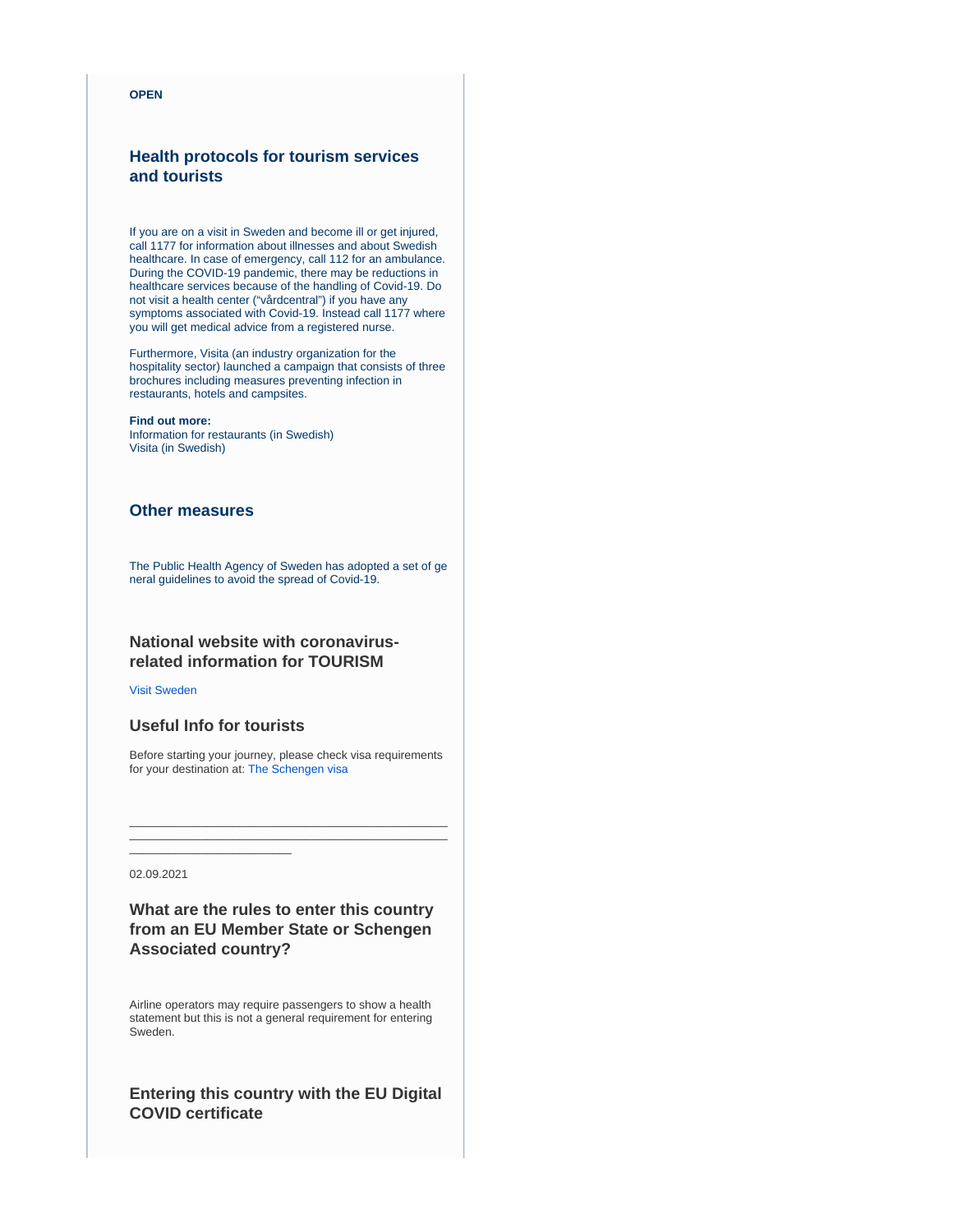Information on entry rules for Sweden is available at: [www.](https://www.krisinformation.se/en/hazards-and-risks/disasters-and-incidents/2020/official-information-on-the-new-coronavirus/travel-restrictions) [krisinformation.se](https://www.krisinformation.se/en/hazards-and-risks/disasters-and-incidents/2020/official-information-on-the-new-coronavirus/travel-restrictions)

# **Entering this country without the EU Digital COVID certificate or with a certificate not compliant with national requirements**

Sweden adopts its own national classification of risk areas, hence travel restrictions for Sweden are not based on the common "EU Traffic Lights" map.

Citizens from EU Member States and Schengen Associated countries, and their family members, as well as people with Swedish residence permits, are allowed to enter Sweden at the conditions provided below.

The Government has extended until **31 October 2021** the general entry ban for foreign citizens who are not able to present a vaccination certificate, a negative COVID-19 test result, or a certificate confirming the recovery from COVID-19.

Travellers from the Nordic countries (**Finland, Norway, Denmark**, and **Iceland**) are exempted from the COVID-19 test requirement. This also applies to people with residence permits in Sweden, regardless of citizenship.

Travellers from the other EU and Schengen Associated Countries must present either:

- **Certificate of vaccination** against the COVID-19;
- **Certificate of recovery** from COVID-19;
- a negative **pre-departure COVID-19 test** taken **with in 72 hours prior to arrival**. Accepted tests: **antigen, TMA, PCR, LAMP**

The following information must appear on the certificate:

- $\circ$  name of the person who has been tested
	- $\circ$  date/time of the test
	- $\circ$  type of test
	- $\circ$  the test result
	- $\circ$  Issuer of the certificate

The information must be provided in one of these languages: **Swedish, English, Norwegian, Danish** or **French**.

Exemptions are available for cross-border workers and some other categories.

The Public Health Agency of Sweden recommends that anyone who is 6 years of age or older, including Swedish citizens, entering Sweden from outside the Nordic countries take a PCR test after arriving in Sweden.The recommendation applies regardless of whether you have symptoms or not. If you enter Sweden from a so-called third country, you may also need to self-isolate for seven days after your arrival. This recommendation is valid until 31 October. Exemptions to the recommendation are available here: [https://www.folkhalsomyndigheten.se/the-public-health](https://www.folkhalsomyndigheten.se/the-public-health-agency-of-sweden/communicable-disease-control/covid-19/if-you-are-planning-to-travel/recommendations-for-those-travelling/)[agency-of-sweden/communicable-disease-control/covid-19/if](https://www.folkhalsomyndigheten.se/the-public-health-agency-of-sweden/communicable-disease-control/covid-19/if-you-are-planning-to-travel/recommendations-for-those-travelling/)[you-are-planning-to-travel/recommendations-for-those](https://www.folkhalsomyndigheten.se/the-public-health-agency-of-sweden/communicable-disease-control/covid-19/if-you-are-planning-to-travel/recommendations-for-those-travelling/)[travelling/](https://www.folkhalsomyndigheten.se/the-public-health-agency-of-sweden/communicable-disease-control/covid-19/if-you-are-planning-to-travel/recommendations-for-those-travelling/)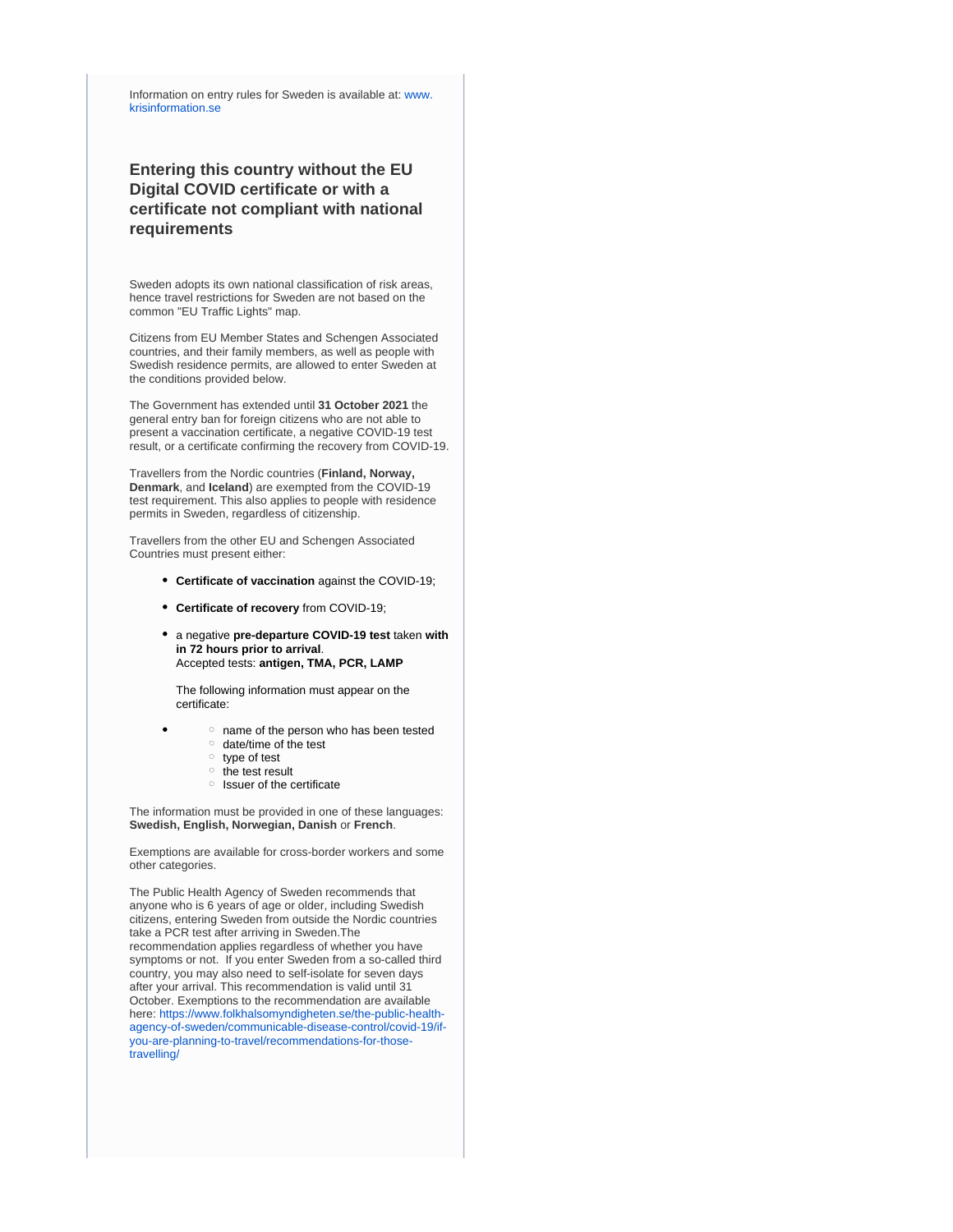#### **Find out more:**

[International travel restrictions \(Krisinformation.se\)](https://www.krisinformation.se/en/hazards-and-risks/disasters-and-incidents/2020/official-information-on-the-new-coronavirus/travel-restrictions) [Information about the Swedish travel restrictions from the](https://polisen.se/en/the-swedish-police/the-coronavirus-and-the-swedish-police/travel-to-and-from-sweden/)  [Police](https://polisen.se/en/the-swedish-police/the-coronavirus-and-the-swedish-police/travel-to-and-from-sweden/) [Questions and answers about the entry ban to Sweden -](https://www.government.se/articles/2020/04/questions-and-answers-about-the-entry-ban-to-sweden/) 

[Government.se](https://www.government.se/articles/2020/04/questions-and-answers-about-the-entry-ban-to-sweden/) [Frequently asked questions about the temporary entry ban to](https://polisen.se/en/the-swedish-police/the-coronavirus-and-the-swedish-police/faq/) 

[the EU via Sweden](https://polisen.se/en/the-swedish-police/the-coronavirus-and-the-swedish-police/faq/)

[Information about travelling to Sweden from Visit Sweden](https://visitsweden.com/about-sweden/information-for-travellers-corona-virus/)  [\(Sweden's official website for tourism and travel information\)](https://visitsweden.com/about-sweden/information-for-travellers-corona-virus/)

#### **Contact for Sweden:**

For questions about the entry restrictions to Sweden, contact the Swedish Police on 114 14.

[Documents you need to travel in Europe](https://europa.eu/youreurope/citizens/travel/entry-exit/index_en.htm) [Health cover for temporary stays](https://europa.eu/youreurope/citizens/health/unplanned-healthcare/temporary-stays/index_en.htm)

# **What are the rules to enter this country from outside an EU Member State or Schengen Associated country?**

The Government has decided to extend the general entry ban for foreign citizens until 31 October 2021.A temporary ban on non-essential travel to the EU via Sweden, introduced following a call from the European Council and the European Commission, has been in effect since March 2020. The ban includes certain exemptions.

A list of countries exempted from the ban on non-essential travel is available at [krisinformation.se.](https://www.krisinformation.se/en/hazards-and-risks/disasters-and-incidents/2020/official-information-on-the-new-coronavirus/travel-restrictions)

To travel to Sweden from countries outside the EU/ EEA, you must be covered by at least one of the exemptions from the entry ban and also be able to present a negative COVID-19 test max 48 hours old.

In addition, you should follow the the Public Health Agency of Sweden's recommendations for everyone travelling to Sweden from abroad regardless of symptoms if you are not fully vaccinated and if you are entering from a country where the Ministry of Foreign Affairs discourage from non-essential travel.

The entry ban does not apply to:

- EU and Schengen Associated Countries citizens and their family members;
- permanent residents or holders of a residence permit in Sweden or another EU Member State or Schengen Associated country;
- People who have a national visa in Sweden or a national visa valid longer than three months in another EU Member State or Schengen Associated country;
- People who have family ties as specified under the Aliens Act (2005:716).

#### **Find out more:**

[Recommendations for people entering Sweden from abroad](https://www.folkhalsomyndigheten.se/the-public-health-agency-of-sweden/communicable-disease-control/covid-19/if-you-are-planning-to-travel/recommendations-for-those-travelling/)

[polisen.se](https://polisen.se/en/the-swedish-police/the-coronavirus-and-the-swedish-police/faq) [Questions and answers about the entry ban to Sweden -](https://www.government.se/articles/2020/04/questions-and-answers-about-the-entry-ban-to-sweden/)  [Government.se](https://www.government.se/articles/2020/04/questions-and-answers-about-the-entry-ban-to-sweden/)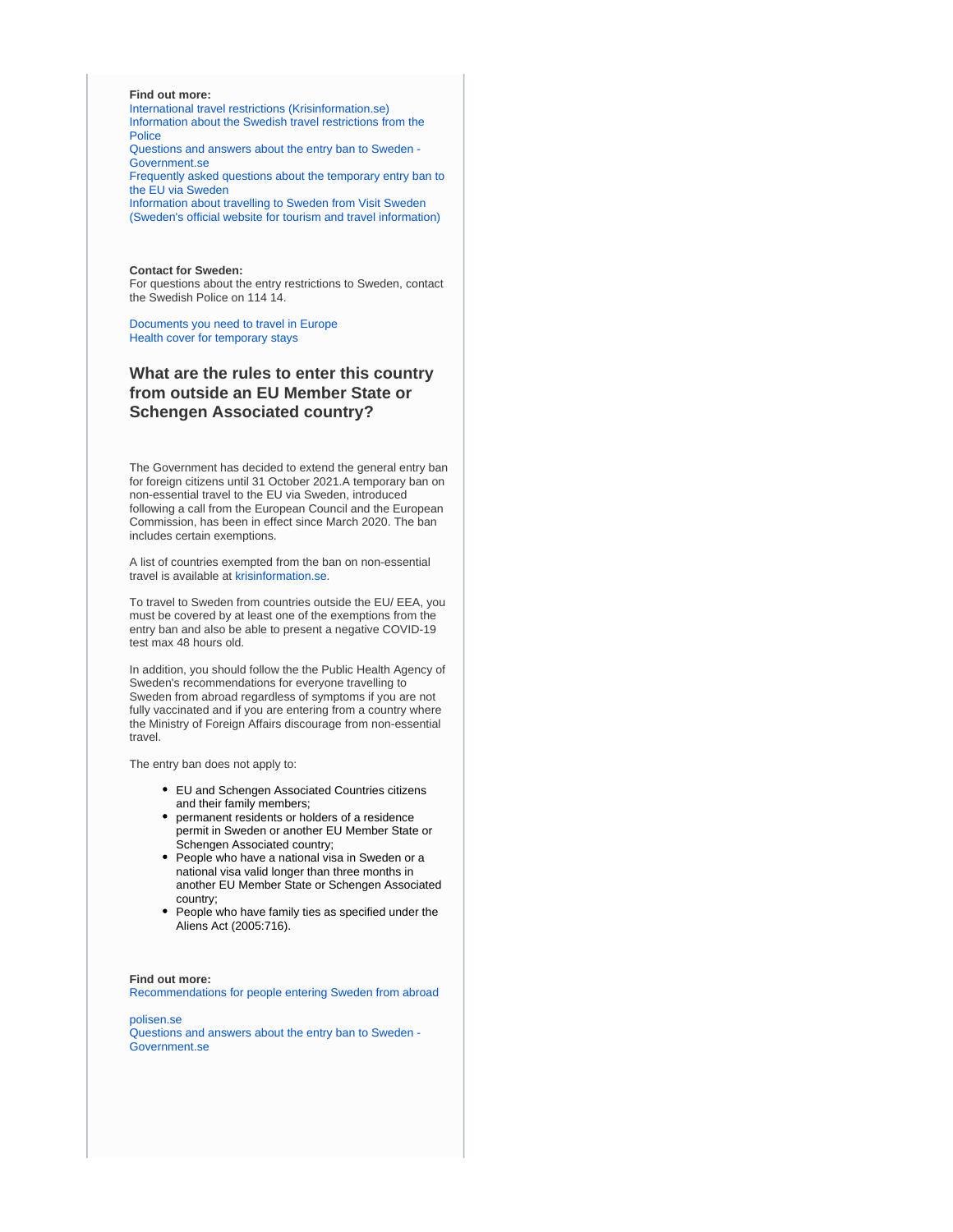The Government has decided to extend the general entry ban for foreign citizens until 31 August 2021.A temporary ban on non-essential travel to the EU via Sweden, introduced following a call from the European Council and the European Commission, has been in effect since March 2020. The ban includes certain exemptions.

A list of countries exempted from the ban on non-essential travel is available at [krisinformation.se.](https://www.krisinformation.se/en/hazards-and-risks/disasters-and-incidents/2020/official-information-on-the-new-coronavirus/travel-restrictions)

To travel to Sweden from countries outside the EU/ EEA, you must be covered by at least one of the exemptions from the entry ban and also be able to present a negative COVID-19 test max 48 hours old.

In addition, you should follow the the Public Health Agency of Sweden's recommendations for everyone travelling to Sweden from abroad regardless of symptoms if you are not fully vaccinated and if you are entering from a country where the Ministry of Foreign Affairs discourage from non-essential travel.

The entry ban does not apply to:

- EU and Schengen Associated Countries citizens and their family members;
- permanent residents or holders of a residence permit in Sweden or another EU Member State or Schengen Associated country;
- People who have a national visa in Sweden or a national visa valid longer than three months in another EU Member State or Schengen Associated country;
- People who have family ties as specified under the Aliens Act (2005:716).

#### **Find out more:**

[Recommendations for people entering Sweden from abroad](https://www.folkhalsomyndigheten.se/the-public-health-agency-of-sweden/communicable-disease-control/covid-19/if-you-are-planning-to-travel/recommendations-for-those-travelling/)

#### [polisen.se](https://polisen.se/en/the-swedish-police/the-coronavirus-and-the-swedish-police/faq)

[Questions and answers about the entry ban to Sweden -](https://www.government.se/articles/2020/04/questions-and-answers-about-the-entry-ban-to-sweden/)  [Government.se](https://www.government.se/articles/2020/04/questions-and-answers-about-the-entry-ban-to-sweden/)

## **May I transit this country?**

As a general rule, passengers in transit in the EU+ area are exempted from temporary travel restriction.

EU citizens entering the EU from a third country, as well as their family members, irrespective of their nationality, are exempted from the travel restrictions **but need to bring the EU Covid Certificate or negative test result if they do not reside in Sweden.**

Passengers travelling from a non-EU country to another non-EU country may transit through the international transit area of airports located in the Schengen area. Rules regarding airport transit visa requirements continue to apply.

As a general rule, passengers in transit in the EU+ area are exempted from temporary travel restriction.

EU citizens entering the EU from a third country, as well as their family members, irrespective of their nationality, are exempted from the travel restrictions regardless of whether or not they are returning to their country of nationality or residence.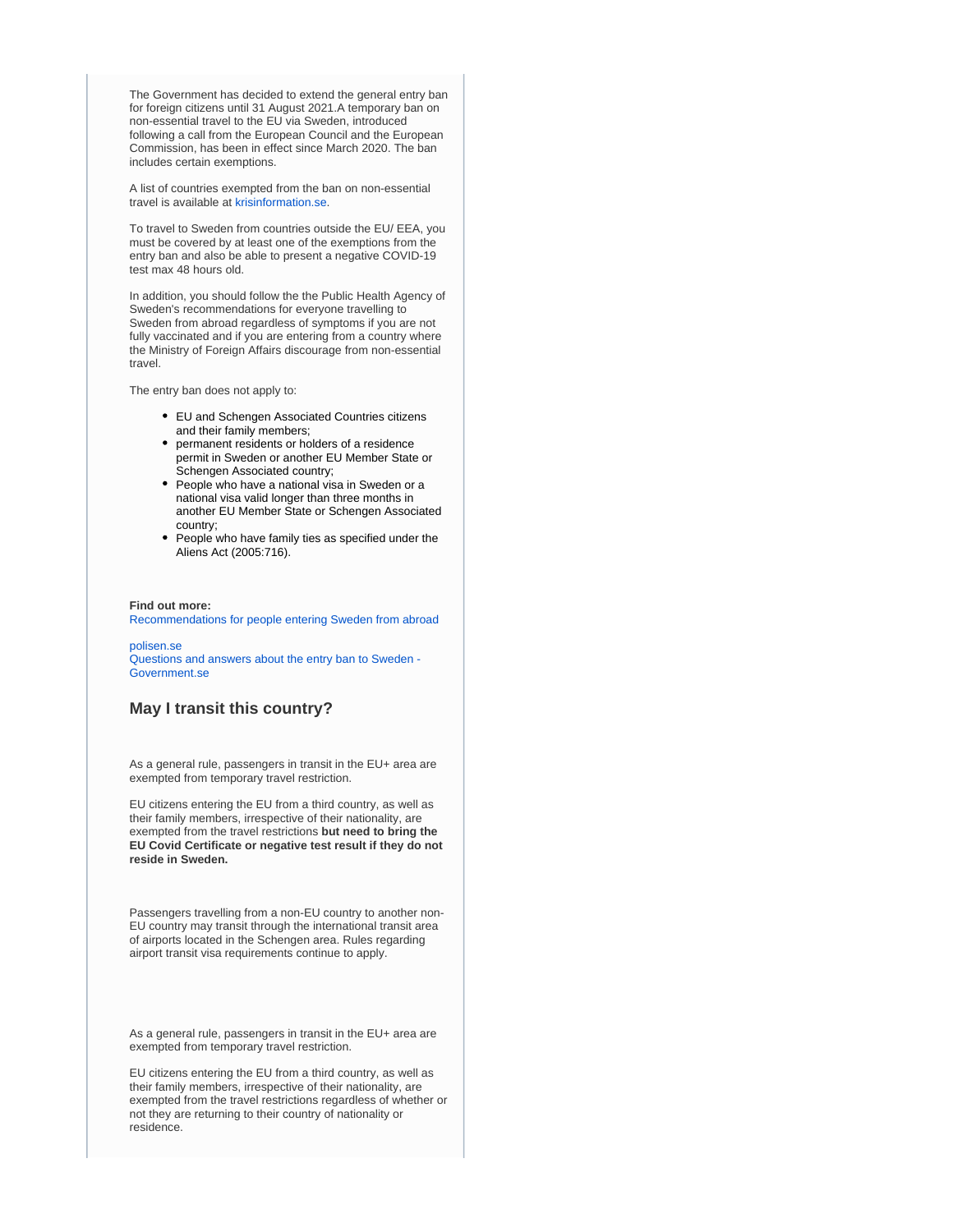Passengers travelling from a non-EU country to another non-EU country may transit through the international transit area of airports located in the Schengen area. Rules regarding airport transit visa requirements continue to apply.

### **General measures**

### **Use of facemasks**

There is no general requirement to wear a face mask in normal social situations, in public places, and in public transport. However, Swedavia Airports recommends passengers to use face masks at their airports. Face masks must always be seen as complementary to other recommendations: stay at home when you have symptoms, wash your hands regularly and keep at a distance from others.

New guidelines for face masks will be presented by the Public Health Agency before 7/1/2021. They will specify which face masks to use and at what times they should be used.

More details are available [here](https://www.folkhalsomyndigheten.se/smittskydd-beredskap/utbrott/aktuella-utbrott/covid-19/om-sjukdomen-och-smittspridning/smittspridning/munskydd/)

## **Physical Distancing**

The general guidelines require to maintain social distancing (1.5 metres) from people other than those you live with. You should refrain from certain kinds of activity that cannot be performed while physically distanced from others. This may refer to: certain sporting activities, such as contact sports like wrestling, ice hockey and basketball; private events such as parties, weddings, dinner parties and after-work events; health and beauty treatments that are not medically justified, such as massages, pedicures, haircuts, etc.

## **Indoor and outdoor meetings, public or private gatherings and events**

From 15 June 2021 new restrictions will apply.

Maximum number of participants:

- indoor events without designated seating: 50 participants
- indoor events with designated seating: 300 participants (groups must be able to maintain a physical distance of at least 1 metre on each side. Each group may contain no more than eight individuals)
- outdoor events without designated seating: 600 participants
- outdoor events with designated seating: 3000 participants
- funerals: 20 participants (or more, under strict conditions)

If a private gathering is held at an event venue, in a meeting room and at other rented premises, a maximum of 50 people are allowed to attend. If you organise an event in violation of the ban, you may face a fine or prison sentence of up to 6 months.

**Find out more:** [Current rules and recommendations](https://www.krisinformation.se/en/hazards-and-risks/disasters-and-incidents/2020/official-information-on-the-new-coronavirus/current-rules-and-recommendations)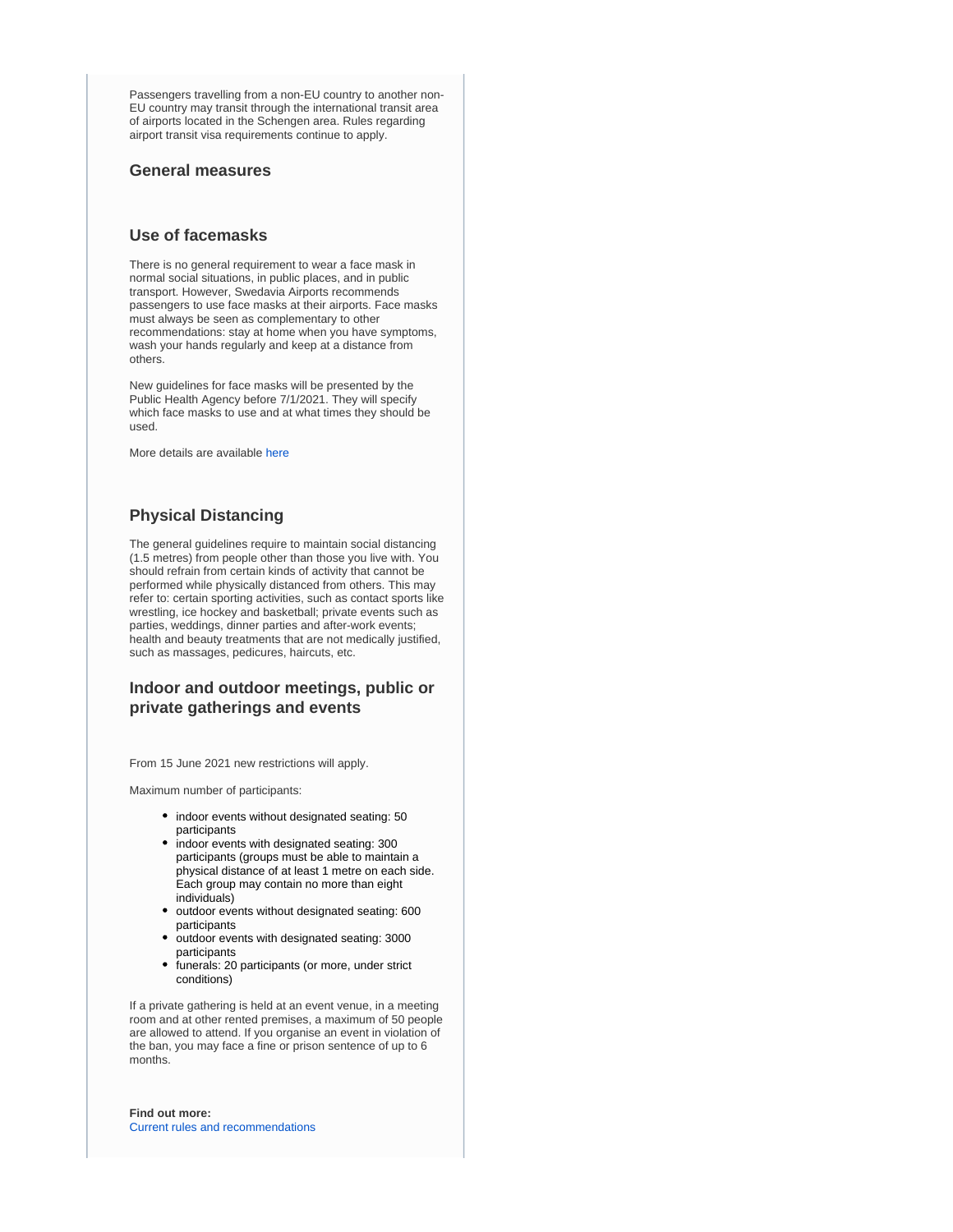## **Safety measures for public transportation**

Recommendations to public transport authorities are in place. These recommendations include:

- distancing between passengers and getting passengers on board from side doors instead of front door on buses;

- provide enough space to avoid crowding;
- limit the number of passengers per vehicle;

- inform passengers about how to minimise the risk of disease transmission.

Public transportation is operating but services may be limited, both as regards the number of passengers allowed and frequency of departures. Public transport should be limited as much as possible. For information about services or routes, visit the relevant website or contact the operator on the phone for information in English. If you become ill, you need to be able to make your way home without putting others at risk of infection.

### **Places of worship**

Gatherings for religious practice are restricted to 8 people (funerals 20 people).

## **Quarantine**

If you develop mild symptoms that do not disappear within 24 hours or that do not have some other explanation, e.g. allergy, migraine or similar, you should get tested.

If the symptoms remain and you are not tested, the same recommendation applies as to those who have received a positive test result (i.e. those who have COVID-19): **Stay at home for at least seven days from the onset of the first symptoms.** You should also have been **free from fever the last two of those seven days.** A dry cough and loss of smell and taste may remain but if you feel well otherwise and seven days have passed since you fell ill, you can return to work, school or preschool.

If you have been tested without symptoms and received a positive test result, you must stay home for at least seven days after the sampling. Should you develop symptoms after the sampling, you may count from the day when symptoms appear and follow the recommendations above.

The same applies if you have been ill, but not with COVID-19: stay at home for as long as you are ill. You should clearly feel better and be free from fever for two days before returning to work or school.

Testing for COVID-19 is always organised in accordance with regional and local guidelines. The Public Health Agency of Sweden recommends adults and school-aged children (including children in preschool class) with [symptoms of](https://www.folkhalsomyndigheten.se/the-public-health-agency-of-sweden/communicable-disease-control/covid-19/?exp=68197#_68197)  [COVID-19](https://www.folkhalsomyndigheten.se/the-public-health-agency-of-sweden/communicable-disease-control/covid-19/?exp=68197#_68197) to take a PCR test in order to find out if they have a current COVID-19 infection.

# **Non-essential (other than medicine and food) shops**

#### Open

Most shops and stores are open, but may have reduced opening hours and limits to the number of customers allowed. Make sure to maintain a safe distance from other people.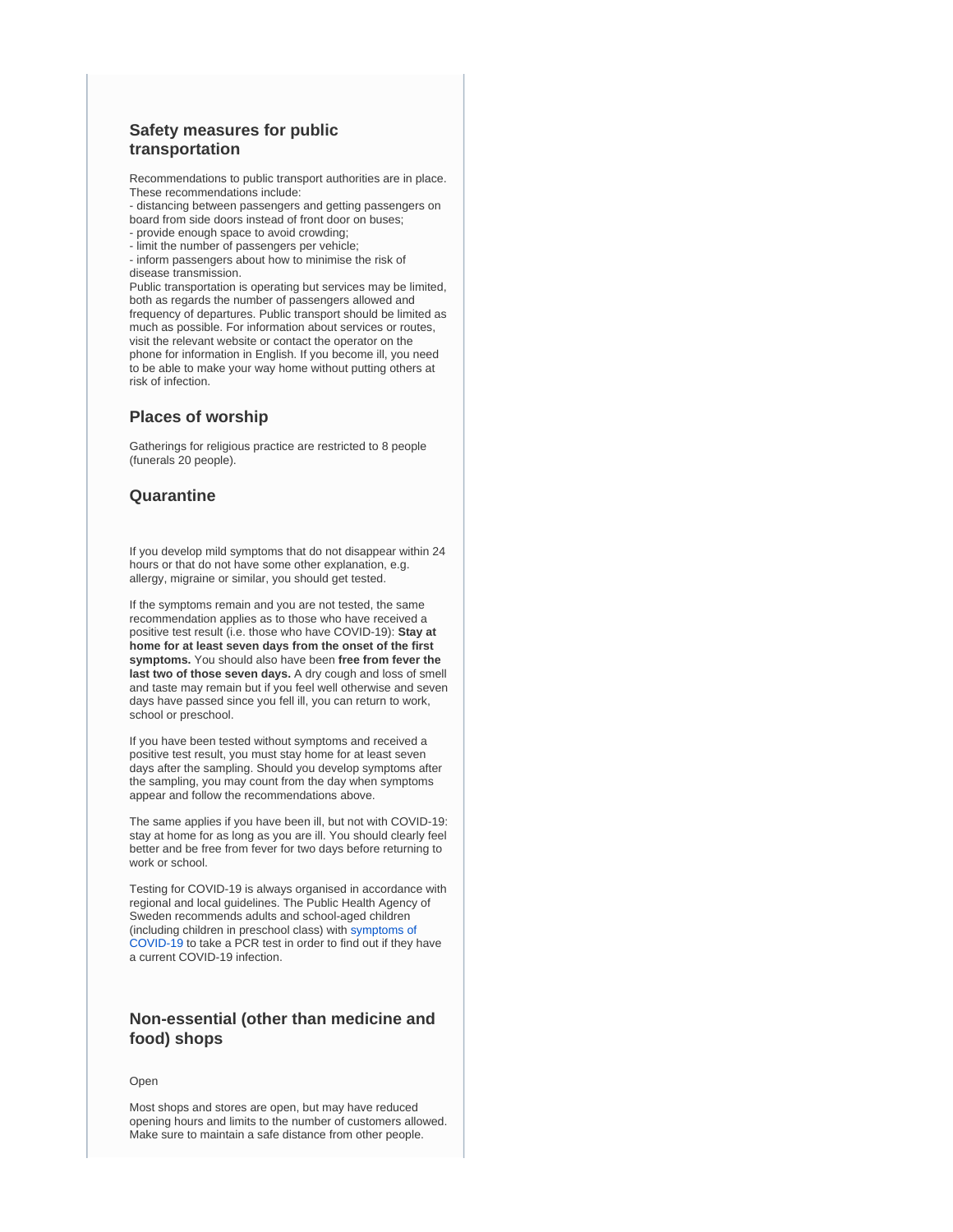## **Tourist accommodations**

Open

All businesses are obliged to take measures to reduce the risk of the spread of infection, for example by limiting the number of guests staying at the same time in a room. Hotel, hostels and campsites should offer alternative solutions to queues at check-in or indicate the distance between guests. Hotels, hostels and campsites should also ensure that staff and visitors have the opportunity to wash their hands with soap and water and offer hand sanitizer. Different plants can handle this differently, depending on their size and location.

If the business has a restaurant, bar, café or similar, they are also covered by the rules for restaurants and taverns. The authorities for infection control can, after consultation with the municipality, decide to close these parts of the business, if they do not meet the requirements.

Campsites are not included in the ban on public gatherings. However, events on and in connection with campsites may be affected. Due to the risk of contagion, the Swedish Tourist Association ("STF") has introduced restrictions concerning how many people may spend the night in the Association's mountain cabins. Hikers will have to book a space in the cabins and pay in advance. Private cabins may also have introduced similar rules.

### **Catering establishments**

indicator\_OWL

From 1 July, maximum 8 people are allowed to sit at the same table. At least 1 metre distance must be ensured between tables.

Venues serving food and drink must:

- Implement measures to avoid crowding of people in queues, at tables, buffets or bar counters;
- Ensure that guests can keep at least 1 metre distance from other people;
- Only serve food and drink to guests who are seated at a table or a bar counter;
- Guests are permitted to order and pick up food and drink, provided that this does not lead to crowding or queues;
- Offer guests the opportunity to wash their hands thoroughly with soap and water, or offer them hand sanitiser;
- Inform guests about how they can decrease the risk for spreading infection.

# **Cinemas, museums and indoor attractions**

Open with limitations

**Personal care services**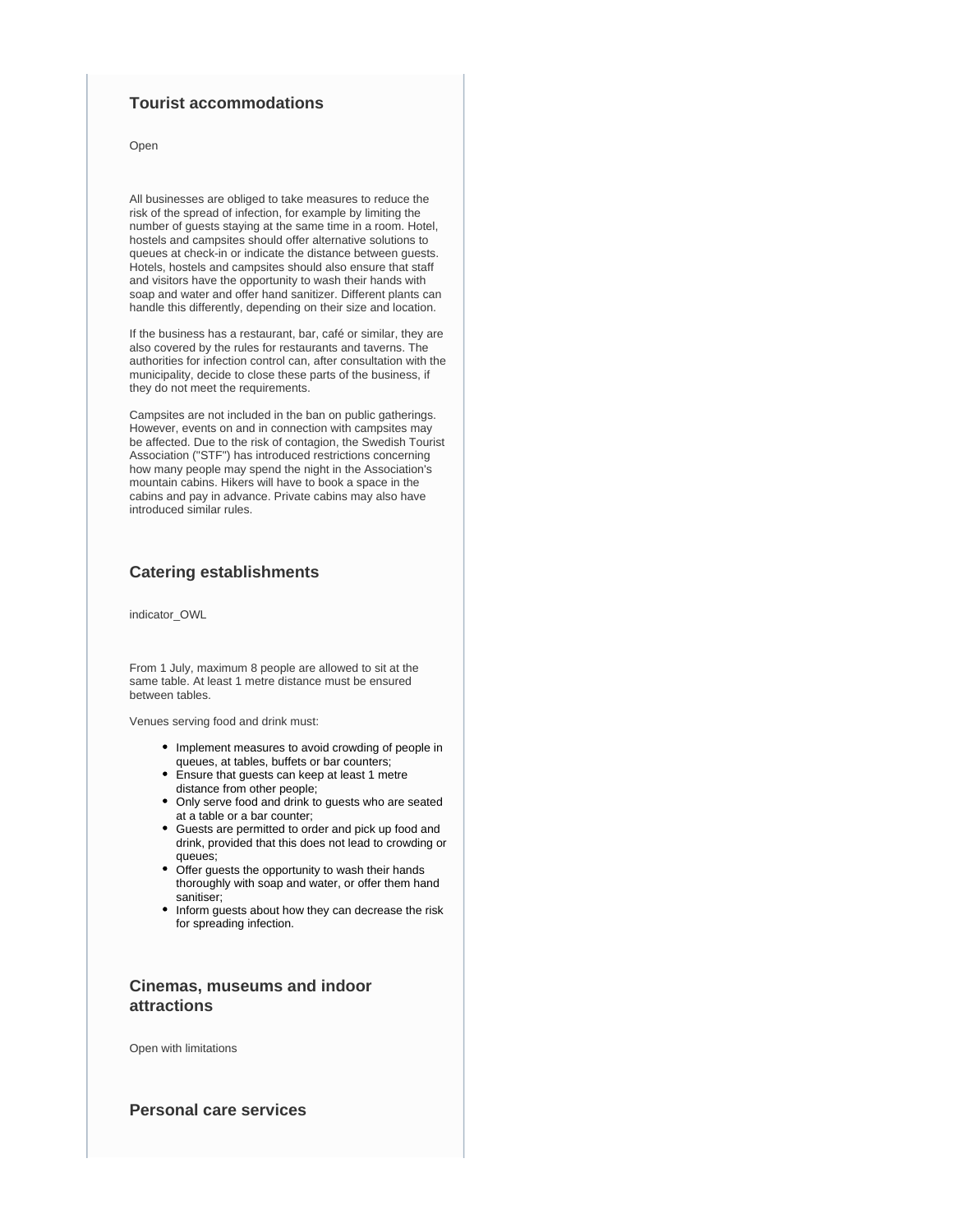#### Open

Personal care services are open, taking into account required precautions.

## **Health protocols for tourism services and tourists**

If you are on a visit in Sweden and become ill or get injured, call 1177 for information about illnesses and about Swedish healthcare. In case of emergency, call 112 for an ambulance. During the Covid-19 pandemic, there may be reductions in healthcare services because of the handling of Covid-19. Do not visit a health centre ("vårdcentral") if you have any symptoms associated with Covid-19. Instead call 1177 where you will get medical advice from a registered nurse.

Furthermore, Visita (an industry organisation for the hospitality sector) launched a campaign that consists of three brochures including measures preventing infection in restaurants, hotels and campsites. For more details please visit: [Information for restaurants](https://www.folkhalsomyndigheten.se/smittskydd-beredskap/utbrott/aktuella-utbrott/covid-19/verksamheter/restauranger-och-krogar/) [Visita](https://visita.se/visitas-arbete-under-coronakrisen-covid-19/)

## **Other measures**

Sweden has adopted a set o[f general guidelines to avoid the](https://www.folkhalsomyndigheten.se/the-public-health-agency-of-sweden/communicable-disease-control/covid-19/local-general-guidelines/)  [spread of Covid-19](https://www.folkhalsomyndigheten.se/the-public-health-agency-of-sweden/communicable-disease-control/covid-19/local-general-guidelines/)

[FAQs on COVID-19 b](https://www.folkhalsomyndigheten.se/the-public-health-agency-of-sweden/communicable-disease-control/covid-19/)y the public health agency of Sweden.

### **Information on Tourism at National level**

## **National website with coronavirusrelated information for TOURISM**

[Visit Sweden](https://visitsweden.com/)

#### 14.07.2021

**What are the rules to enter this country from an EU Member State or Schengen Associated country?**

\_\_\_\_\_\_\_\_\_\_\_\_\_\_\_\_\_\_\_\_\_\_\_\_\_\_\_\_\_\_\_\_\_\_\_\_\_\_\_\_\_\_\_\_\_\_\_\_\_ \_\_\_\_\_\_\_\_\_\_\_\_\_\_\_\_\_\_\_\_\_\_\_\_\_\_\_\_\_\_\_\_\_\_\_\_\_\_\_\_\_\_\_\_\_\_\_\_-

Airline operators may require passengers to show a health statement but this is not a general requirement for entering Sweden.

# **Entering this country with the EU Digital COVID certificate**

Information on entry rules for Sweden is available at: [www.](https://www.krisinformation.se/en/hazards-and-risks/disasters-and-incidents/2020/official-information-on-the-new-coronavirus/travel-restrictions) [krisinformation.se](https://www.krisinformation.se/en/hazards-and-risks/disasters-and-incidents/2020/official-information-on-the-new-coronavirus/travel-restrictions)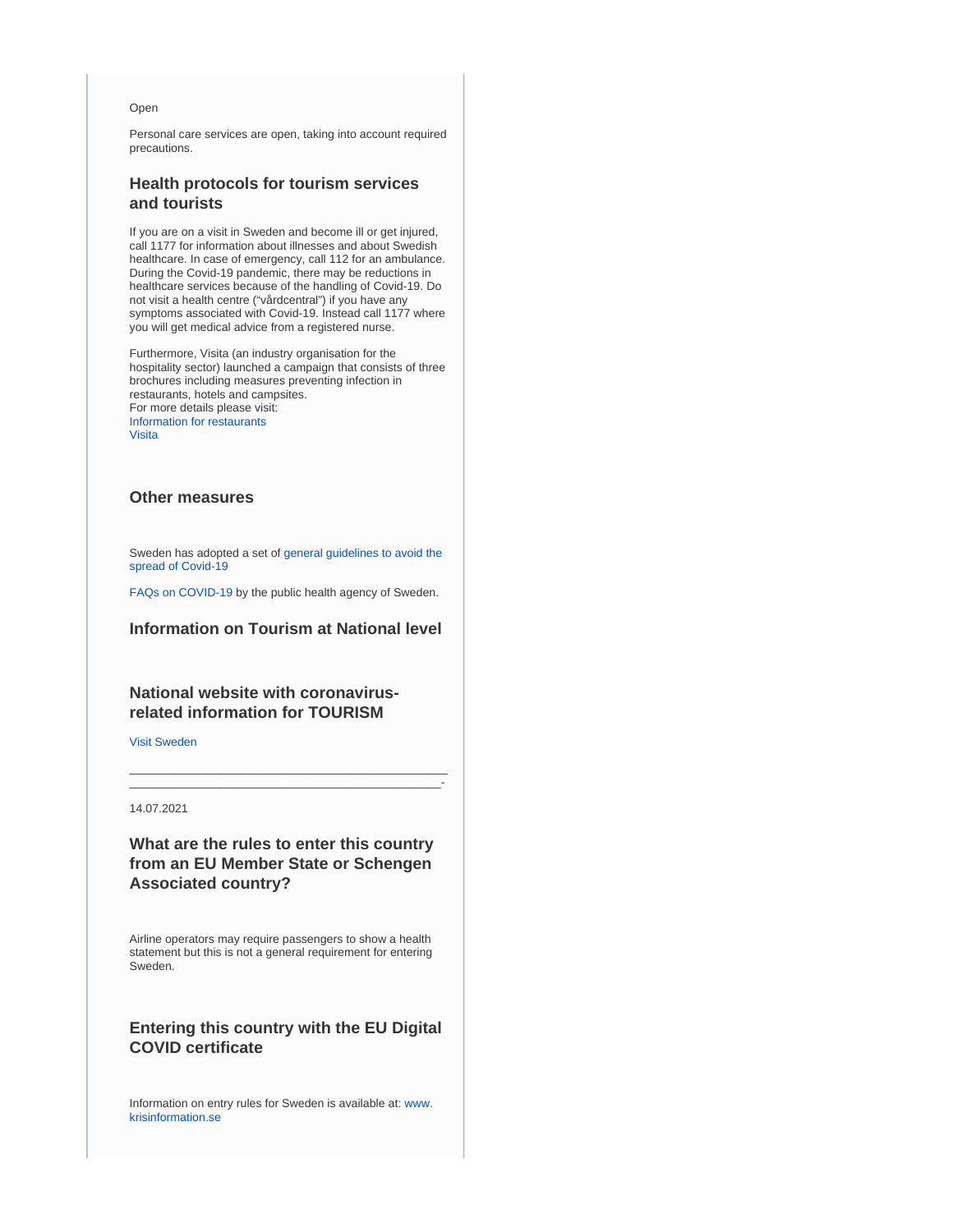# **Entering this country without the EU Digital COVID certificate or with a certificate not compliant with national requirements**

Sweden adopts its own national classification of risk areas, hence travel restrictions for Sweden are not based on the common "EU Traffic Lights" map.

Citizens from EU Member States and Schengen Associated countries, and their family members, as well as people with Swedish residence permits, are allowed to enter Sweden at the conditions provided below.

The Government has extended until **31 August 2021** the general entry ban for foreign citizens who are not able to present a vaccination certificate, a negative COVID-19 test result, or a certificate confirming the recovery from COVID-19.

Travellers from the Nordic countries (**Finland, Norway, Denmark**, and **Iceland**) are exempted from the COVID-19 test requirement. This also applies to people with residence permits in Sweden, regardless of citizenship.

Travellers from the other EU and Schengen Associated Countries must present either:

- **Certificate of vaccination** against the COVID-19;
- **Certificate of recovery** from COVID-19;
- a negative **pre-departure COVID-19 test** taken **with in 72 hours prior to arrival**. Accepted tests: **antigen, TMA, PCR, LAMP**

The following information must appear on the certificate:

- $\circ$  name of the person who has been tested
- o date/time of the test
- $\circ$  type of test
- $\circ$  the test result
- $\circ$  Issuer of the certificate

The information must be provided in one of these languages: **Swedish, English, Norwegian, Danish** or **French**.

Exemptions are available for cross-border workers and some other categories.

Citizens from an EEA country do not need to follow th[ePublic](https://www.folkhalsomyndigheten.se/the-public-health-agency-of-sweden/communicable-disease-control/covid-19/if-you-are-planning-to-travel/recommendations-for-those-travelling/)  [Health Agency of Sweden'srecommendations](https://www.folkhalsomyndigheten.se/the-public-health-agency-of-sweden/communicable-disease-control/covid-19/if-you-are-planning-to-travel/recommendations-for-those-travelling/)after arrival if no symptoms are present.

#### **Find out more:**

[International travel restrictions \(Krisinformation.se\)](https://www.krisinformation.se/en/hazards-and-risks/disasters-and-incidents/2020/official-information-on-the-new-coronavirus/travel-restrictions) [Information about the Swedish travel restrictions from the](https://polisen.se/en/the-swedish-police/the-coronavirus-and-the-swedish-police/travel-to-and-from-sweden/)  [Police](https://polisen.se/en/the-swedish-police/the-coronavirus-and-the-swedish-police/travel-to-and-from-sweden/)

[Questions and answers about the entry ban to Sweden -](https://www.government.se/articles/2020/04/questions-and-answers-about-the-entry-ban-to-sweden/)  [Government.se](https://www.government.se/articles/2020/04/questions-and-answers-about-the-entry-ban-to-sweden/)

[Frequently asked questions about the temporary entry ban to](https://polisen.se/en/the-swedish-police/the-coronavirus-and-the-swedish-police/faq/)  [the EU via Sweden](https://polisen.se/en/the-swedish-police/the-coronavirus-and-the-swedish-police/faq/)

[Information about travelling to Sweden from Visit Sweden](https://visitsweden.com/about-sweden/information-for-travellers-corona-virus/)  [\(Sweden's official website for tourism and travel information\)](https://visitsweden.com/about-sweden/information-for-travellers-corona-virus/)

#### **Contact for Sweden:**

For questions about the entry restrictions to Sweden, contact the Swedish Police on 114 14.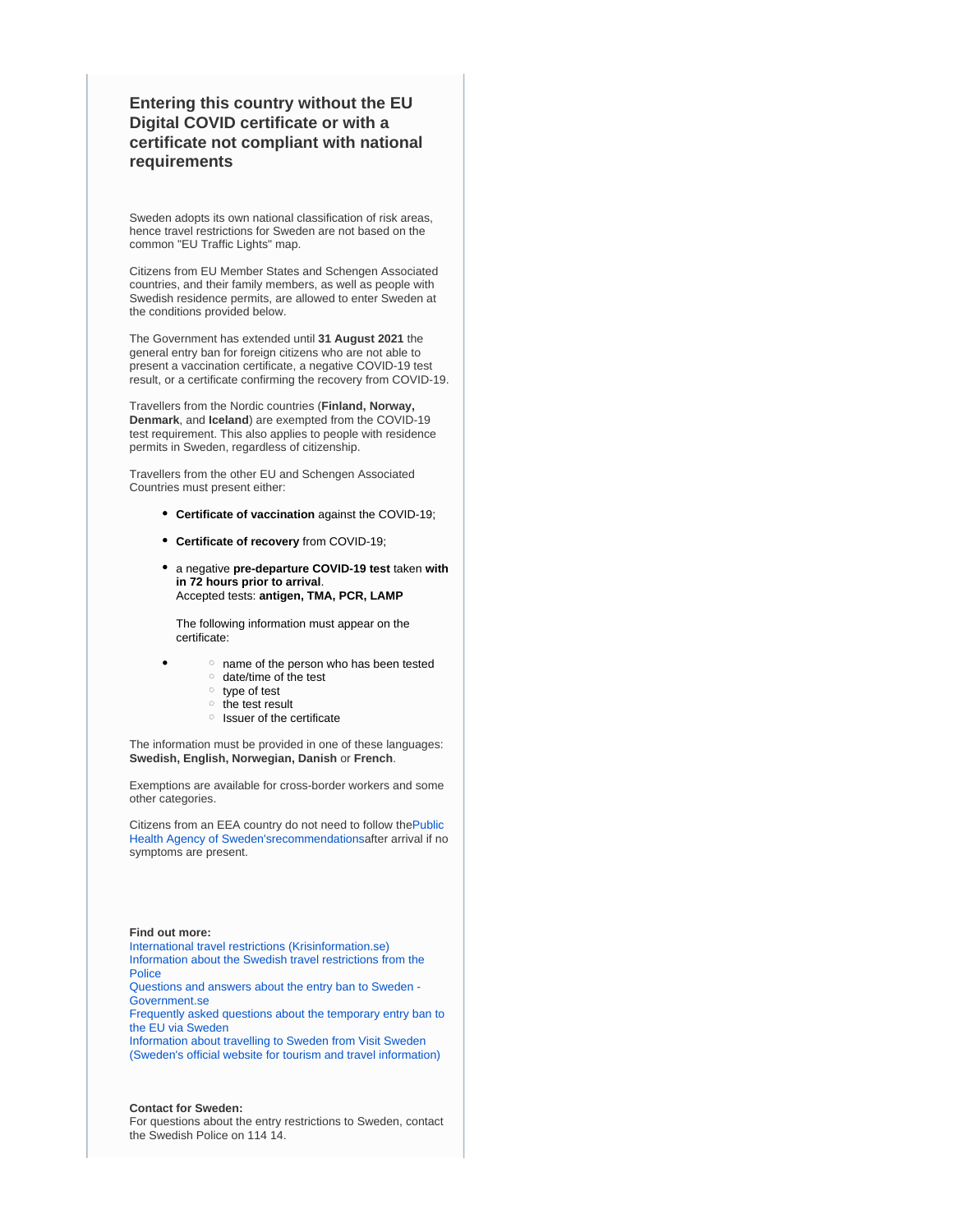[Documents you need to travel in Europe](https://europa.eu/youreurope/citizens/travel/entry-exit/index_en.htm) [Health cover for temporary stays](https://europa.eu/youreurope/citizens/health/unplanned-healthcare/temporary-stays/index_en.htm)

# **What are the rules to enter this country from outside an EU Member State or Schengen Associated country?**

The Government has decided to extend the general entry ban for foreign citizens until 31 August 2021.A temporary ban on non-essential travel to the EU via Sweden, introduced following a call from the European Council and the European Commission, has been in effect since March 2020. The ban includes certain exemptions.

A list of countries exempted from the ban on non-essential travel is available at [krisinformation.se.](https://www.krisinformation.se/en/hazards-and-risks/disasters-and-incidents/2020/official-information-on-the-new-coronavirus/travel-restrictions)

To travel to Sweden from countries outside the EU/ EEA, you must be covered by at least one of the exemptions from the entry ban and also be able to present a negative COVID-19 test max 48 hours old.

In addition, you should follow the the Public Health Agency of Sweden's recommendations for everyone travelling to Sweden from abroad regardless of symptoms if you are not fully vaccinated and if you are entering from a country where the Ministry of Foreign Affairs discourage from non-essential travel.

The entry ban does not apply to:

- EU and Schengen Associated Countries citizens and their family members;
- permanent residents or holders of a residence permit in Sweden or another EU Member State or Schengen Associated country;
- People who have a national visa in Sweden or a national visa valid longer than three months in another EU Member State or Schengen Associated country;
- People who have family ties as specified under the Aliens Act (2005:716).

#### **Find out more:**

[Recommendations for people entering Sweden from abroad](https://www.folkhalsomyndigheten.se/the-public-health-agency-of-sweden/communicable-disease-control/covid-19/if-you-are-planning-to-travel/recommendations-for-those-travelling/)

[polisen.se](https://polisen.se/en/the-swedish-police/the-coronavirus-and-the-swedish-police/faq) [Questions and answers about the entry ban to Sweden -](https://www.government.se/articles/2020/04/questions-and-answers-about-the-entry-ban-to-sweden/)  [Government.se](https://www.government.se/articles/2020/04/questions-and-answers-about-the-entry-ban-to-sweden/)

## **May I transit this country?**

As a general rule, passengers in transit in the EU+ area are exempted from temporary travel restriction.

EU citizens entering the EU from a third country, as well as their family members, irrespective of their nationality, are exempted from the travel restrictions **but need to bring the EU Covid Certificate if they do not reside in Sweden.**

Passengers travelling from a non-EU country to another non-EU country may transit through the international transit area of airports located in the Schengen area. Rules regarding airport transit visa requirements continue to apply.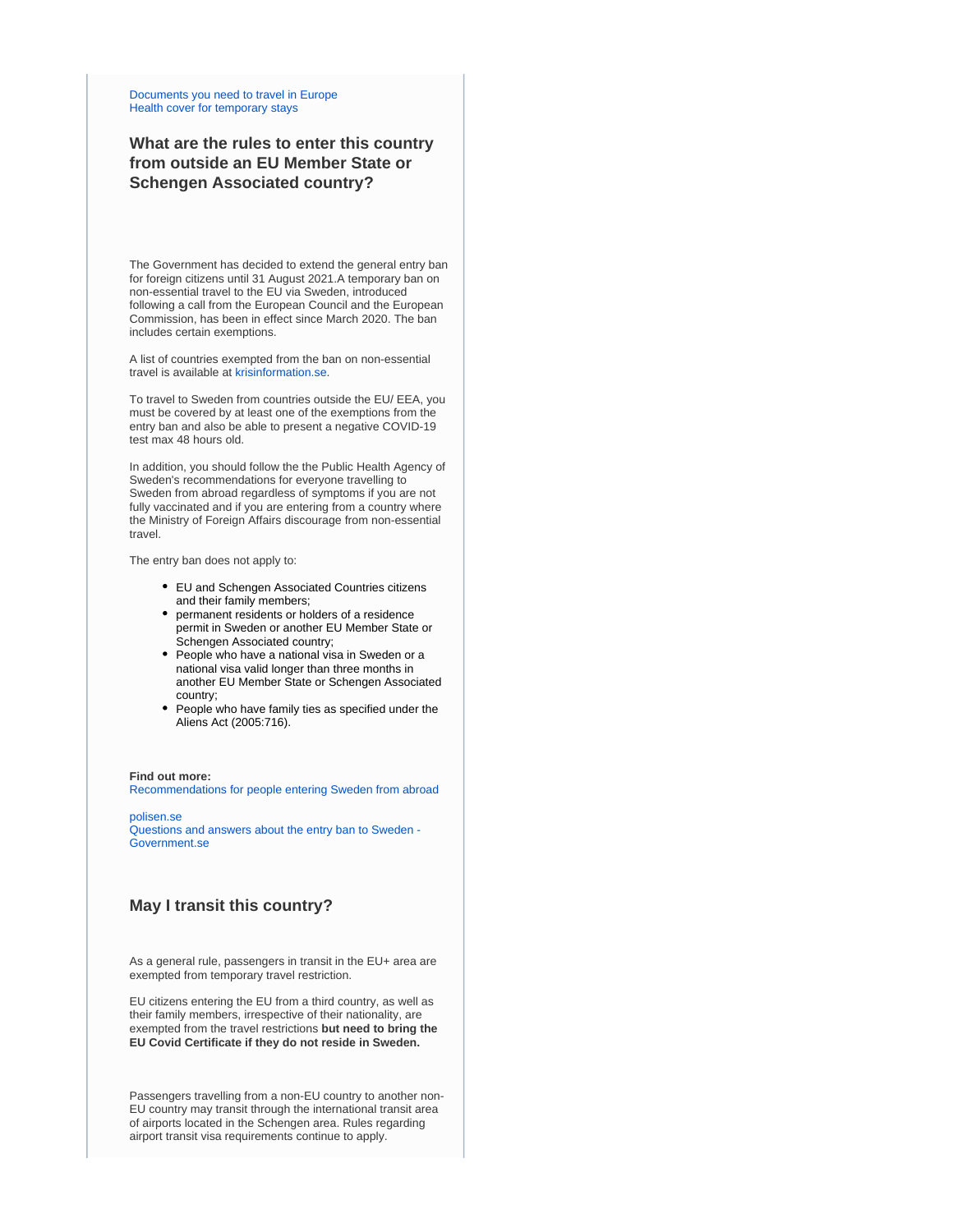As a general rule, passengers in transit in the EU+ area are exempted from temporary travel restriction.

EU citizens entering the EU from a third country, as well as their family members, irrespective of their nationality, are exempted from the travel restrictions regardless of whether or not they are returning to their country of nationality or residence.

Passengers travelling from a non-EU country to another non-EU country may transit through the international transit area of airports located in the Schengen area. Rules regarding airport transit visa requirements continue to apply.

## **General measures**

## **Use of facemasks**

There is no general requirement to wear a face mask in normal social situations, in public places, and in public transport. However, Swedavia Airports recommends passengers to use face masks at their airports. Face masks must always be seen as complementary to other recommendations: stay at home when you have symptoms, wash your hands regularly and keep at a distance from others.

New guidelines for face masks will be presented by the Public Health Agency before 7/1/2021. They will specify which face masks to use and at what times they should be used.

More details are available [here](https://www.folkhalsomyndigheten.se/smittskydd-beredskap/utbrott/aktuella-utbrott/covid-19/om-sjukdomen-och-smittspridning/smittspridning/munskydd/)

## **Physical Distancing**

The general guidelines require to maintain social distancing (1.5 metres) from people other than those you live with. You should refrain from certain kinds of activity that cannot be performed while physically distanced from others. This may refer to: certain sporting activities, such as contact sports like wrestling, ice hockey and basketball; private events such as parties, weddings, dinner parties and after-work events; health and beauty treatments that are not medically justified, such as massages, pedicures, haircuts, etc.

# **Indoor and outdoor meetings, public or private gatherings and events**

From 15 June 2021 new restrictions will apply.

Maximum number of participants: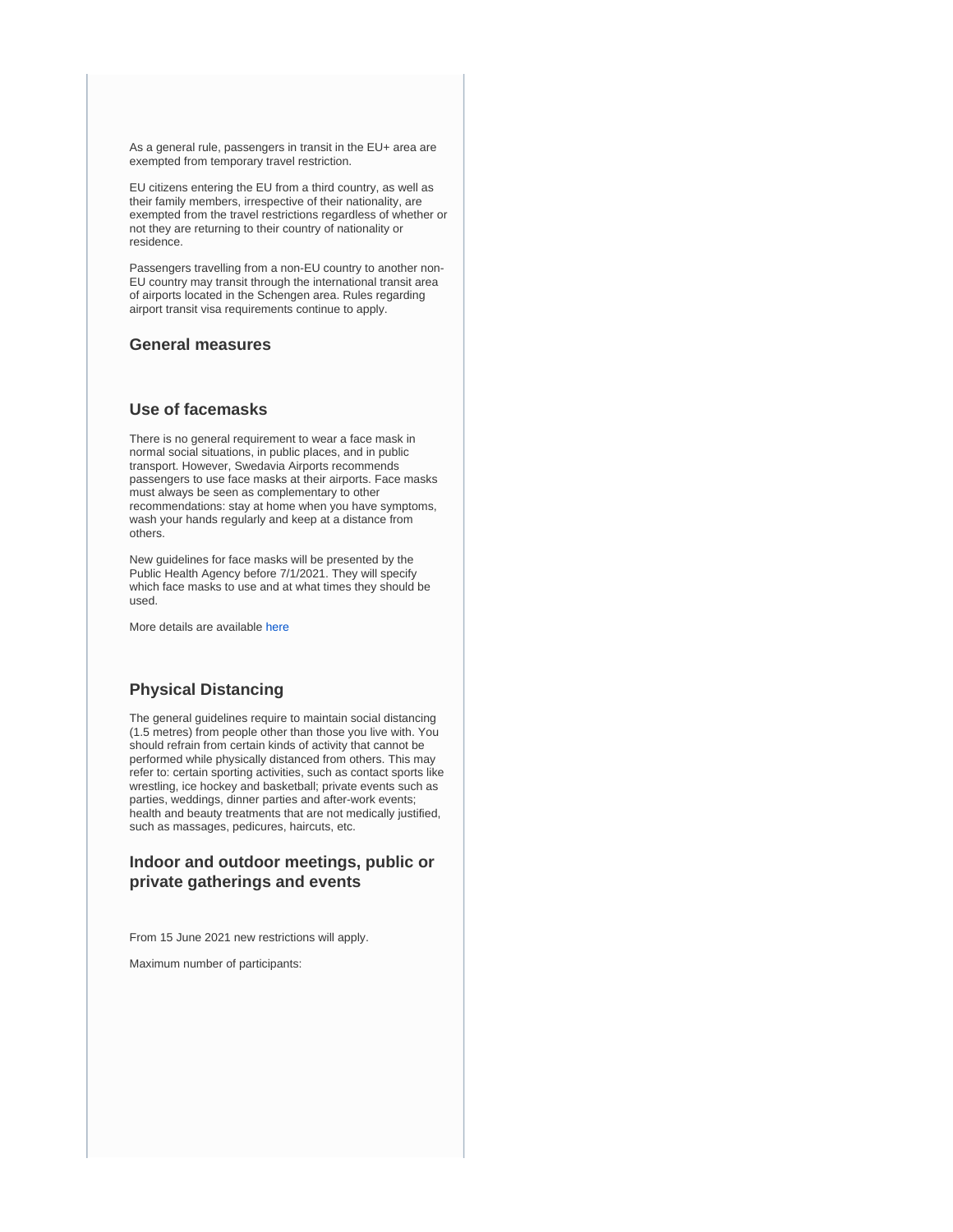- indoor events without designated seating: 50 participants
- indoor events with designated seating: 300 participants (groups must be able to maintain a physical distance of at least 1 metre on each side. Each group may contain no more than eight individuals)
- outdoor events without designated seating: 600 participants
- outdoor events with designated seating: 3000 participants
- funerals: 20 participants (or more, under strict conditions)

If a private gathering is held at an event venue, in a meeting room and at other rented premises, a maximum of 50 people are allowed to attend. If you organise an event in violation of the ban, you may face a fine or prison sentence of up to 6 months.

**Find out more:** [Current rules and recommendations](https://www.krisinformation.se/en/hazards-and-risks/disasters-and-incidents/2020/official-information-on-the-new-coronavirus/current-rules-and-recommendations)

## **Information on Tourism at National level**

# **National website with coronavirusrelated information for TOURISM**

#### [Visit Sweden](https://visitsweden.com/)

 $\overline{\phantom{a}}$ 

# **EU Digital COVID Certificates**

This country is already connected to the Gateway and is issuing and/or verifying at least one EU Digital COVID Certificate (Vaccination, Recovery, Test)

[Information on "EU Digital COVID Certificates" issued in](https://www.ehalsomyndigheten.se/covidbevis/)  [Sweden](https://www.ehalsomyndigheten.se/covidbevis/)

The [EU Digital COVID Certificate Regulation](https://ec.europa.eu/info/live-work-travel-eu/coronavirus-response/safe-covid-19-vaccines-europeans/eu-digital-covid-certificate_en) entered into force on 01 July 2021. EU citizens and residents will now be able to have their Digital COVID Certificates issued and verified across the EU. National authorities are in charge of issuing the certificate.

The certificate provides a standardised recognition of the holder's status related to vaccination, recovery from Covid-19, or test result. **Despite the European Digital COVID Certificate, each country continues to be responsible for the definition of its own entry requirements and rules, which are not standardised at the EU level.** This means that what is required to enter upon presentation of this certificate, depends on the measures and entry rules in place at your destination.

#### **Find out more:**

[Information on the "EU Digital COVID Certificate"](https://ec.europa.eu/info/live-work-travel-eu/coronavirus-response/safe-covid-19-vaccines-europeans/eu-digital-covid-certificate_en)

[Press Release](https://ec.europa.eu/commission/presscorner/detail/en/IP_21_2721)

[Questions & Answers](https://ec.europa.eu/commission/presscorner/detail/en/QANDA_21_2781)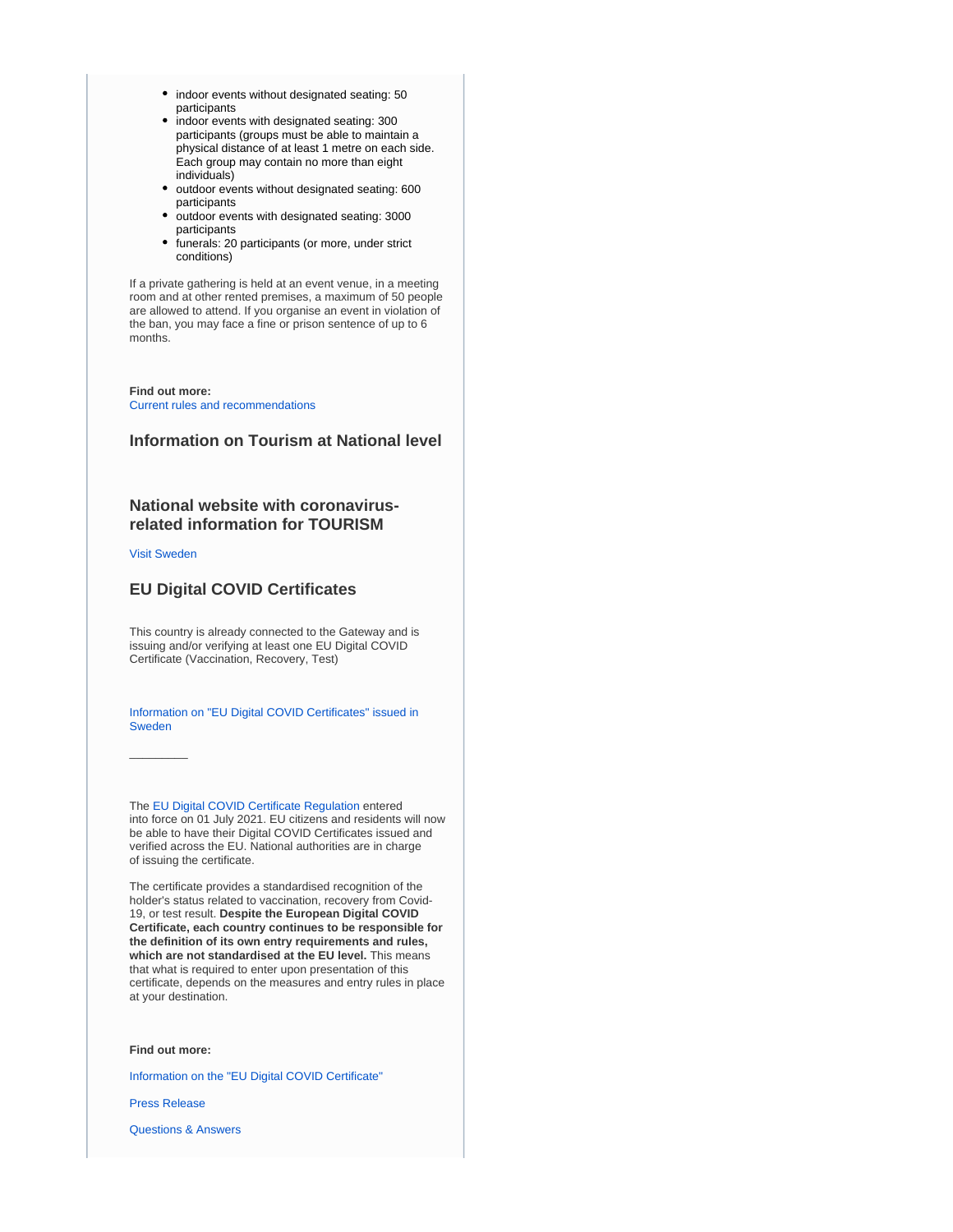#### **[Factsheet](https://ec.europa.eu/commission/presscorner/detail/en/FS_21_2793)**

Further information: [https://reopen.europa.eu/en/map/SWE](https://reopen.europa.eu/en/map/SWE/7011) [/7011](https://reopen.europa.eu/en/map/SWE/7011)

\_\_\_\_\_\_\_\_\_\_\_\_\_\_\_\_\_\_\_\_\_\_\_\_\_\_\_\_\_\_\_\_\_\_\_\_\_\_\_\_\_\_\_\_\_\_\_\_\_ \_\_\_\_\_\_\_\_\_\_\_\_\_\_\_\_\_\_\_\_\_\_\_\_\_\_\_\_\_\_\_\_\_\_\_\_\_\_\_\_\_\_\_\_\_\_\_\_\_ \_\_\_\_\_\_\_\_\_\_\_\_\_\_\_\_\_\_\_\_\_\_\_\_\_\_\_\_\_\_\_\_\_\_\_\_\_\_\_\_\_\_\_\_\_\_\_\_\_

08.07.2021

 $\overline{\phantom{a}}$ 

# **What are the rules to enter this country from an EU Member State or Schengen Associated country?**

Airline operators may require passengers to show a health statement but this is not a general requirement for entering Sweden.

# **Entering this country with the EU Digital COVID certificate**

Information on entry rules for Sweden is available at: [www.](https://www.krisinformation.se/en/hazards-and-risks/disasters-and-incidents/2020/official-information-on-the-new-coronavirus/travel-restrictions) [krisinformation.se](https://www.krisinformation.se/en/hazards-and-risks/disasters-and-incidents/2020/official-information-on-the-new-coronavirus/travel-restrictions)

# **Entering this country without the EU Digital COVID certificate or with a certificate not compliant with national requirements**

Sweden adopts its own national classification of risk areas, hence travel restrictions for Sweden are not based on the common "EU Traffic Lights" map.

Citizens from EU Member States and Schengen Associated countries, and their family members, as well as people with Swedish residence permits, are allowed to enter Sweden at the conditions provided below.

The Government has extended until **31 August 2021** the general entry ban for foreign citizens who are not able to present a vaccination certificate, a negative COVID-19 test result, or a certificate confirming the recovery from COVID-19.

Travellers from the Nordic countries (**Finland, Norway, Denmark**, and **Iceland**) are exempted from the COVID-19 test requirement. This also applies to people with residence permits in Sweden, regardless of citizenship.

Travellers from the other EU and Schengen Associated Countries must present either:

**Certificate of vaccination** against the COVID-19;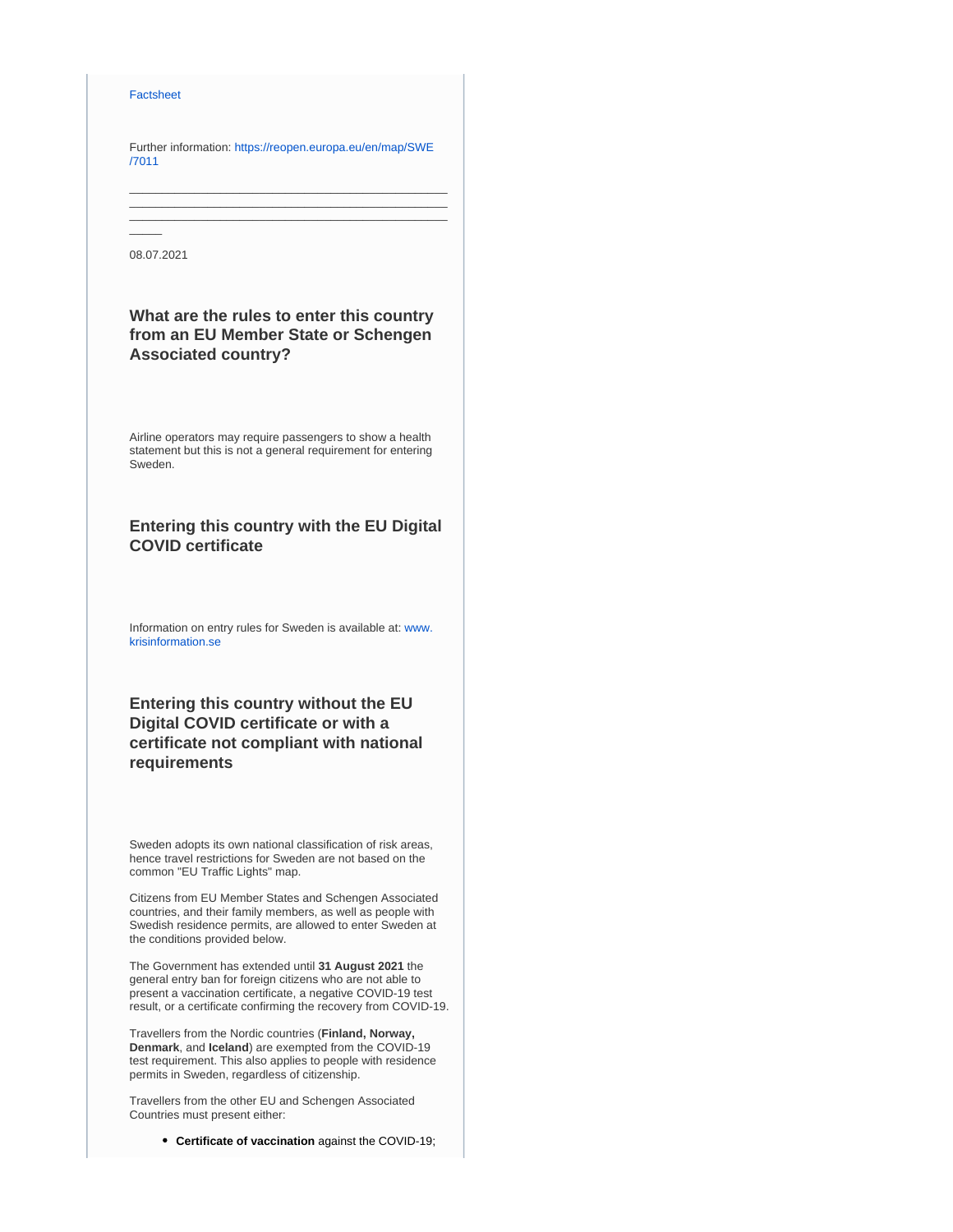- **Certificate of recovery** from COVID-19;
- a negative **pre-departure COVID-19 test** taken **with in 72 hours prior to arrival**. Accepted tests: **antigen, TMA, PCR, LAMP**

The following information must appear on the certificate:

- $\circ$  name of the person who has been tested
	- $\circ$  date/time of the test
	- $\circ$  type of test
	- o the test result
	- $\circ$  Issuer of the certificate

The information must be provided in one of these languages: **Swedish, English, Norwegian, Danish** or **French**.

Exemptions are available for cross-border workers and some other categories.

Citizens from an EEA country do not need to follow th[ePublic](https://www.folkhalsomyndigheten.se/the-public-health-agency-of-sweden/communicable-disease-control/covid-19/if-you-are-planning-to-travel/recommendations-for-those-travelling/)  [Health Agency of Sweden'srecommendations](https://www.folkhalsomyndigheten.se/the-public-health-agency-of-sweden/communicable-disease-control/covid-19/if-you-are-planning-to-travel/recommendations-for-those-travelling/)after arrival if no symptoms are present.

#### **Find out more:**

[International travel restrictions \(Krisinformation.se\)](https://www.krisinformation.se/en/hazards-and-risks/disasters-and-incidents/2020/official-information-on-the-new-coronavirus/travel-restrictions) [Information about the Swedish travel restrictions from the](https://polisen.se/en/the-swedish-police/the-coronavirus-and-the-swedish-police/travel-to-and-from-sweden/)  **[Police](https://polisen.se/en/the-swedish-police/the-coronavirus-and-the-swedish-police/travel-to-and-from-sweden/)** 

[Questions and answers about the entry ban to Sweden -](https://www.government.se/articles/2020/04/questions-and-answers-about-the-entry-ban-to-sweden/)  [Government.se](https://www.government.se/articles/2020/04/questions-and-answers-about-the-entry-ban-to-sweden/)

[Frequently asked questions about the temporary entry ban to](https://polisen.se/en/the-swedish-police/the-coronavirus-and-the-swedish-police/faq/)  [the EU via Sweden](https://polisen.se/en/the-swedish-police/the-coronavirus-and-the-swedish-police/faq/)

[Information about travelling to Sweden from Visit Sweden](https://visitsweden.com/about-sweden/information-for-travellers-corona-virus/)  [\(Sweden's official website for tourism and travel information\)](https://visitsweden.com/about-sweden/information-for-travellers-corona-virus/)

#### **Contact for Sweden:**

For questions about the entry restrictions to Sweden, contact the Swedish Police on 114 14.

[Documents you need to travel in Europe](https://europa.eu/youreurope/citizens/travel/entry-exit/index_en.htm) [Health cover for temporary stays](https://europa.eu/youreurope/citizens/health/unplanned-healthcare/temporary-stays/index_en.htm)

# **What are the rules to enter this country from outside an EU Member State or Schengen Associated country?**

The Government has decided to extend the general entry ban for foreign citizens until 31 August 2021. A temporary ban on non-essential travel to the EU via Sweden, introduced following a call from the European Council and the European Commission, has been in effect since March 2020. The ban includes certain exemptions.

A list of countries exempted from the ban on non-essential travel is available at [krisinformation.se.](https://www.krisinformation.se/en/hazards-and-risks/disasters-and-incidents/2020/official-information-on-the-new-coronavirus/travel-restrictions)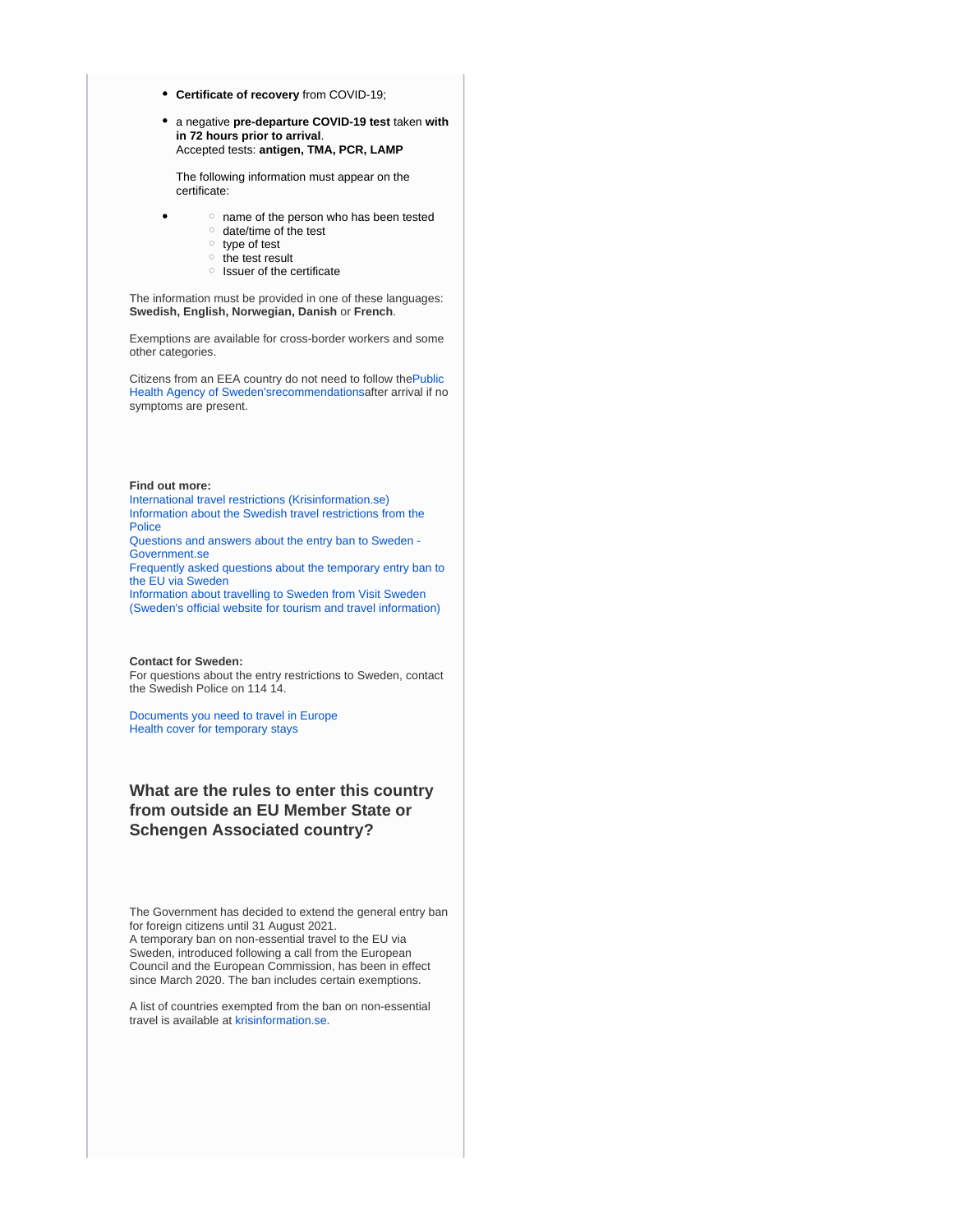To travel to Sweden from countries outside the EU/ EEA, you must be covered by at least one of the exemptions from the entry ban and also be able to present a negative COVID-19 test max 48 hours old. In addition, you should follow the the Public Health Agency of Sweden's recommendations for everyone travelling to Sweden from abroad regardless of symptoms if you are not fully vaccinated and if you are entering from a country where the Ministry of Foreign Affairs discourage from non-essential travel.

The entry ban does not apply to:

- EU and Schengen Associated Countries citizens and their family members;
- permanent residents or holders of a residence permit in Sweden or another EU Member State or Schengen Associated country;
- People who have a national visa in Sweden or a national visa valid longer than three months in another EU Member State or Schengen Associated country;
- People who have family ties as specified under the Aliens Act (2005:716).

**Find out more:** [Recommendations for people entering Sweden from abroad](https://www.folkhalsomyndigheten.se/the-public-health-agency-of-sweden/communicable-disease-control/covid-19/if-you-are-planning-to-travel/recommendations-for-those-travelling/)

[polisen.se](https://polisen.se/en/the-swedish-police/the-coronavirus-and-the-swedish-police/faq)

[Questions and answers about the entry ban to Sweden -](https://www.government.se/articles/2020/04/questions-and-answers-about-the-entry-ban-to-sweden/)  [Government.se](https://www.government.se/articles/2020/04/questions-and-answers-about-the-entry-ban-to-sweden/)

The Government has decided to extend the general entry ban for foreign citizens until 31 August 2021.

A temporary ban on non-essential travel to the EU via Sweden, introduced following a call from the European Council and the European Commission, has been in effect since March 2020. The ban includes certain exemptions.

A list of countries exempted from the ban on non-essential travel is available at [krisinformation.se](https://www.krisinformation.se/en/hazards-and-risks/disasters-and-incidents/2020/official-information-on-the-new-coronavirus/travel-restrictions).

To travel to Sweden from countries outside the EU/ EEA, you must be covered by at least one of the exemptions from the entry ban and also be able to present a negative COVID-19 test, or be exempted from the test requirement.

The entry ban does not apply to:

- EU and Schengen Associated Countries citizens and their family members;
- permanent residents or holders of a residence permit in Sweden or another EU Member State or Schengen Associated country;
- People who have a national visa in Sweden or a national visa valid longer than three months in another EU Member State or Schengen Associated country;
- People who have family ties as specified under the Aliens Act (2005:716).

**Find out more:** [polisen.se](https://polisen.se/en/the-swedish-police/the-coronavirus-and-the-swedish-police/faq) [Questions and answers about the entry ban to Sweden -](https://www.government.se/articles/2020/04/questions-and-answers-about-the-entry-ban-to-sweden/)  [Government.se](https://www.government.se/articles/2020/04/questions-and-answers-about-the-entry-ban-to-sweden/)

**May I transit this country?**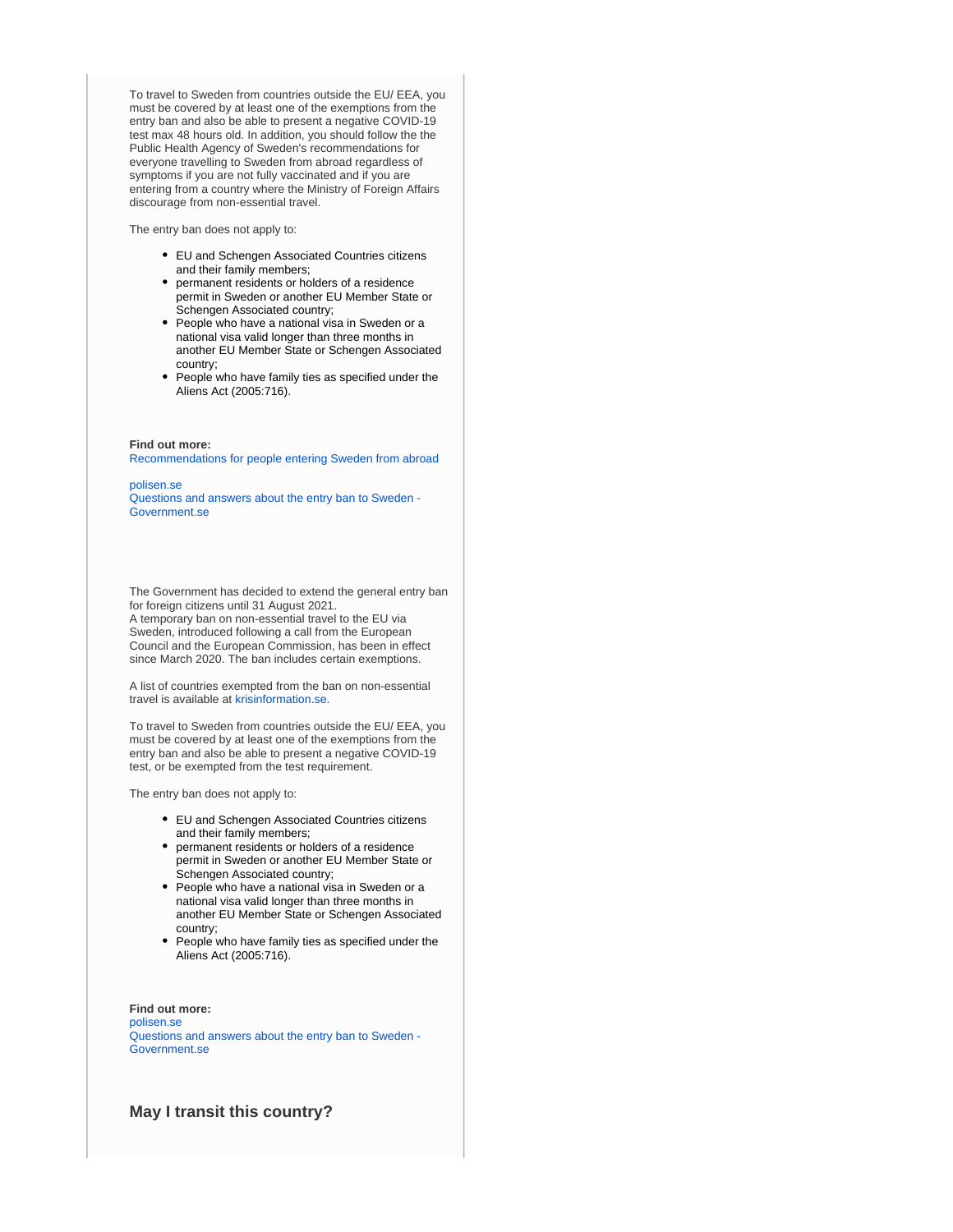As a general rule, passengers in transit in the EU+ area are exempted from temporary travel restriction.

EU citizens entering the EU from a third country, as well as their family members, irrespective of their nationality, are exempted from the travel restrictions **but need to bring the EU Covid Certificate if they do not reside in Sweden.**

Passengers travelling from a non-EU country to another non-EU country may transit through the international transit area of airports located in the Schengen area. Rules regarding airport transit visa requirements continue to apply.

As a general rule, passengers in transit in the EU+ area are exempted from temporary travel restriction.

EU citizens entering the EU from a third country, as well as their family members, irrespective of their nationality, are exempted from the travel restrictions regardless of whether or not they are returning to their country of nationality or residence.

Passengers travelling from a non-EU country to another non-EU country may transit through the international transit area of airports located in the Schengen area. Rules regarding airport transit visa requirements continue to apply.

## **General measures**

### **Use of facemasks**

There is no general requirement to wear a face mask in normal social situations, in public places, and in public transport. However, Swedavia Airports recommends passengers to use face masks at their airports. Face masks must always be seen as complementary to other recommendations: stay at home when you have symptoms, wash your hands regularly and keep at a distance from others.

New guidelines for face masks will be presented by the Public Health Agency before 7/1/2021. They will specify which face masks to use and at what times they should be used.

More details are available [here](https://www.folkhalsomyndigheten.se/smittskydd-beredskap/utbrott/aktuella-utbrott/covid-19/om-sjukdomen-och-smittspridning/smittspridning/munskydd/)

# **Physical Distancing**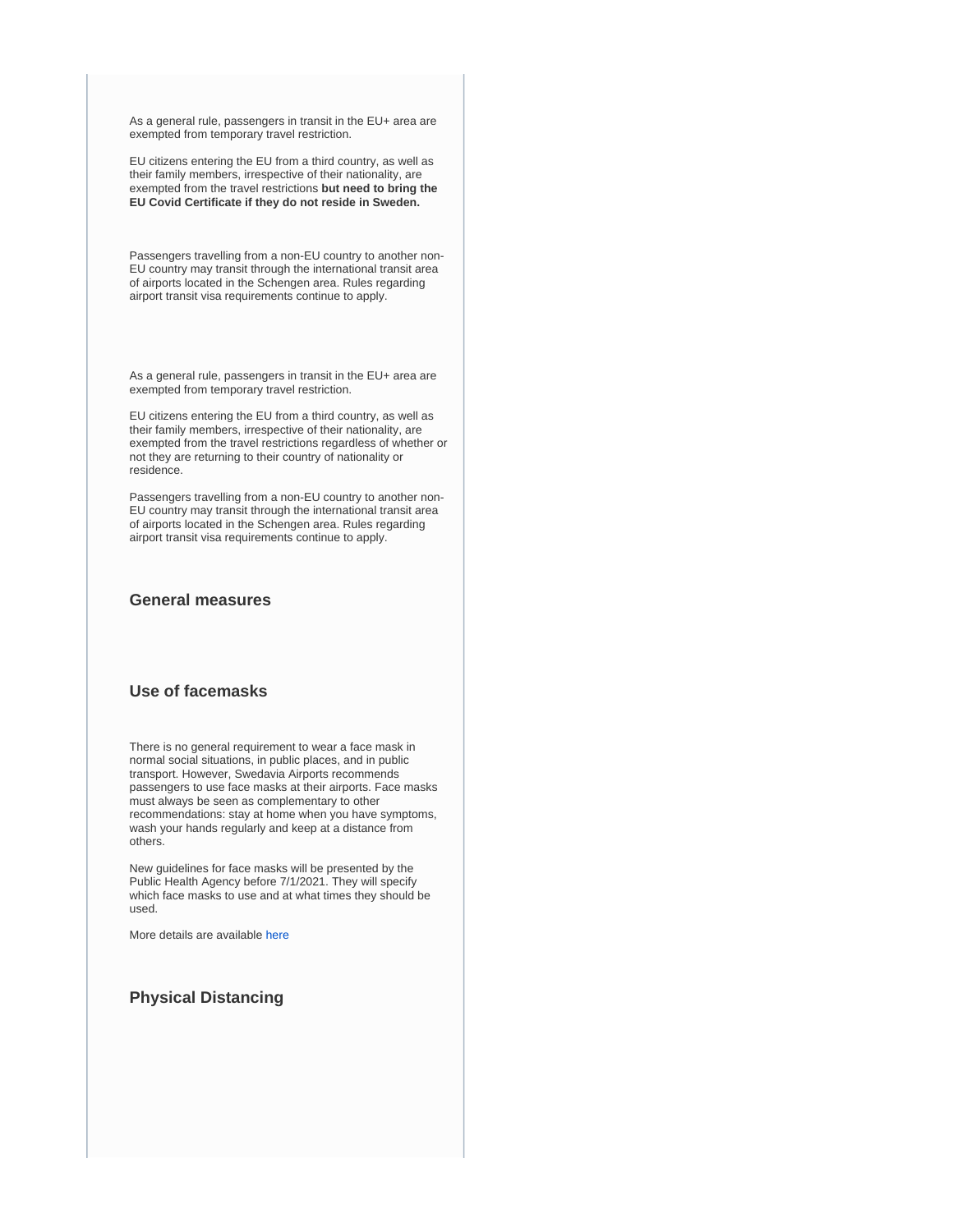The general guidelines require to maintain social distancing (1.5 metres) from people other than those you live with. You should refrain from certain kinds of activity that cannot be performed while physically distanced from others. This may refer to: certain sporting activities, such as contact sports like wrestling, ice hockey and basketball; private events such as parties, weddings, dinner parties and after-work events; health and beauty treatments that are not medically justified, such as massages, pedicures, haircuts, etc.

# **Indoor and outdoor meetings, public or private gatherings and events**

From 15 June 2021 new restrictions will apply.

Maximum number of participants:

- indoor events without designated seating: 50 participants
- $\bullet$  indoor events with designated seating: 300 participants (groups must be able to maintain a physical distance of at least 1 metre on each side. Each group may contain no more than eight individuals)
- outdoor events without designated seating: 600 participants
- outdoor events with designated seating: 3000 participants
- funerals: 20 participants (or more, under strict conditions)

If a private gathering is held at an event venue, in a meeting room and at other rented premises, a maximum of 50 people are allowed to attend. If you organise an event in violation of the ban, you may face a fine or prison sentence of up to 6 months.

**Find out more:** [Current rules and recommendations](https://www.krisinformation.se/en/hazards-and-risks/disasters-and-incidents/2020/official-information-on-the-new-coronavirus/current-rules-and-recommendations)

## **Information on Tourism at National level**

## **National website with coronavirusrelated information for TOURISM**

[Visit Sweden](https://visitsweden.com/)

 $\overline{\phantom{a}}$ 

## **EU Digital COVID Certificates**

**IS COUNTRY IS ALREADY CONNECTED TO THE GATEWAY AND IS ISSUING AND/OR VERIFYING AT LEAST ONE EU DIGITAL COVID CERTIFICATE (VACCINATION, RECOVERY, TEST)**

[Information on "EU Digital COVID Certificates" issued in](https://www.ehalsomyndigheten.se/covidbevis/)  [Sweden](https://www.ehalsomyndigheten.se/covidbevis/)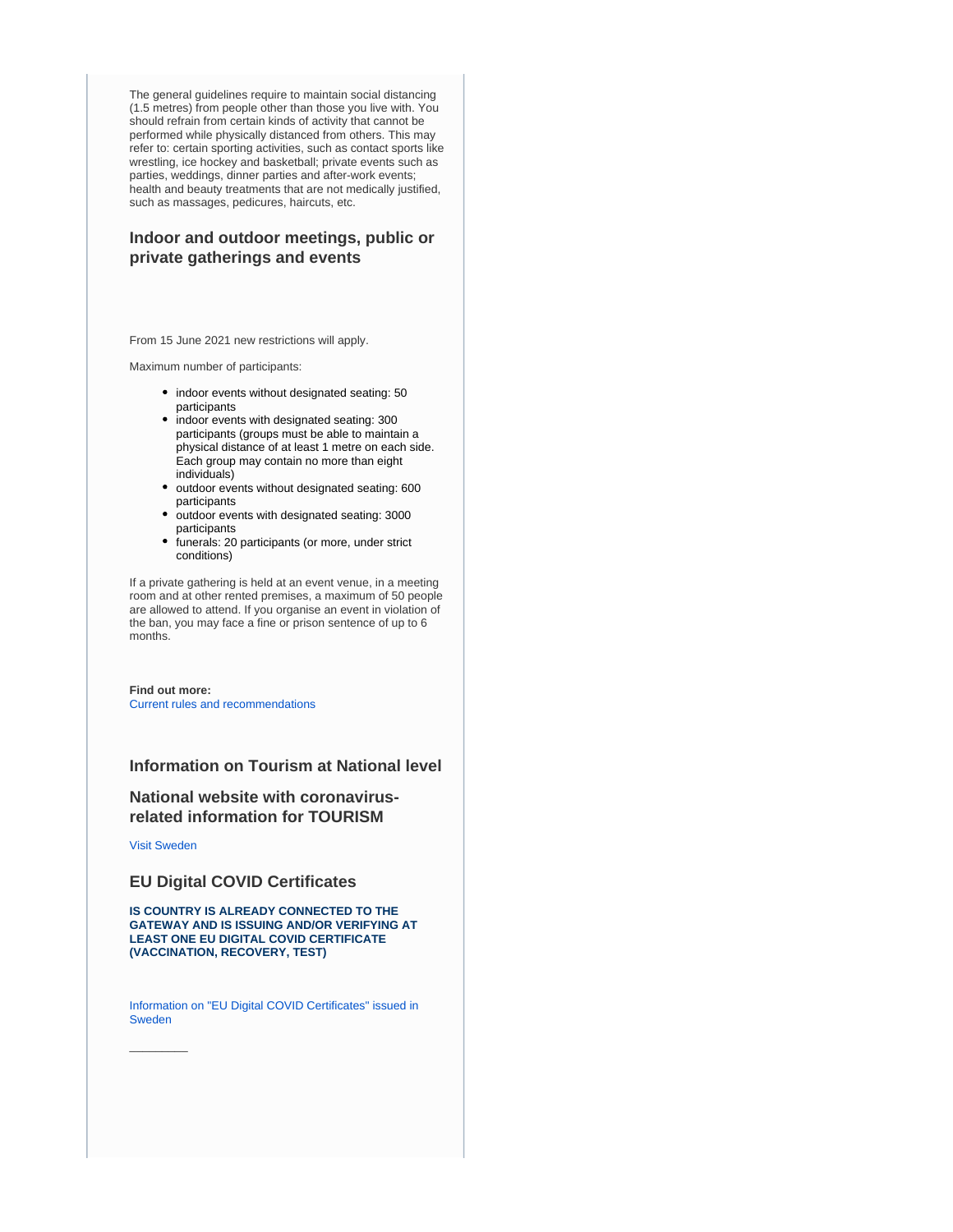The [EU Digital COVID Certificate Regulation](https://ec.europa.eu/info/live-work-travel-eu/coronavirus-response/safe-covid-19-vaccines-europeans/eu-digital-covid-certificate_en) entered into force on 01 July 2021. EU citizens and residents will now be able to have their Digital COVID Certificates issued and verified across the EU. National authorities are in charge of issuing the certificate.

The certificate provides a standardised recognition of the holder's status related to vaccination, recovery from Covid-19, or test result. **Despite the European Digital COVID Certificate, each country continues to be responsible for the definition of its own entry requirements and rules, which are not standardised at the EU level.** This means that what is required to enter upon presentation of this certificate, depends on the measures and entry rules in place at your destination.

#### **Find out more:**

[Information on the "EU Digital COVID Certificate"](https://ec.europa.eu/info/live-work-travel-eu/coronavirus-response/safe-covid-19-vaccines-europeans/eu-digital-covid-certificate_en)

[Press Release](https://ec.europa.eu/commission/presscorner/detail/en/IP_21_2721)

[Questions & Answers](https://ec.europa.eu/commission/presscorner/detail/en/QANDA_21_2781)

[Factsheet](https://ec.europa.eu/commission/presscorner/detail/en/FS_21_2793)

21.06.2021

**What are the rules to enter this country from an EU Member State or Schengen Associated country?**

**Entering this country with the EU Digital COVID certificate**

Information not yet available.

**Entering this country without the EU Digital COVID certificate or with a certificate not compliant with national requirements**

Sweden adopts its own national classification of risk areas, hence travel restrictions for Sweden are not based on the common "EU Traffic Lights" map.

Citizens from EU Member States and Schengen Associated countries, and their family members, as well as people with Swedish residence permits, are allowed to enter Sweden at the conditions provided below.

The Government has extended until **1 July 2021** the general entry ban for foreign citizens who cannot present a negative COVID-19 test result on arrival in Sweden.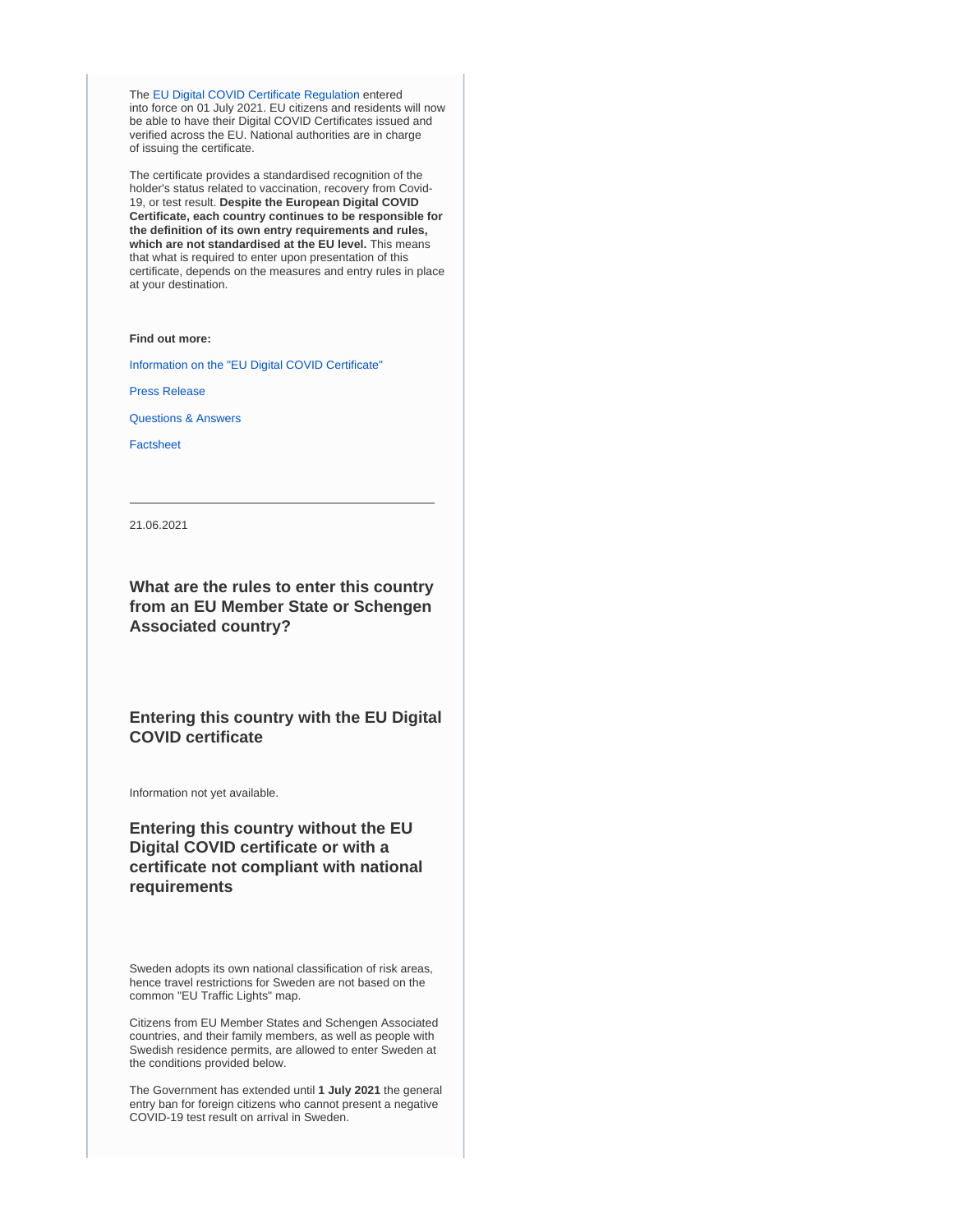From 1 June, travellers from the Nordic countries (**Finland, Norway, Denmark**, and **Iceland**) are exempted from the COVID-19 test requirement. This also applies to people with residence permits in Sweden, regardless of citizenship.

Travellers from the other EU and Schengen Associated Countries are subject to the requirement for a **pre-departure negative COVID-19 test** taken **within 48 hours prior to arrival**.

Accepted tests: **antigen, TMA, PCR, LAMP**

Travellers **under 18 years old** are exempted.

The following information must appear on the certificate:

- name of the person who has been tested
- date/time of the test
- type of test
- the test result
- Issuer of the certificate

The information must be provided in one of these languages: **Swedish, English, Norwegian, Danish** or **French**.

Exemptions are available for cross-border workers and some other categories.

A second test **5 days after arrival** is recommended.

#### **Mandatory Travel Documentation**

Airline operators may require passengers to show a health statement but this is not a general requirement for entering Sweden.

#### **Find out more:**

[International travel restrictions \(Krisinformation.se\)](https://www.krisinformation.se/en/hazards-and-risks/disasters-and-incidents/2020/official-information-on-the-new-coronavirus/travel-restrictions) [Information about the Swedish travel restrictions from the](https://polisen.se/en/the-swedish-police/the-coronavirus-and-the-swedish-police/travel-to-and-from-sweden/)  [Police](https://polisen.se/en/the-swedish-police/the-coronavirus-and-the-swedish-police/travel-to-and-from-sweden/) [Questions and answers about the entry ban to Sweden -](https://www.government.se/articles/2020/04/questions-and-answers-about-the-entry-ban-to-sweden/)  [Government.se](https://www.government.se/articles/2020/04/questions-and-answers-about-the-entry-ban-to-sweden/) [Frequently asked questions about the temporary entry ban to](https://polisen.se/en/the-swedish-police/the-coronavirus-and-the-swedish-police/faq/)  [the EU via Sweden](https://polisen.se/en/the-swedish-police/the-coronavirus-and-the-swedish-police/faq/) [Information about travelling to Sweden from Visit Sweden](https://visitsweden.com/about-sweden/information-for-travellers-corona-virus/)  [\(Sweden's official website for tourism and travel information\)](https://visitsweden.com/about-sweden/information-for-travellers-corona-virus/)

**Contact for Sweden:** For questions about the entry restrictions to Sweden, contact the Swedish Police on 114 14.

[Documents you need to travel in Europe](https://europa.eu/youreurope/citizens/travel/entry-exit/index_en.htm) [Health cover for temporary stays](https://europa.eu/youreurope/citizens/health/unplanned-healthcare/temporary-stays/index_en.htm)

**What are the rules to enter this country from outside an EU Member State or Schengen Associated country?**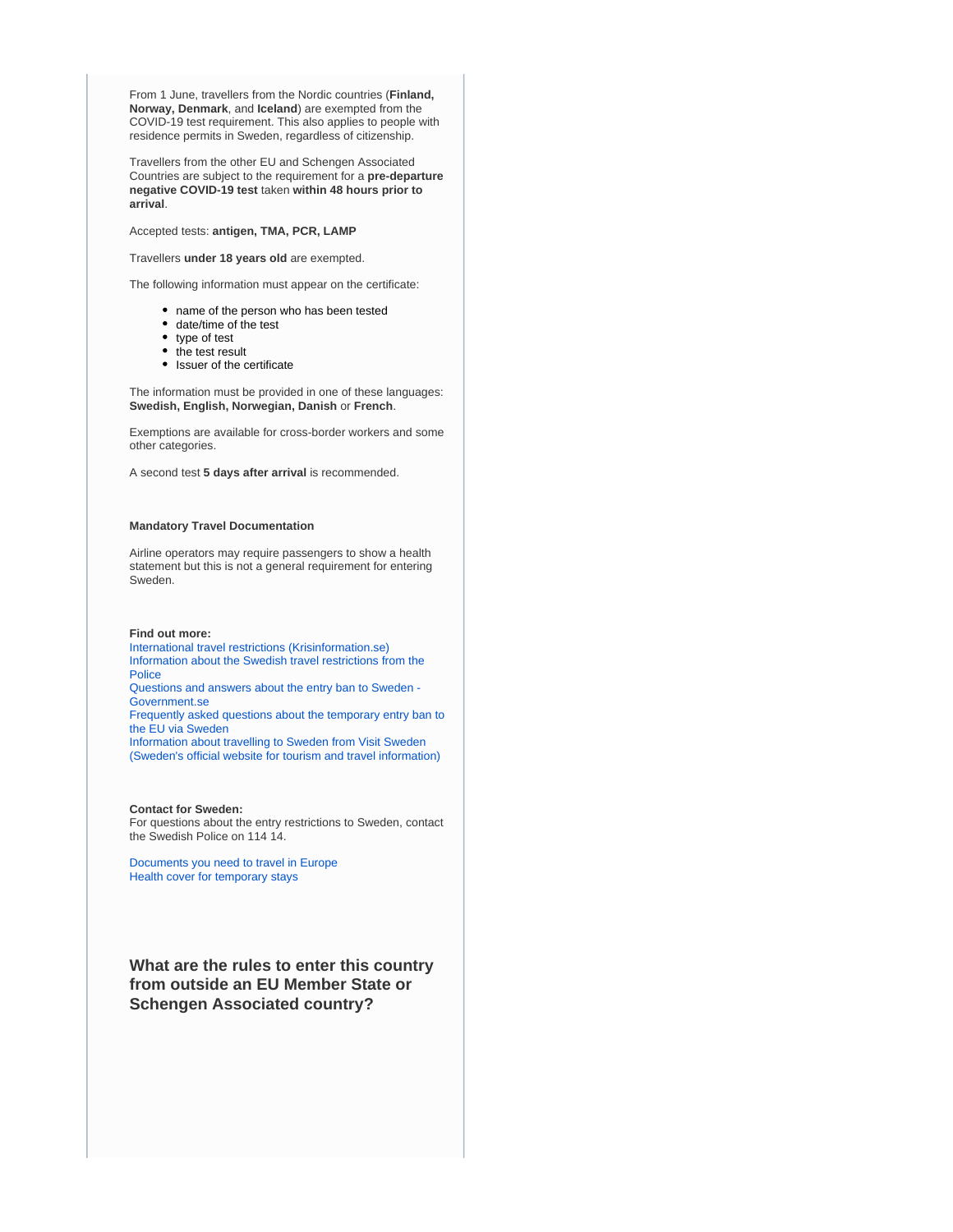The Government has decided to extend the general entry ban for foreign citizens until 1 July 2021.

A temporary ban on non-essential travel to the EU via Sweden, introduced following a call from the European Council and the European Commission, has been in effect since March 2020. Since February 2021 it also includes a requirement of a negative COVID-19 test result for entry into Sweden. The ban includes certain exemptions.

To travel to Sweden from countries outside the EU/ EEA, you must be covered by at least one of the exemptions from the entry ban and also be able to present a negative COVID-19 test, or be exempt from the test requirement.

The entry ban does not apply to:

- EU and Schengen Associated Countries citizens and their family members;
- permanent residents or holders of a residence permit in Sweden or another EU Member State or Schengen Associated country;
- People who have a national visa in Sweden or a national visa valid longer than three months in another EU Member State or Schengen Associated country;
- People who have family ties as specified under the Aliens Act (2005:716).

Entry in Sweden is allowed for foreigners who reside in the following countries: **Australia, New Zealand, Rwanda, Singapore, South Korea, Thailand** and **Israel**.

Entry to Sweden from the UK is subject to the same rules that apply to other third countries outside the EU/EEA area. In practice, this means that an entry ban and the requirement of a negative COVID-19 test result for people arriving from the UK will remain in effect, with certain exemptions.

British citizens and their family members who have applied for residence status are exempt from the entry ban and test requirement on entry to Sweden from countries outside the EU/EEA.

**Find out more:** [polisen.se](https://polisen.se/en/the-swedish-police/the-coronavirus-and-the-swedish-police/faq) [Questions and answers about the entry ban to Sweden -](https://www.government.se/articles/2020/04/questions-and-answers-about-the-entry-ban-to-sweden/)  [Government.se](https://www.government.se/articles/2020/04/questions-and-answers-about-the-entry-ban-to-sweden/)

## **May I transit this country?**

As a general rule, passengers in transit in the EU+ area are exempted from temporary travel restriction.

EU citizens entering the EU from a third country, as well as their family members, irrespective of their nationality, are exempted from the travel restrictions regardless of whether or not they are returning to their country of nationality or residence.

Passengers travelling from a non-EU country to another non-EU country may transit through the international transit area of airports located in the Schengen area. Rules regarding airport transit visa requirements continue to apply.

#### **General measures**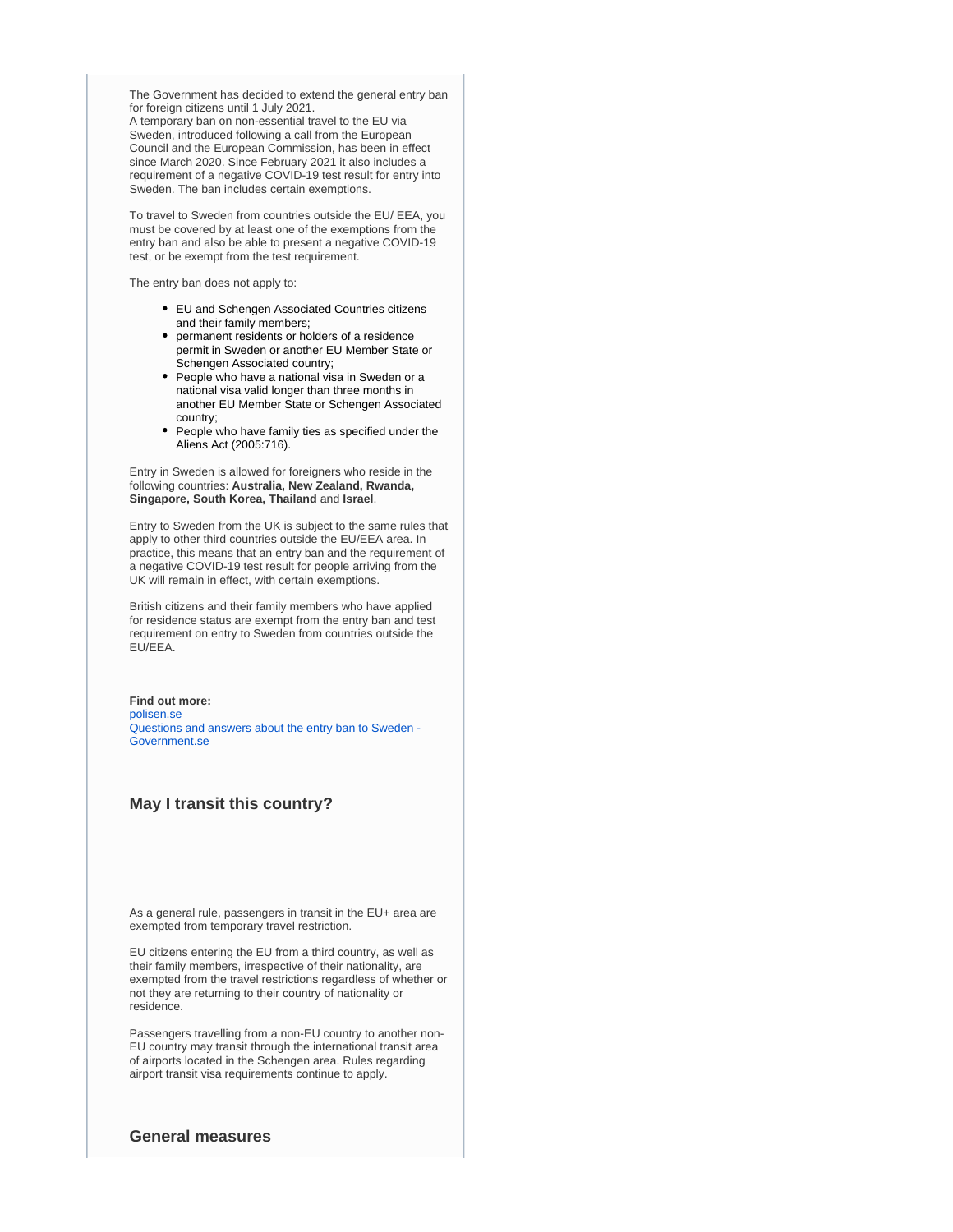From 14/12/2020, regional advice will be replaced by stricter national regulations and general advice, according to the Public Health Agency of Sweden.

From 19/12/2020, all non-essential public services run by the state, regions and municipalities are closed (this includes swimming pools, sports centres and museums).

Schools for over-16s will continue online classes until 24/1 /2021.

Employers are asked to let non-essential staff work from home until 24/1/2021.

# **Use of facemasks**

There is no general requirement to wear a face mask in normal social situations, in public places, and in public transport. However, Swedavia Airports recommends passengers to use face masks at their airports. Face masks must always be seen as complementary to other recommendations: stay at home when you have symptoms, wash your hands regularly and keep at a distance from others.

New guidelines for face masks will be presented by the Public Health Agency before 7/1/2021. They will specify which face masks to use and at what times they should be used.

More details are available [here](https://www.folkhalsomyndigheten.se/smittskydd-beredskap/utbrott/aktuella-utbrott/covid-19/om-sjukdomen-och-smittspridning/smittspridning/munskydd/)

# **Physical Distancing**

The general guidelines require to maintain social distancing (1.5 metres) from people other than those you live with. You should refrain from certain kinds of activity that cannot be performed while physically distanced from others. This may refer to: certain sporting activities, such as contact sports like wrestling, ice hockey and basketball; private events such as parties, weddings, dinner parties and after-work events; health and beauty treatments that are not medically justified, such as massages, pedicures, haircuts, etc.

# **Indoor and outdoor meetings, public or private gatherings and events**

From 1 June 2021 new restrictions will apply.

Maximum number of participants: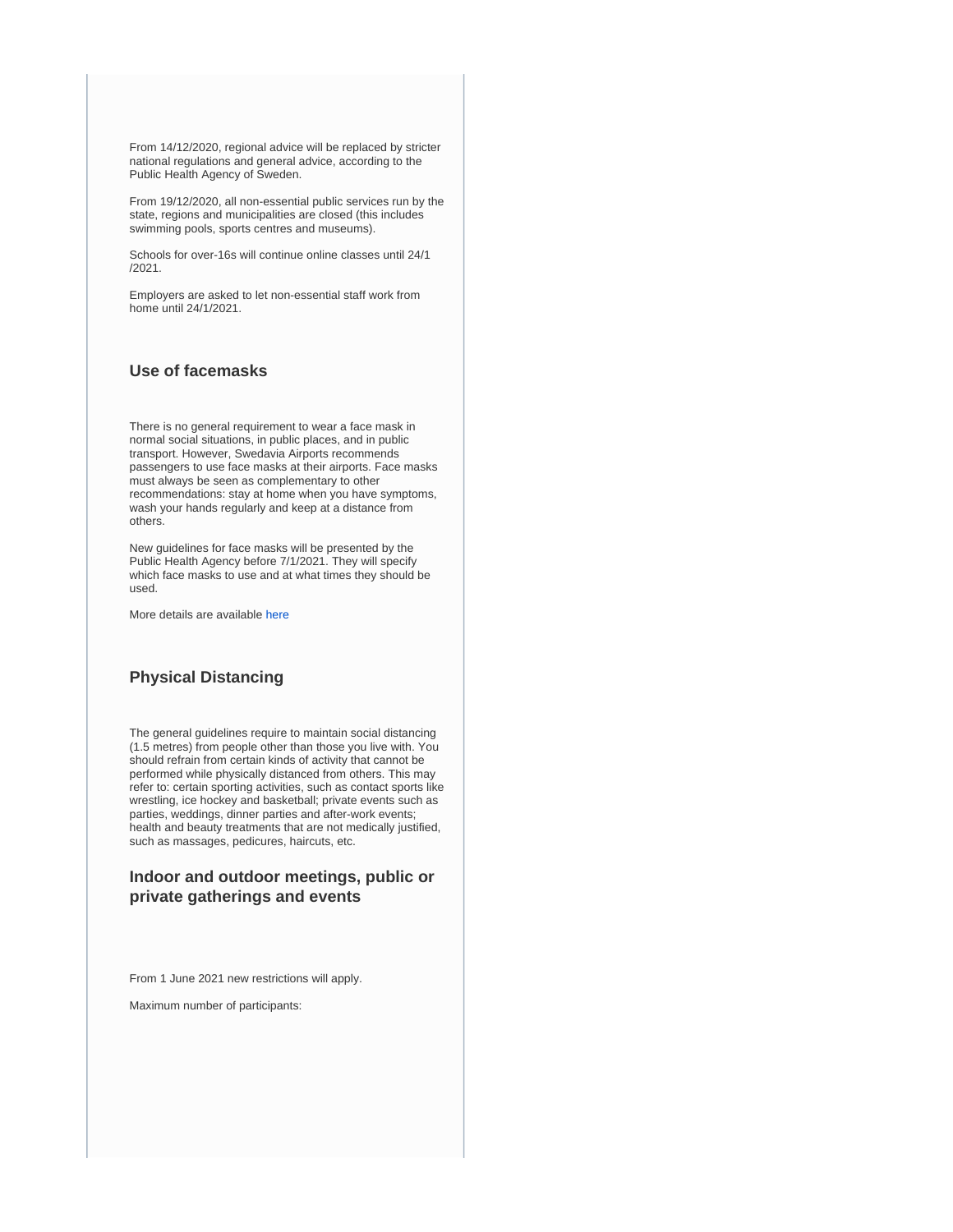- indoor events without designated seating: 8 participants
- indoor events with designated seating: 50 participants
- outdoor events without designated seating: 100 participants
- outdoor events with designated seating: 500 participants
- funerals: 20 participants (or more, under strict conditions)

If a private gathering is held at an event venue, in a meeting room and at other rented premises, a maximum of 8 people are allowed to attend. If you organise an event in violation of the ban, you may face a fine or prison sentence of up to 6 months.

#### **Public gatherings include:**

- gatherings that constitute demonstrations or which are otherwise held for discussion, expression of opinion or providing information on public or private matters;
- lectures and speeches held for the purposes of teaching or for public or civic education;
- gatherings for religious practice;
- $\bullet$  theatrical and cinema performances, concerts and other gatherings for the performance of artistic work, and circus performances;
- other gatherings at which freedom of assembly is exercised.

#### **Public events include:**

- competitions and exhibitions in sports and aviation;
- dance performances;
- fairground amusements and parades;
- markets and fairs;
- other events not regarded as public gatherings;
- Schools, public transport, private events and visits to shops are excluded.

#### **Find out more:** [Rules from 1 June](https://www.krisinformation.se/en/news/2021/may/adapted-restrictions-to-be-introduced-1-june/) [More information about the ban provided by the Government](https://www.government.se/articles/2020/03/ordinance-on-a-prohibition-against-holding-public-gatherings-and-events/)

# **Safety measures for public transportation**

Recommendations to public transport authorities are in place. These recommendations include:

- distancing between passengers and getting passengers on board from side doors instead of front door on buses;

- provide enough space to avoid crowding;
- limit the number of passengers per vehicle;

- inform passengers about how to minimise the risk of disease transmission.

Public transportation is operating but services may be limited, both as regards the number of passengers allowed and frequency of departures. Public transport should be limited as much as possible. For information about services or routes, visit the relevant website or contact the operator on the phone for information in English. If you become ill, you need to be able to make your way home without putting others at risk of infection.

## **Information on Tourism at National level**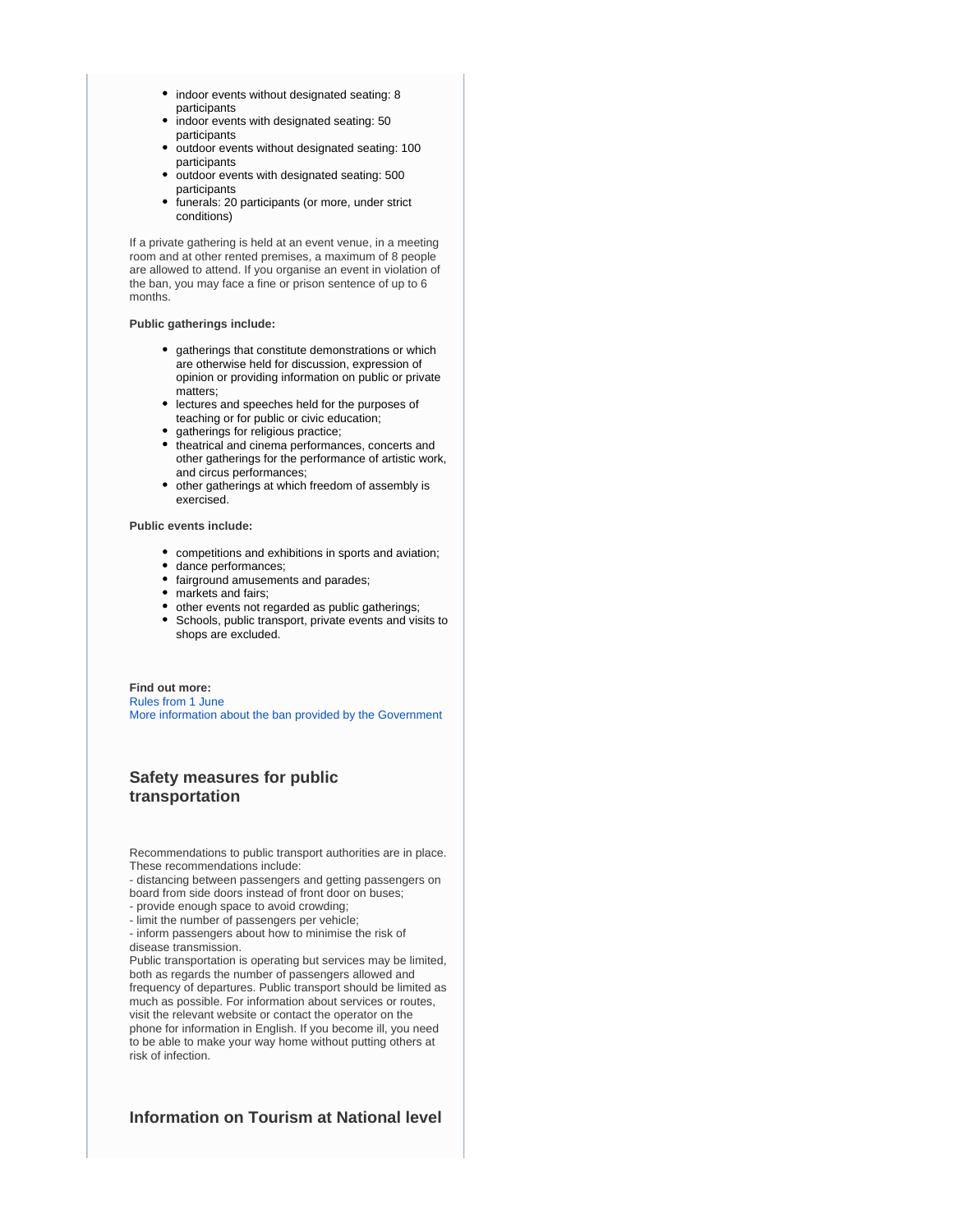# **National website with coronavirusrelated information for TOURISM**

[Visit Sweden](https://visitsweden.com/)

 $\overline{\phantom{a}}$ 

## **Useful Info for tourists**

Before starting your journey, please check visa requirements for your destination at: [The Schengen visa](https://ec.europa.eu/home-affairs/what-we-do/policies/borders-and-visas/visa-policy/schengen_visa_en)

### **EU Digital COVID Certificates**

This country is ready to connect to the EU Digital COVID certificate Gateway

[Information on "EU Digital COVID Certificates" issued in](https://www.ehalsomyndigheten.se/covidbevis/)  [Sweden](https://www.ehalsomyndigheten.se/covidbevis/)

The "EU Digital COVID Certificate" (available from **1 July 2021**) provides proof that a person has either:

- **been vaccinated against COVID-19** (vaccine type and manufacturer, number of doses, date of vaccination);
- **received a negative test result**, PCR or rapid antigen, with the name of the test, date and time of test, test centre and result (self-tests are not valid);
- **recovered from COVID-19**.

When travelling, holders of the "EU Digital COVID Certificate" will have the same rights as citizens of the visited Member State who have been vaccinated, tested or recovered.

The certificate provides a standardised recognition of the holder's status related to vaccination, recovery from COVID or test result. Each country continues to be responsible for the definition of its own entry requirements and rules, which are not standardised at the EU level. This means that **what you will be eligible for, upon presentation of this certificate, depends on the measures and entry rules in place at your country of destination**.

**How does it work**:

- 1. **Member States** issue a certificate automatically or upon request, which is issued either digitally or on paper, and has a QR code with an electronic signature;
- 2. **Citizens** store the certificate in their digital app or wallet and can use it when they travel;
- 3. When the **verifier** asks the citizen for the certificate, the QR code is shown and the digital signature is verified.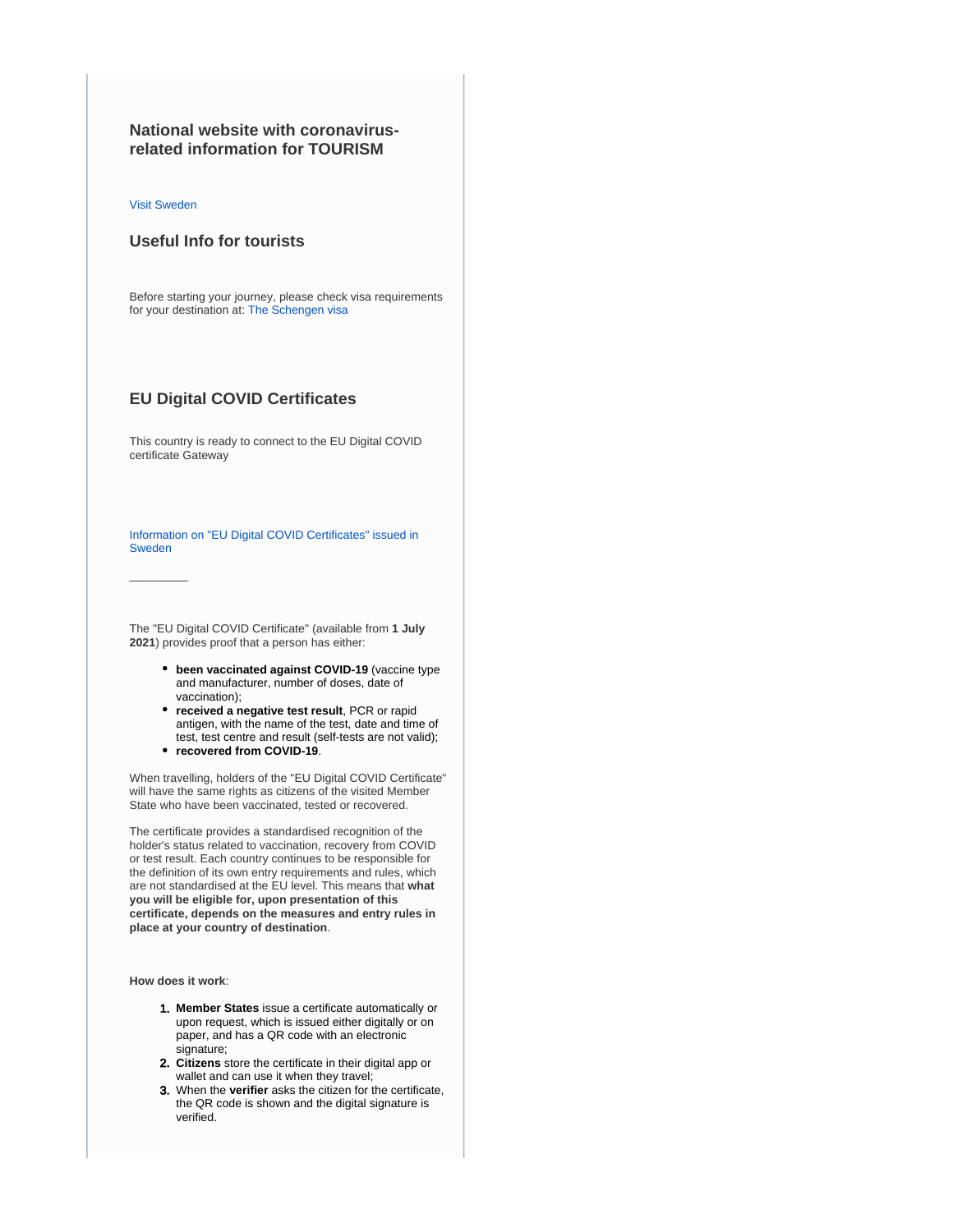**Find out more:** [Information on the "EU Digital COVID Certificate"](https://ec.europa.eu/info/live-work-travel-eu/coronavirus-response/safe-covid-19-vaccines-europeans/eu-digital-covid-certificate_en)

[Press Release](https://ec.europa.eu/commission/presscorner/detail/en/IP_21_2721) [Questions & Answers](https://ec.europa.eu/commission/presscorner/detail/en/QANDA_21_2781) [Factsheet](https://ec.europa.eu/commission/presscorner/detail/en/FS_21_2793)

06.05.2021

**From an EU Member State or Schengen Associated Country, may I enter this country without being subject to extraordinary restrictions?**

**No**

Sweden adopts its own national classification of risk areas, hence travel restrictions for Sweden are not based on the common "EU Traffic Lights" map.

The Government has decided to extend the general entry ban for foreign citizens who cannot present a negative COVID-19 test result on arrival in Sweden until 31 May 2021.

Citizens from EU Member States and Schengen Associated countries, and their family members, as well as people with Swedish residence permits, are allowed to enter Sweden at the conditions specified hereafter.

#### **Is a coronavirus test required?**

All travellers are subject to the requirement for a **predeparture negative COVID-19 test**. The test must be taken within **48 hours prior to arrival**.

Accepted tests: **antigen, TMA, PCR, LAMP**

Children aged **17 and under** are exempted.

The following information must appear on the certificate:

- name of the person who has been tested
- date/time of the test
- type of test
- the test result
- Issuer of the certificate

The information must be clearly stated in Swedish, English, Norwegian or Danish.

Exemptions are available for cross-border workers and some other categories.

If you got tested before your departure for Sweden, you do not have to get tested again in connection with your arrival, but you should still get tested **5 days after your arrival**.

### **Is a quarantine required?**

A quarantine is not required.

**Mandatory Travel Documentation**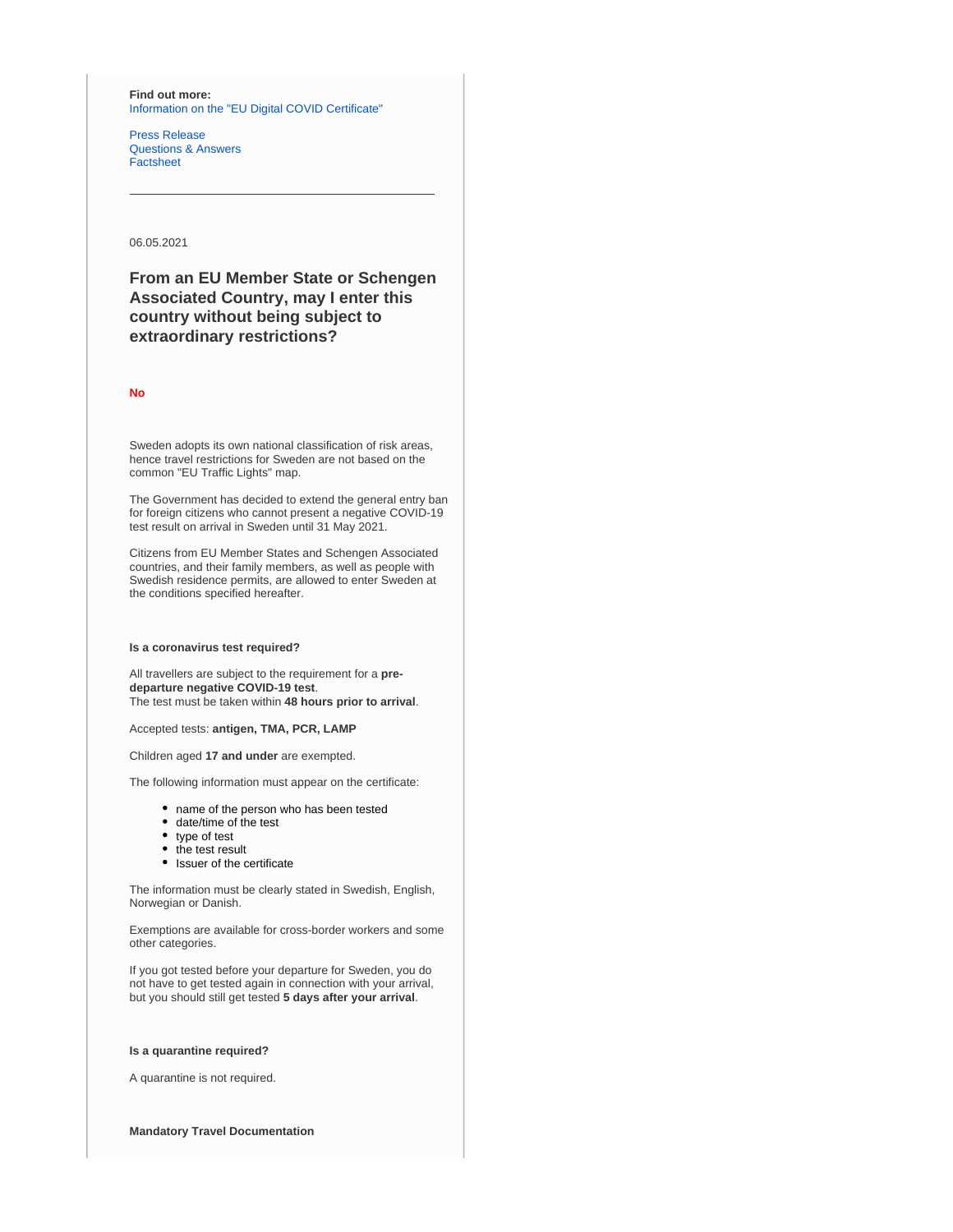Airline operators may require passengers to show a health statement but this is not a general requirement for entering Sweden.

#### **Find out more:**

[Questions and answers about the entry ban to Sweden -](https://www.government.se/articles/2020/04/questions-and-answers-about-the-entry-ban-to-sweden/)  [Government.se](https://www.government.se/articles/2020/04/questions-and-answers-about-the-entry-ban-to-sweden/) [International travel restrictions - Krisinformation.se](https://www.krisinformation.se/en/hazards-and-risks/disasters-and-incidents/2020/official-information-on-the-new-coronavirus/travel-restrictions)

## **What are the rules to enter this country from outside an EU Member State or Schengen Associated country?**

The Government has decided to extend the general entry ban for foreign citizens until 31 May 2021.

A temporary ban on non-essential travel to the EU via Sweden, introduced following a call from the European Council and the European Commission, has been in effect since March 2020. Since February 2021 it also includes a requirement of a negative COVID-19 test result for entry into Sweden. The ban includes certain exemptions.

To travel to Sweden from countries outside the EU/ EEA, you must be covered by at least one of the exemptions from the entry ban and also be able to present a negative COVID-19 test, or be exempt from the test requirement.

The entry ban does not apply to:

- EU and Schengen Associated Countries citizens and their family members;
- permanent residents or holders of a residence permit in Sweden or another EU Member State or Schengen Associated country;
- People who have a national visa in Sweden or a national visa valid longer than three months in another EU Member State or Schengen Associated country;
- People who have family ties as specified under the Aliens Act (2005:716).

Entry in Sweden is allowed for foreigners who reside in the following countries: **Australia, New Zealand, Rwanda, Singapore, South Korea** and **Thailand**.

Entry to Sweden from the UK is subject to the same rules that apply to other third countries outside the EU/EEA area. In practice, this means that an entry ban and the requirement of a negative COVID-19 test result for people arriving from the UK will remain in effect, with certain exemptions.

British citizens and their family members who have applied for residence status are exempt from the entry ban and test requirement on entry to Sweden from countries outside the EU/EEA.

**Find out more:** [polisen.se](https://polisen.se/en/the-swedish-police/the-coronavirus-and-the-swedish-police/faq) [Questions and answers about the entry ban to Sweden -](https://www.government.se/articles/2020/04/questions-and-answers-about-the-entry-ban-to-sweden/)  [Government.se](https://www.government.se/articles/2020/04/questions-and-answers-about-the-entry-ban-to-sweden/)

### **May I transit this country?**

As a general rule, passengers in transit in the EU+ area are exempted from temporary travel restriction.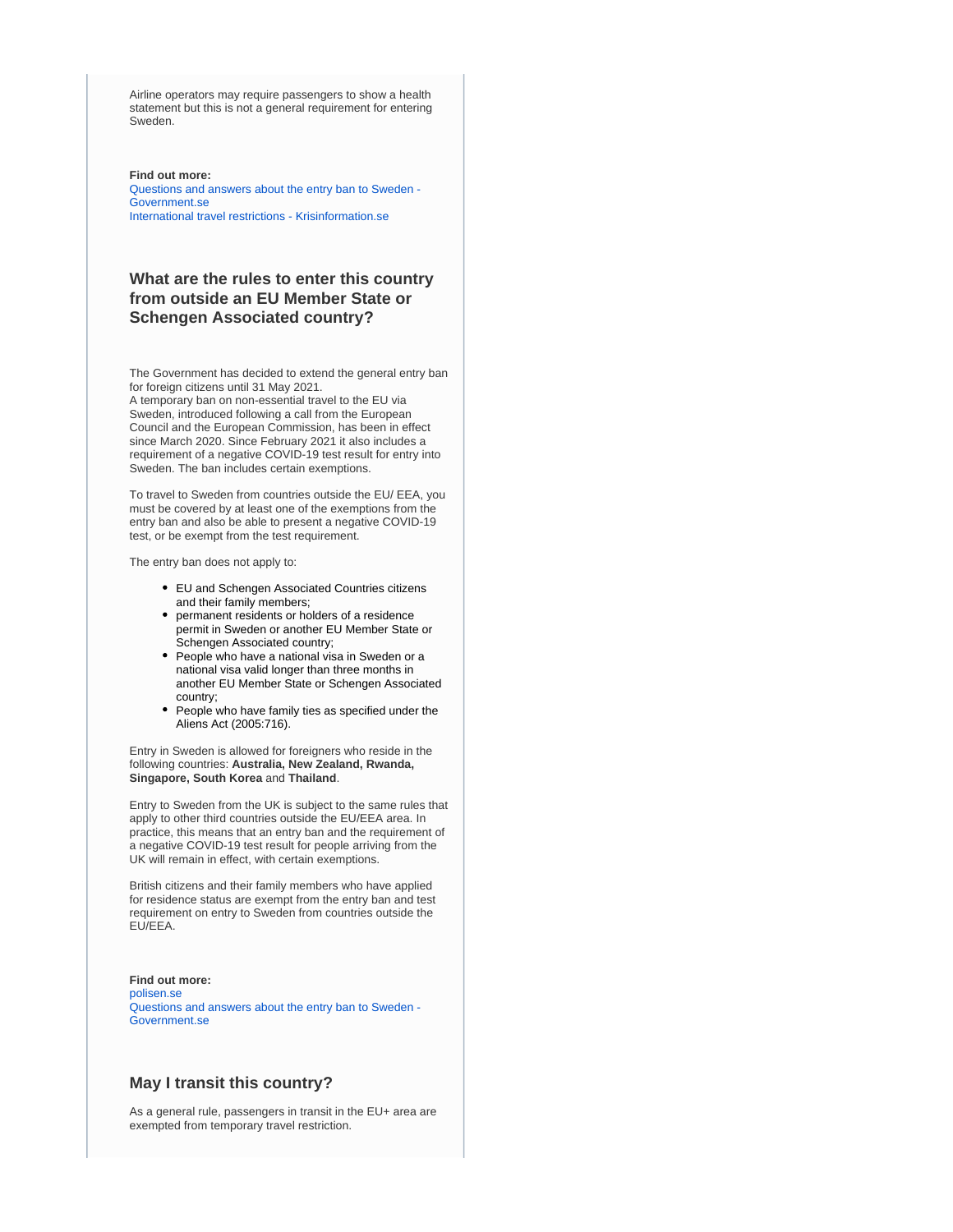EU citizens entering the EU from a third country, as well as their family members, irrespective of their nationality, are exempted from the travel restrictions regardless of whether or not they are returning to their country of nationality or residence.

Passengers travelling from a non-EU country to another non-EU country may transit through the international transit area of airports located in the Schengen area. Rules regarding airport transit visa requirements continue to apply.

### **General measures**

From 14/12/2020, regional advice will be replaced by stricter national regulations and general advice, according to the Public Health Agency of Sweden.

From 19/12/2020, all non-essential public services run by the state, regions and municipalities are closed (this includes swimming pools, sports centres and museums).

Schools for over-16s will continue online classes until 24/1 /2021.

Employers are asked to let non-essential staff work from home until 24/1/2021.

## **Use of facemasks**

There is no general requirement to wear a face mask in normal social situations, in public places, and in public transport. However, Swedavia Airports recommends passengers to use face masks at their airports. Face masks must always be seen as complementary to other recommendations: stay at home when you have symptoms, wash your hands regularly and keep at a distance from others.

New guidelines for face masks will be presented by the Public Health Agency before 7/1/2021. They will specify which face masks to use and at what times they should be used.

More details are available [here](https://www.folkhalsomyndigheten.se/smittskydd-beredskap/utbrott/aktuella-utbrott/covid-19/om-sjukdomen-och-smittspridning/smittspridning/munskydd/)

## **Physical Distancing**

The general guidelines require to maintain social distancing (1.5 metres) from people other than those you live with. You should refrain from certain kinds of activity that cannot be performed while physically distanced from others. This may refer to: certain sporting activities, such as contact sports like wrestling, ice hockey and basketball; private events such as parties, weddings, dinner parties and after-work events; health and beauty treatments that are not medically justified, such as massages, pedicures, haircuts, etc.

Source:<https://reopen.europa.eu/en/map/SWE/7001>

31.03.2021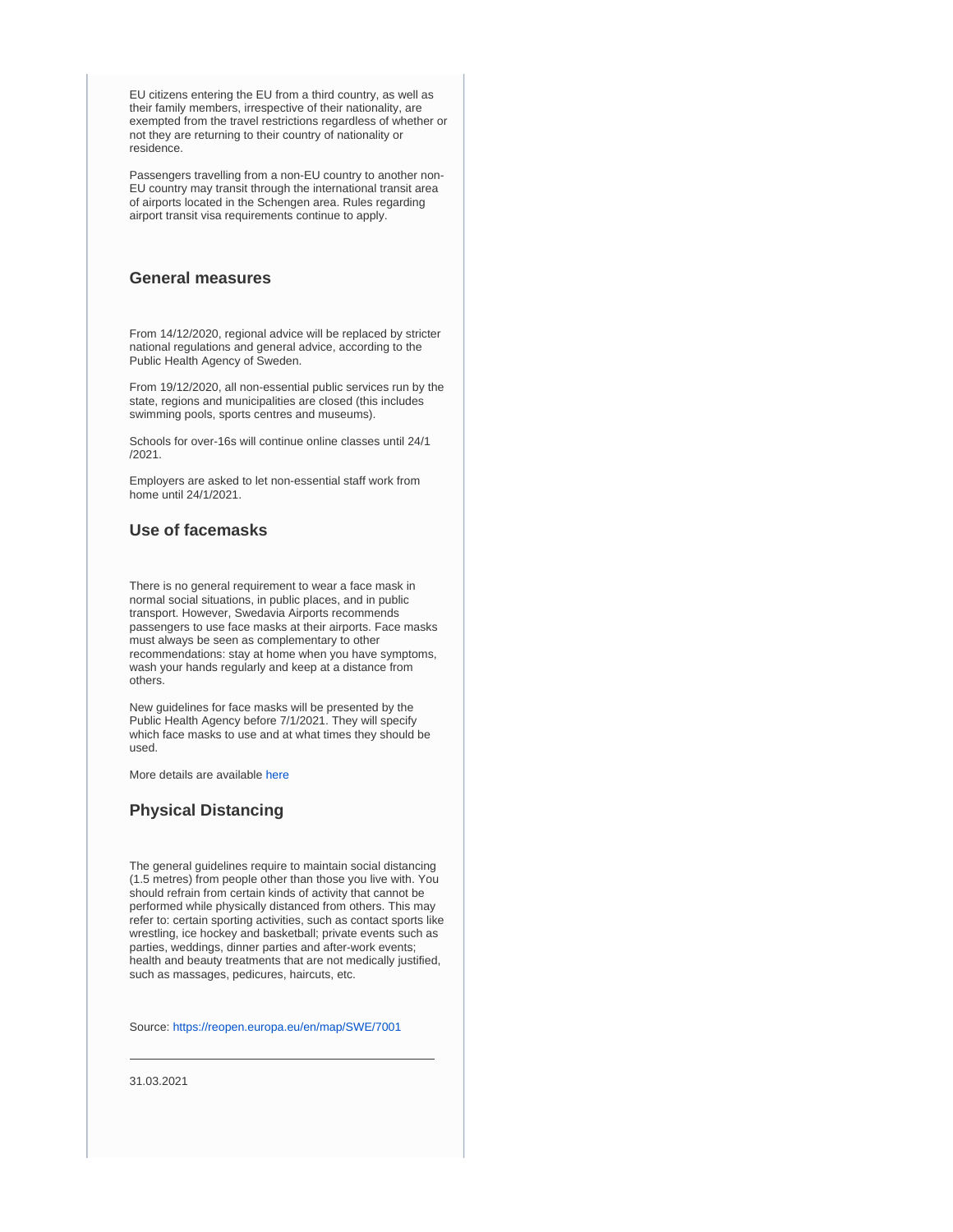**From an EU Member State or Schengen Associated Country, may I enter this country without being subject to extraordinary restrictions?**

#### **NO**

Sweden adopts its own national classification of risk areas, hence travel restrictions for Sweden are not based on the common "EU Traffic Lights" map.

Citizens from EU Member States (with the exception of Denmark) and Schengen Associated countries (with the exception of Norway), and their family members, as well as people with Swedish residence permits, are allowed to enter Sweden at the conditions specified hereafter.

Until 31 March, Sweden enforces a stricter entry ban from Denmark and Norway. Foreigners coming from Denmark are allowed to enter Sweden if they live or work in Sweden. Exceptions apply to people who live on Bornholm and travel, via Sweden, between Bornholm and another part of Denmark, as well as to health and medical personnel who shall perform work on Bornholm and personnel who shall perform health and medical transports. Other than those exemptions, only Swedish citizens are allowed to enter Sweden from Denmark.

From 31 March, Danish and Norwegian citizens can enter under the same requirements as other EU/EEA nationals.

#### **Is a coronavirus test required?**

All travellers are subject to the requirement for a **predeparture negative COVID-19 test**. The test must be taken within **48 hours prior to arrival**. Accepted tests: antigen, TMA, PCR, LAMP. Children aged 17 and under are exempted.

The following information must appear on the certificate:

- name of the person who has been tested
- date/time of the test
- type of test
- the test result
- Issuer of the certificate

The information must be clearly stated in Swedish, English, Norwegian or Danish.

Exemptions are available for cross-border workers and some other categories.

If you got tested before your departure for Sweden, you do not have to get tested again in connection with your arrival, but you should still get tested **5 days after your arrival**.

#### **Is a quarantine required?**

A quarantine is not required.

#### **Mandatory Travel Documentation**

Airline operators may require passengers to show a health statement but this is not a general requirement for entering Sweden.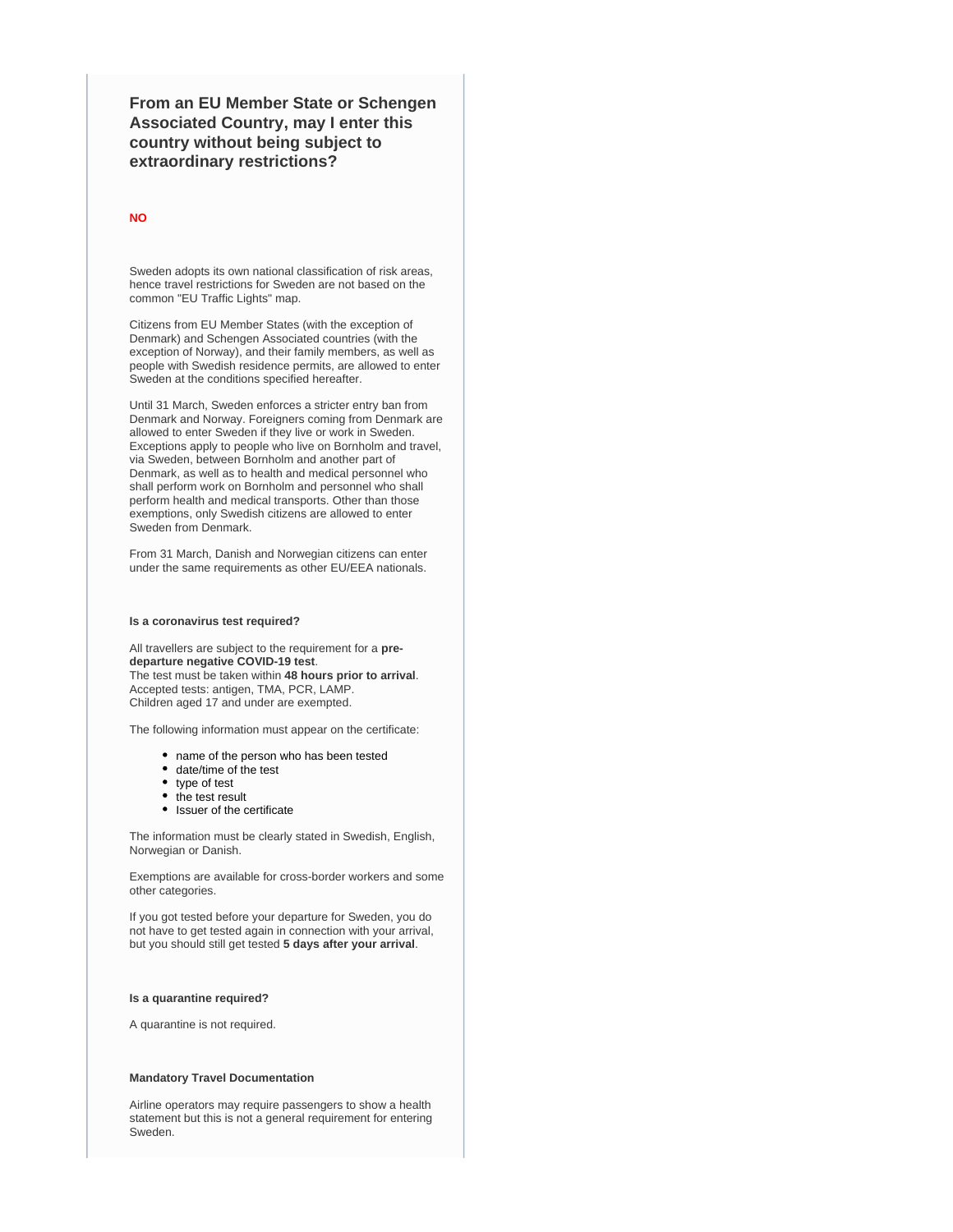**Find out more:** [International travel restrictions - Krisinformation.se](https://www.krisinformation.se/en/hazards-and-risks/disasters-and-incidents/2020/official-information-on-the-new-coronavirus/travel-restrictions)

[Documents you need to travel in Europe](https://europa.eu/youreurope/citizens/travel/entry-exit/index_en.htm)

# **What are the rules to enter this country from outside an EU Member State or Schengen Associated country?**

Until 31 May 2021, there is an entry ban for non-essential travel to Sweden from countries outside the EU.

The entry ban does not apply to:

- EU and Schengen Associated Countries citizens and their family members;
- permanent residents or holders of a residence permit in Sweden or another EU Member State or Schengen Associated country;
- People who have a national visa in Sweden or a national visa valid longer than three months in another EU Member State or Schengen Associated country;
- People who have family ties as specified under the Aliens Act (2005:716).

Entry in Sweden is allowed for foreigners who reside in the following countries: **Australia, Japan, Canada, New Zealand, Rwanda, South Korea** and **Thailand**.

A [temporary entry ban](https://www.government.se/press-releases/2020/12/changes-to-the-ban-on-entry-when-travelling-to-sweden-from-the-united-kingdom-and-denmark/) applies to all passengers arriving from the UK. UK nationals who can demonstrate that they live or work in Sweden or have urgent family reasons are [exempt.](https://polisen.se/en/the-swedish-police/the-coronavirus-and-the-swedish-police/travel-to-and-from-sweden/entry-ban-to-sweden-from-uk-and-denmark/) Swedish citizens are also exempt.

Travellers to Sweden from the UK who are exempt from the entry ban will have to show a negative COVID-19 test taken within 72 hours prior to arrival in Sweden. Holders of Swedish passports do not have to do this.

Citizens of other countries who have particularly urgent needs or who are to carry out essential functions in Sweden can also be allowed entry. This includes an exemption for students and highly skilled professionals, amongst others. For more information.

**Find out more:** [polisen.se](https://polisen.se/en/the-swedish-police/the-coronavirus-and-the-swedish-police/faq)

### **May I transit this country?**

**YES**

**May I enter this country by road transport?**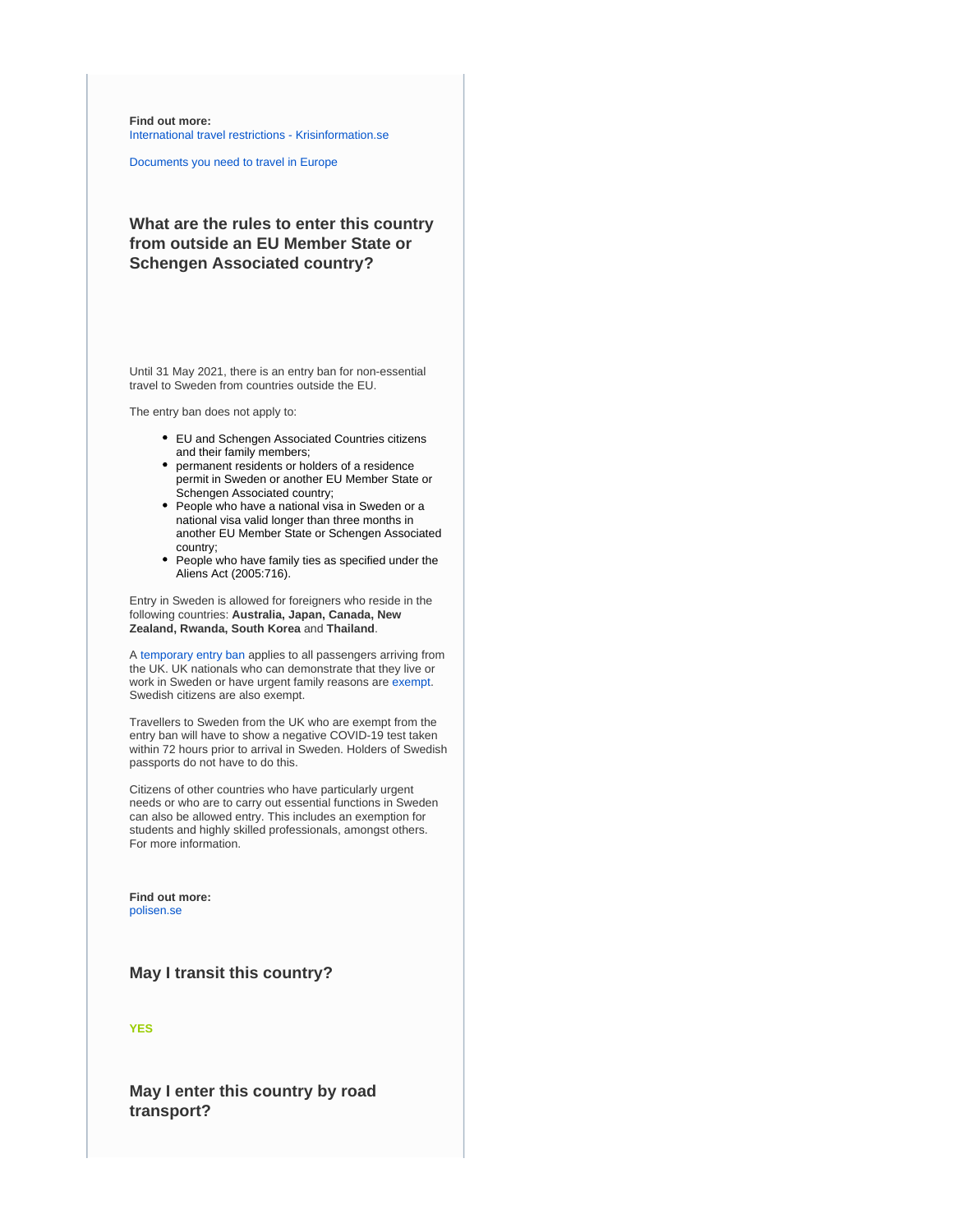### **YES**

[Driving abroad](https://europa.eu/youreurope/citizens/travel/driving-abroad/index_en.htm)

# **May I enter this country by train?**

### **YES**

[Rail passenger rights](https://europa.eu/youreurope/citizens/travel/passenger-rights/rail/index_en.htm)

# **May I enter this country by sea transport?**

#### **YES**

[Ship passenger rights](https://europa.eu/youreurope/citizens/travel/passenger-rights/ship/index_en.htm)

## **May I fly to this country?**

You can find the latest information on air travel regulations for this country on the **[IATA website](https://www.iatatravelcentre.com/international-travel-document-news/1580226297.htm)**.

You can also find information about **[air passenger rights](https://europa.eu/youreurope/citizens/travel/passenger-rights/air/index_en.htm)** on our portal for citizens.

### **General measures**

From 14/12/2020, regional advice will be replaced by stricter national regulations and general advice, according to the Public Health Agency of Sweden.

From 19/12/2020, all non-essential public services run by the state, regions and municipalities are closed (this includes swimming pools, sports centres and museums).

Schools for over-16s will continue online classes until 24/1 /2021.

Employers are asked to let non-essential staff work from home until 24/1/2021.

[Health cover for temporary stays](https://europa.eu/youreurope/citizens/health/unplanned-healthcare/temporary-stays/index_en.htm)

# **Use of facemasks**

There is no general requirement to wear a face mask in normal social situations, in public places, and in public transport. However, Swedavia Airports recommends passengers to use face masks at their airports. Face masks must always be seen as complementary to other recommendations: stay at home when you have symptoms, wash your hands regularly and keep at a distance from others.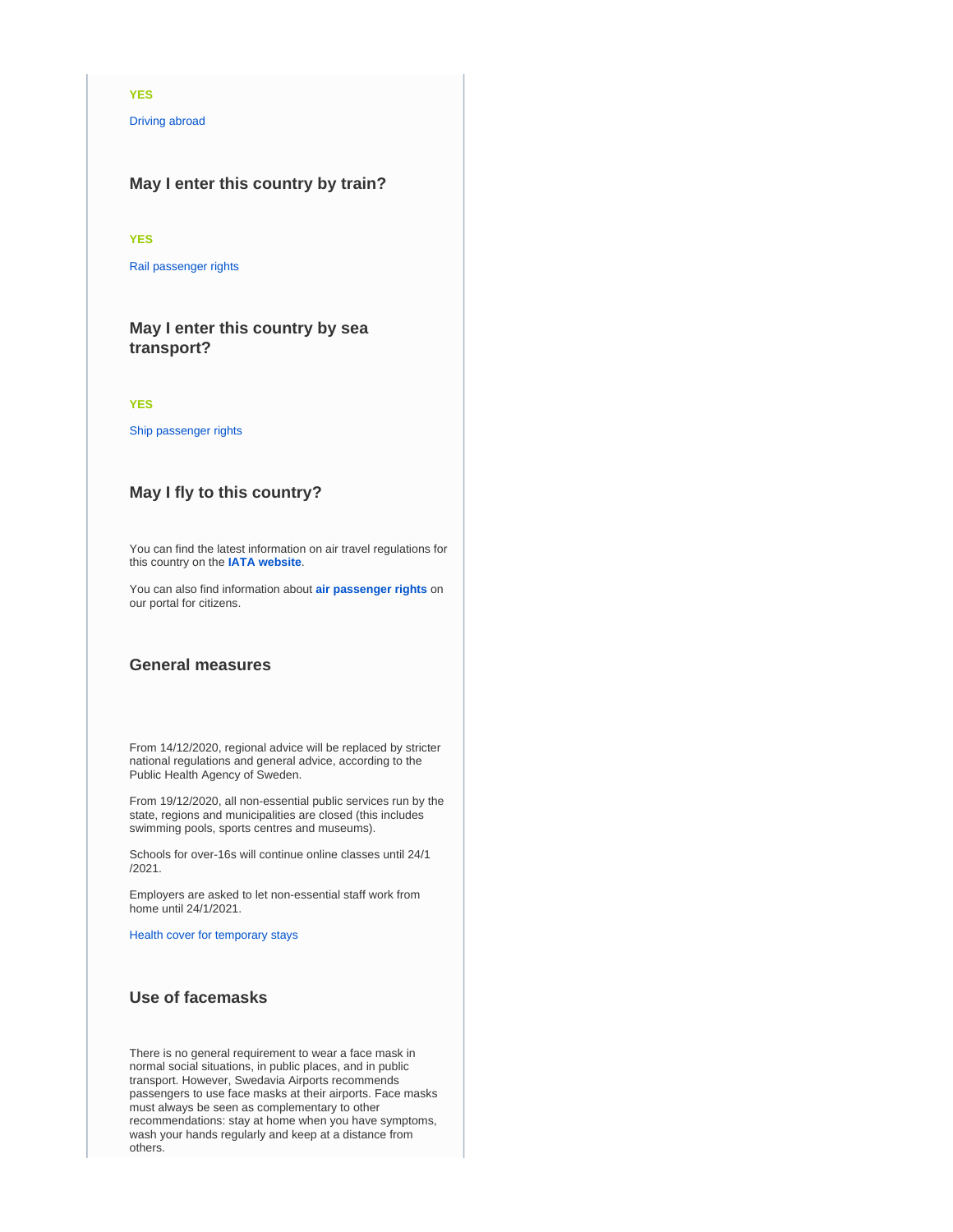New guidelines for face masks will be presented by the Public Health Agency before 7/1/2021. They will specify which face masks to use and at what times they should be used.

More details are available [here](https://www.folkhalsomyndigheten.se/smittskydd-beredskap/utbrott/aktuella-utbrott/covid-19/om-sjukdomen-och-smittspridning/smittspridning/munskydd/)

# **Physical Distancing**

The general guidelines require to maintain social distancing (1.5 metres) from people other than those you live with. You should refrain from certain kinds of activity that cannot be performed while physically distanced from others. This may refer to: certain sporting activities, such as contact sports like wrestling, ice hockey and basketball; private events such as parties, weddings, dinner parties and after-work events; health and beauty treatments that are not medically justified, such as massages, pedicures, haircuts, etc.

Source:<https://reopen.europa.eu/en/map/SWE/7001>

28.01.2021

# **From an EU Member State or Schengen Associated Country, may I enter this country without being subject to extraordinary restrictions?**

#### **Partially**

Sweden adopts its own national classification of risk areas, hence travel restrictions for Sweden are not based on the common "EU Traffic Lights" map.

Citizens from EU Member States (with the exception of Denmark) and Schengen Associated countries, and their family members, as well as people with Swedish residence permits, are allowed to enter Sweden without restrictions.

From 22 December 2020 till 21 January 2021 Sweden enforces a stricter entry ban from Denmark, including all foreign citizens except personnel transporting goods or passengers, foreign diplomats or consular staff and their families and staff, foreign couriers, people working in or for an international organisation and people with urgent family reasons.

Foreigners coming from Denmark are allowed to enter Sweden if they live or work in Sweden. Exceptions also apply to people who live on Bornholm and travel, via Sweden, between Bornholm and another part of Denmark, as well as to health and medical personnel who shall perform work on Bornholm and personnel who shall perform health and medical transports. Other than those exemptions, only Swedish citizens will be allowed to enter Sweden from Denmark.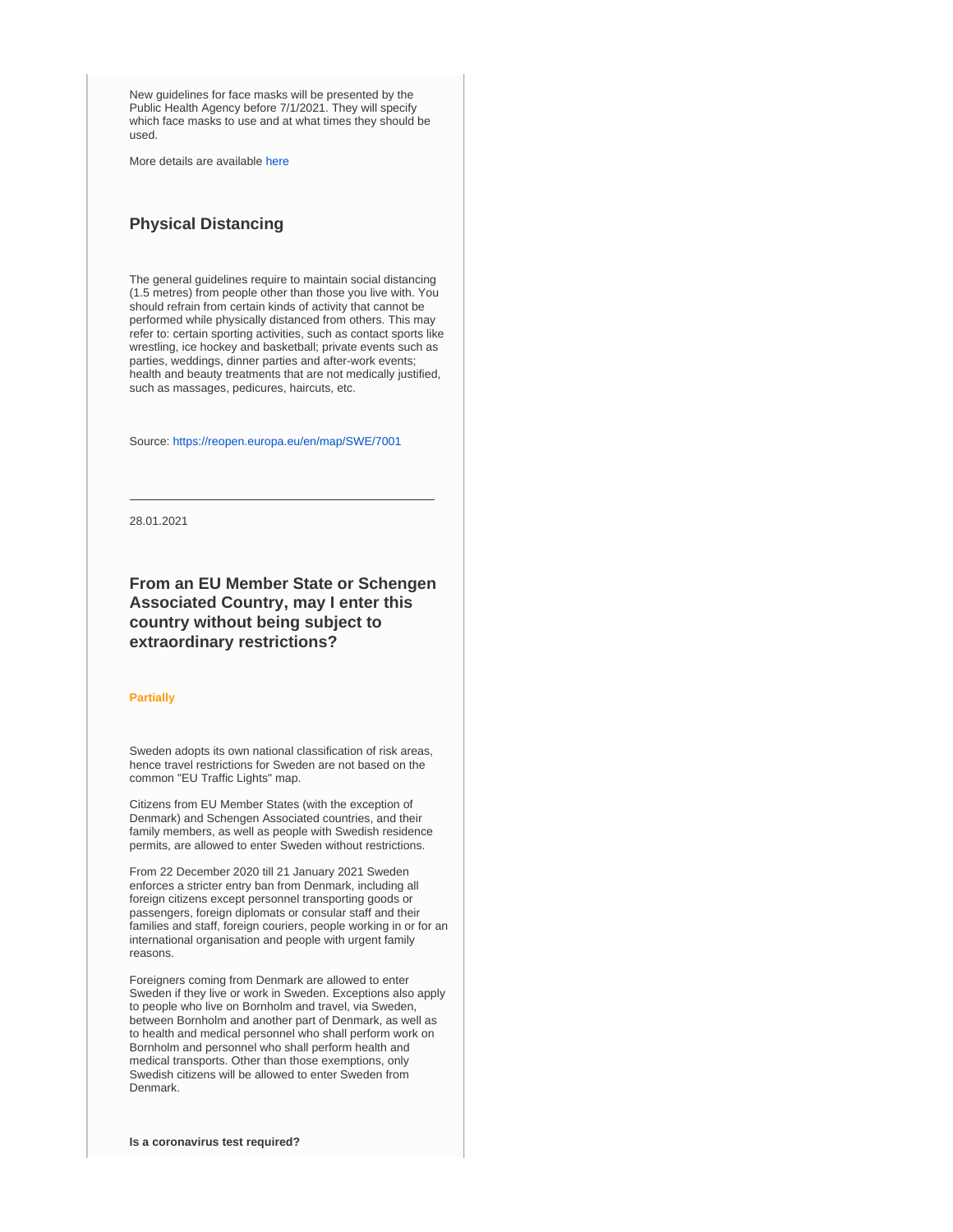NO.

**Is a quarantine required?**

NO.

#### **Mandatory Travel Documentation**

Airline operators may require passengers to show a health statement but this is not a general requirement for entering Sweden.

#### **Find out more:** [krisinformationen.se](https://www.krisinformation.se/en/hazards-and-risks/disasters-and-incidents/2020/official-information-on-the-new-coronavirus/travel-restrictions)

[Documents you need to travel in Europe](https://europa.eu/youreurope/citizens/travel/entry-exit/index_en.htm)

# **What are the rules to enter this country from outside an EU Member State or Schengen Associated country?**

A [temporary entry ban](https://www.government.se/press-releases/2020/12/changes-to-the-ban-on-entry-when-travelling-to-sweden-from-the-united-kingdom-and-denmark/) applies to all passengers arriving from the UK. UK nationals who can demonstrate that they live or work in Sweden or have urgent family reasons are [exempt.](https://polisen.se/en/the-swedish-police/the-coronavirus-and-the-swedish-police/travel-to-and-from-sweden/entry-ban-to-sweden-from-uk-and-denmark/) Swedish citizens are also exempt. The ban is in place since 21 December. The exemption for those living or working in Sweden, or with urgent family reasons, applies from 23 December until 21 January 2021.

As of 1 January, travellers to Sweden from the UK who are exempt from the entry ban will have to show a negative COVID-19 test taken within 72 hours prior to arrival in Sweden. Holders of Swedish passports do not have to do this.

The Swedish government recommends that all passengers who arrived in Sweden from the UK since 12 December should self-isolate for seven days. They should also take a PCR test on the day of arrival and after five days. More information is available from the [Swedish Public Health](https://www.folkhalsomyndigheten.se/the-public-health-agency-of-sweden/communicable-disease-control/covid-19/protect-yourself-and-others-from-spread-of-infection/)  [Agency](https://www.folkhalsomyndigheten.se/the-public-health-agency-of-sweden/communicable-disease-control/covid-19/protect-yourself-and-others-from-spread-of-infection/).

#### See also:

\_\_\_\_\_\_\_\_\_\_\_\_\_\_\_\_\_\_\_\_

[Commission adopts Recommendation on EU coordinated](https://ec.europa.eu/home-affairs/news/commission-adopts-recommendation-eu-coordinated-approach-travel-and-transport-response-new_en)  [approach to travel and transport in response to a new variant](https://ec.europa.eu/home-affairs/news/commission-adopts-recommendation-eu-coordinated-approach-travel-and-transport-response-new_en)  [of coronavirus in the UK \(22 December 2020\)](https://ec.europa.eu/home-affairs/news/commission-adopts-recommendation-eu-coordinated-approach-travel-and-transport-response-new_en)

There are also several other exceptions, like foreigners who reside in the following countries: Australia, Japan, Canada, New Zealand, Rwanda, South Korea, Thailand, and Uruguay.

The Swedish government has decided to stop all nonessential travel to Sweden from countries outside the EU. **Thi s ban will be in effect until 31 March 2021**.

The entry ban does not apply to citizens and their families from EU Member States or Schengen Associated Countries. Moreover, the ban does not apply if you are a permanent resident or hold a residence permit in Sweden or another EU Member State or Schengen Associated country. The entry ban also does not apply to people who have a national visa in Sweden or a national visa valid longer than three months in another EU Member State or Schengen Associated country. Finally, the ban does not apply to people who have family ties as specified under the Aliens Act (2005:716).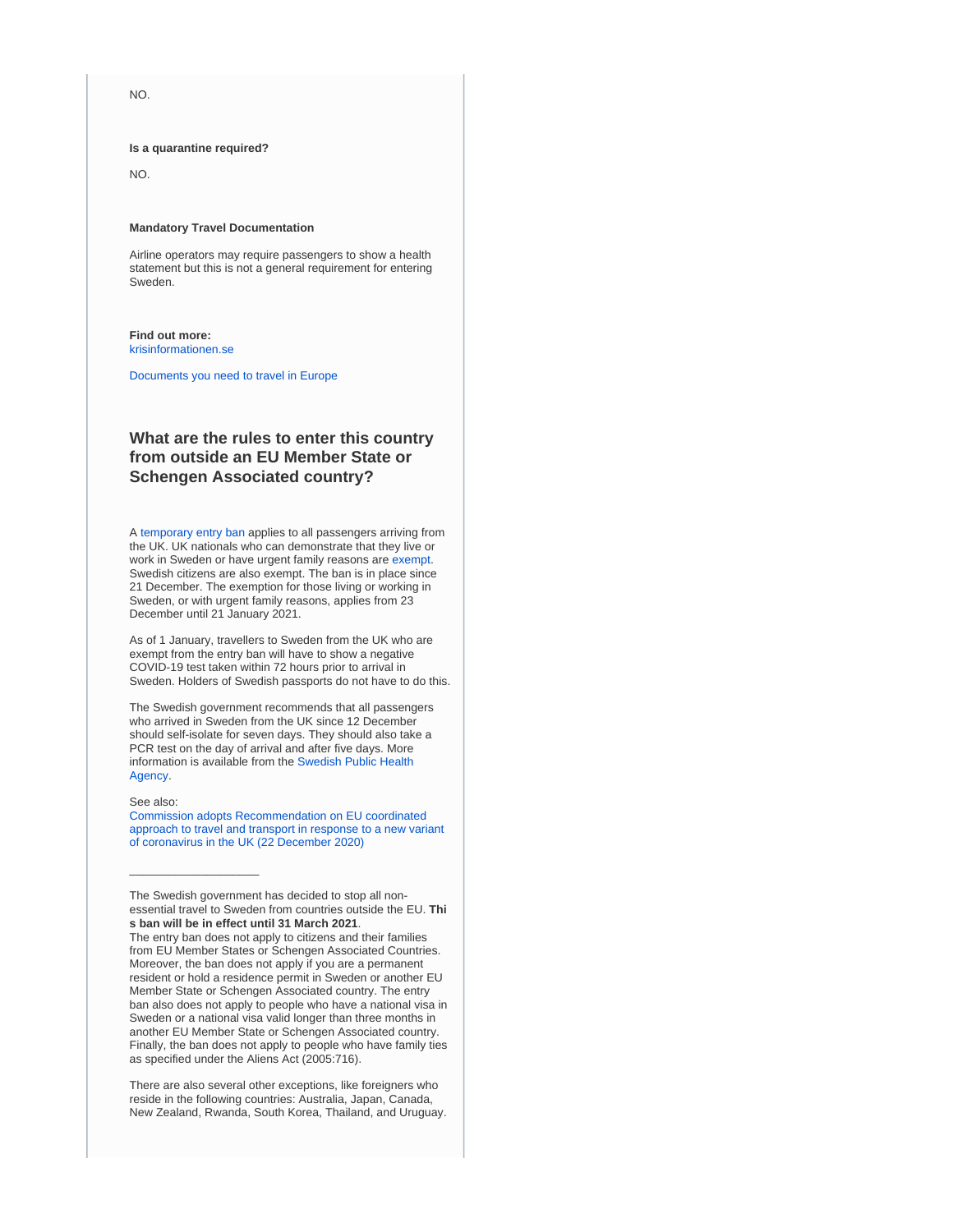Citizens of other countries who have particularly urgent needs or who are to carry out essential functions in Sweden can also still be allowed entry. This includes exemption for students and highly skilled professionals, amongst others. For more information, please visit [polisen.se](https://polisen.se/en/the-swedish-police/the-coronavirus-and-the-swedish-police/faq)

# **May I transit this country?**

**Yes**

**May I enter this country by road transport?**

**Yes**

**May I enter this country by train?**

**Yes**

**May I enter this country by sea transport?**

**Yes**

## **General measures**

From 14/12/2020, regional advice will be replaced by stricter national regulations and general advice, according to the Public Health Agency of Sweden.

From 19/12/2020, all non-essential public services run by the state, regions and municipalities are closed (this includes swimming pools, sports centres and museums).

Schools for over-16s will continue online classes until 24/1 /2021.

Employers are asked to let non-essential staff work from home until 24/1/2021.

**[Health cover for temporary stays](https://europa.eu/youreurope/citizens/health/unplanned-healthcare/temporary-stays/index_en.htm)**

# **Use of facemasks**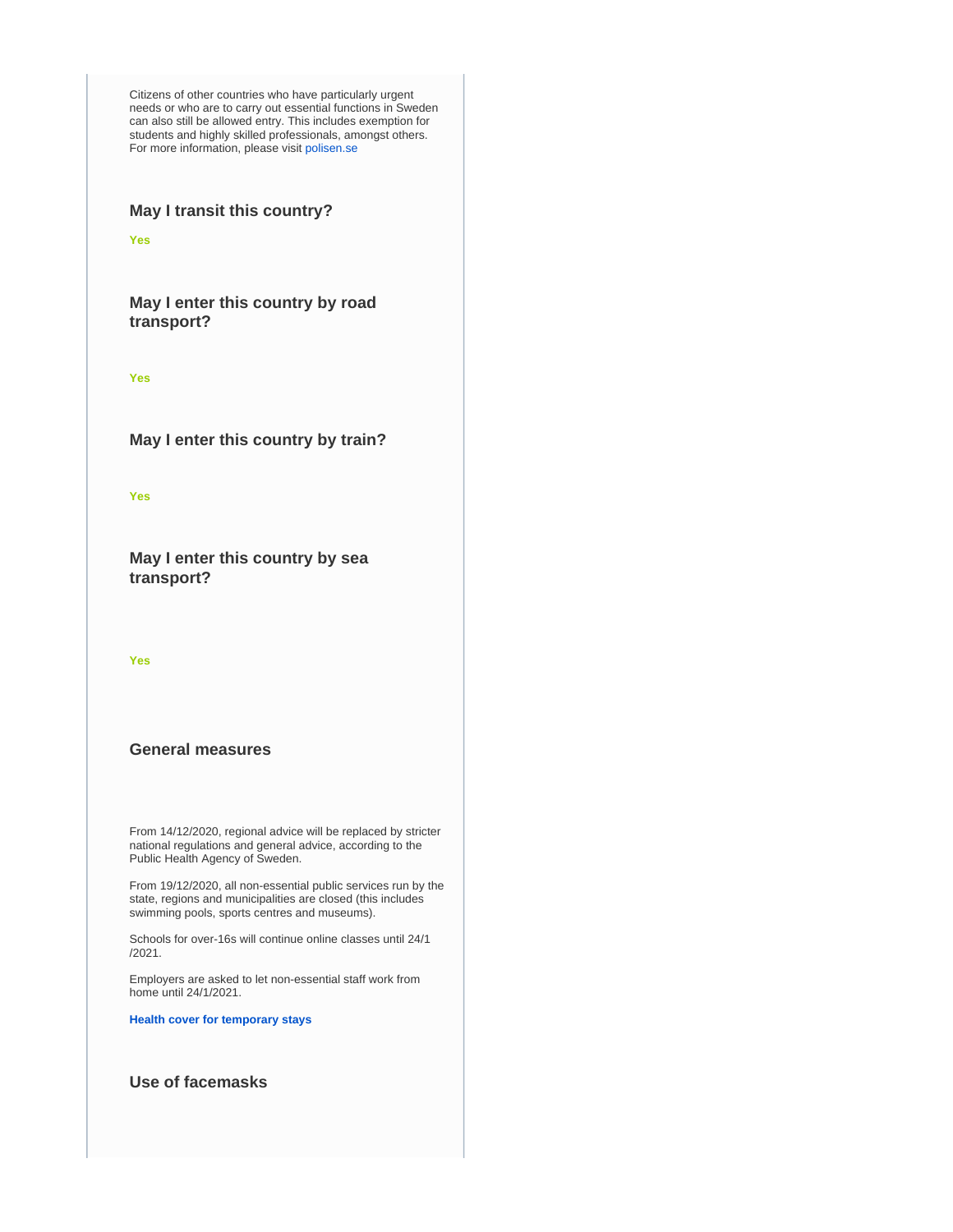There is no general requirement to wear a face mask in normal social situations, in public places, and in public transport. However, Swedavia Airports recommends passengers to use face masks at their airports. Face masks must always be seen as complementary to other recommendations: stay at home when you have symptoms, wash your hands regularly and keep at a distance from others.

New guidelines for face masks will be presented by the Public Health Agency before 7/1/2021. They will specify which face masks to use and at what times they should be used.

More details are available [here](https://www.folkhalsomyndigheten.se/smittskydd-beredskap/utbrott/aktuella-utbrott/covid-19/om-sjukdomen-och-smittspridning/smittspridning/munskydd/)

## **Physical Distancing**

The general guidelines require to maintain social distancing (1.5 metres) from people other than those you live with. You should refrain from certain kinds of activity that cannot be performed while physically distanced from others. This may refer to: certain sporting activities, such as contact sports like wrestling, ice hockey and basketball; private events such as parties, weddings, dinner parties and after-work events; health and beauty treatments that are not medically justified, such as massages, pedicures, haircuts, etc.

#### 22.01.2021

## Temporary entry ban to Sweden

The Swedish Government has decided to stop non-essential travel to Sweden from countries outside the EU. This ban will be in effect until March 31. This ban has been introduced to mitigate the effects of the coronavirus outbreak, and to reduce the spread of Covid-19.

The entry ban does not apply to citizens and their families from EU/EEA countries and Switzerland. Moreover, the ban does not apply if you are a permanent resident or hold a residence permit in Sweden or another EU country, or if you have a national visa in Sweden.

#### • Information from the Swedish Ministry for Foreign [Affairs about the entry ban](https://www.swedenabroad.se/en/about-sweden-non-swedish-citizens/going-to-sweden/temporary-ban-on-travel-to-sweden/)

Exceptions can also be made for people with particularly urgent needs. The exemption will also apply to seasonal workers employed in agriculture, forestry and horticulture.

Swedish border control officials determine the manner in which the exceptions should be interpreted and the decisions that should be taken.

- Information about the Swedish travel restrictions [from the Police](https://polisen.se/en/the-swedish-police/the-coronavirus-and-the-swedish-police/travel-to-and-from-sweden/)
- [Frequently asked questions about the temporary](https://polisen.se/en/the-swedish-police/the-coronavirus-and-the-swedish-police/faq/)  [entry ban to the EU via Sweden](https://polisen.se/en/the-swedish-police/the-coronavirus-and-the-swedish-police/faq/)
- Information about travelling to Sweden from Visit [Sweden \(Sweden's official website for tourism and](https://visitsweden.com/about-sweden/information-for-travellers-corona-virus/)  [travel information\)](https://visitsweden.com/about-sweden/information-for-travellers-corona-virus/)

#### **From Europe**

A temporary ban on entry to Sweden for nationals from the UK and Denmark is in effect.

Exceptions may be made, such as for: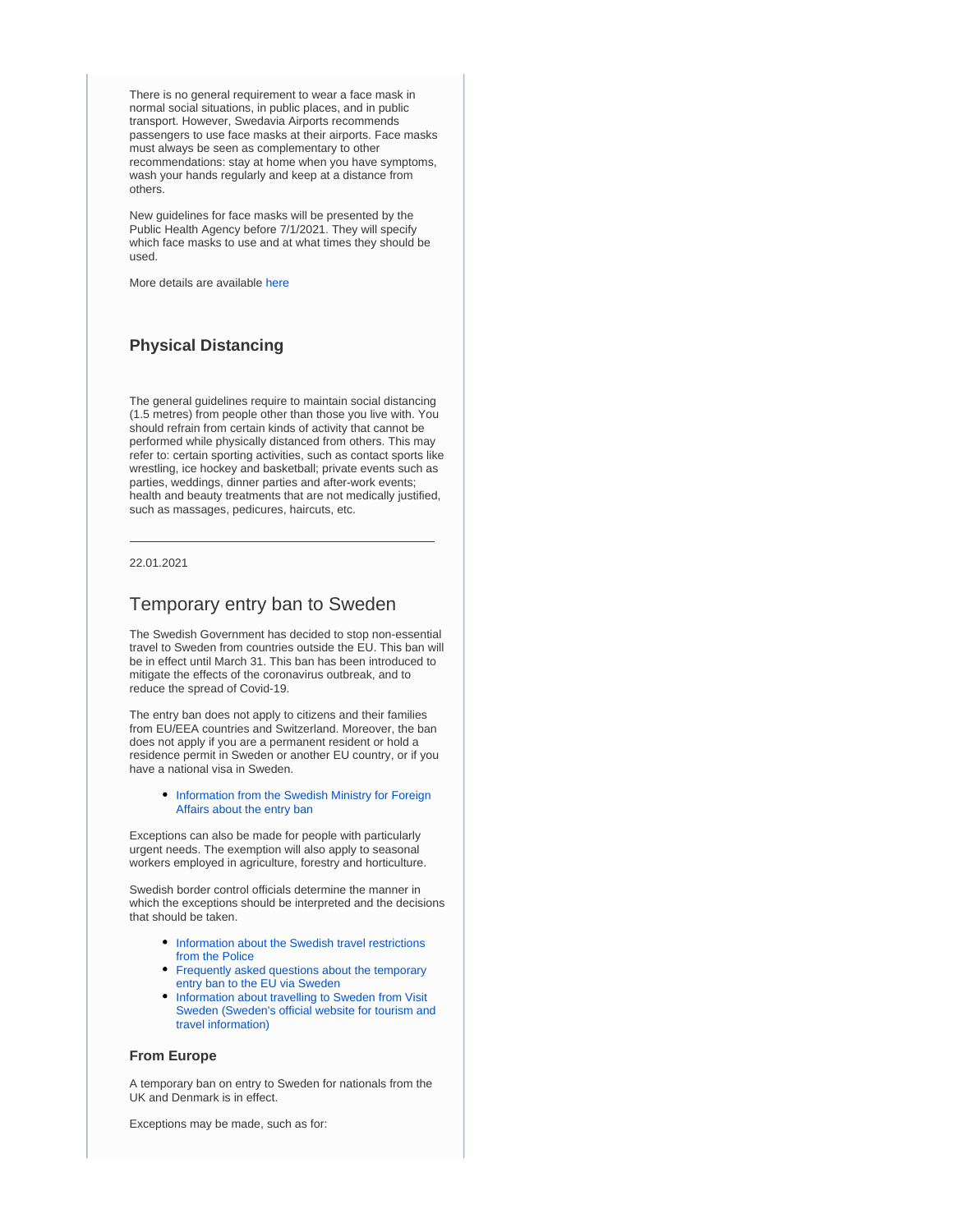- Anyone working or living in Sweden can enter from Denmark.
- Children going to meet parents living in Sweden and their escort.
- Those travelling in health service vehicles.

Foreign nationals traveling from the United Kingdom who must also be able to show a negative test result before being allowed to enter Sweden.

#### **If you have recently been abroad**

New variants of the virus that causes Covid-19 have been discovered in the UK, Brasil, and South Africa. If you have been in those countries recently, you should:

- stay at home for at least seven days
- $\bullet$ avoid contact with others as much as possible get tested as soon as possible after arriving in
- Sweden and get a follow-up test after five days.

Others in your household should also remain at home while awaiting the test result.

# **Travelling abroad**

An advisory against non-essential travel to countries outside the EU is in effect until 31 January 2021.

- **Information from the Swedish Government about the** [travel advisory](https://www.government.se/press-releases/2020/05/travel-abroad--advice-against-travel-to-all-countries-extended/)
- [Information from the EU about travelling restrictions](https://ec.europa.eu/transport/coronavirus-response_en)  [in European countries](https://ec.europa.eu/transport/coronavirus-response_en)

#### **Travel certificates and health statements**

There is no quarantine requirement for travellers to Sweden. Swedavia Airports recommends passengers to use face masks at their airports. Airline operators may require passengers to show a health statement but this is no general requirement for entering Sweden.

Pay close attention to the information given by your airline – many airline companies require you to wear a face mask on board.

• [Information about tests in Sweden](https://www.krisinformation.se/en/hazards-and-risks/disasters-and-incidents/2020/official-information-on-the-new-coronavirus/tests-vaccine-and-treatments/)

Source: [https://www.krisinformation.se/en/hazards-and-risks](https://www.krisinformation.se/en/hazards-and-risks/disasters-and-incidents/2020/official-information-on-the-new-coronavirus/travel-restrictions) [/disasters-and-incidents/2020/official-information-on-the-new](https://www.krisinformation.se/en/hazards-and-risks/disasters-and-incidents/2020/official-information-on-the-new-coronavirus/travel-restrictions)[coronavirus/travel-restrictions](https://www.krisinformation.se/en/hazards-and-risks/disasters-and-incidents/2020/official-information-on-the-new-coronavirus/travel-restrictions)

23.12.2020

**From an EU Member State or Schengen Associated Country, may I enter this country without being subject to extraordinary restrictions?**

Yes

## **Entry Restrictions**

Citizens from EU Member States + Schengen Associated countries, and their family members, as well as people with Swedish residence permits, are allowed to enter Sweden without restrictions.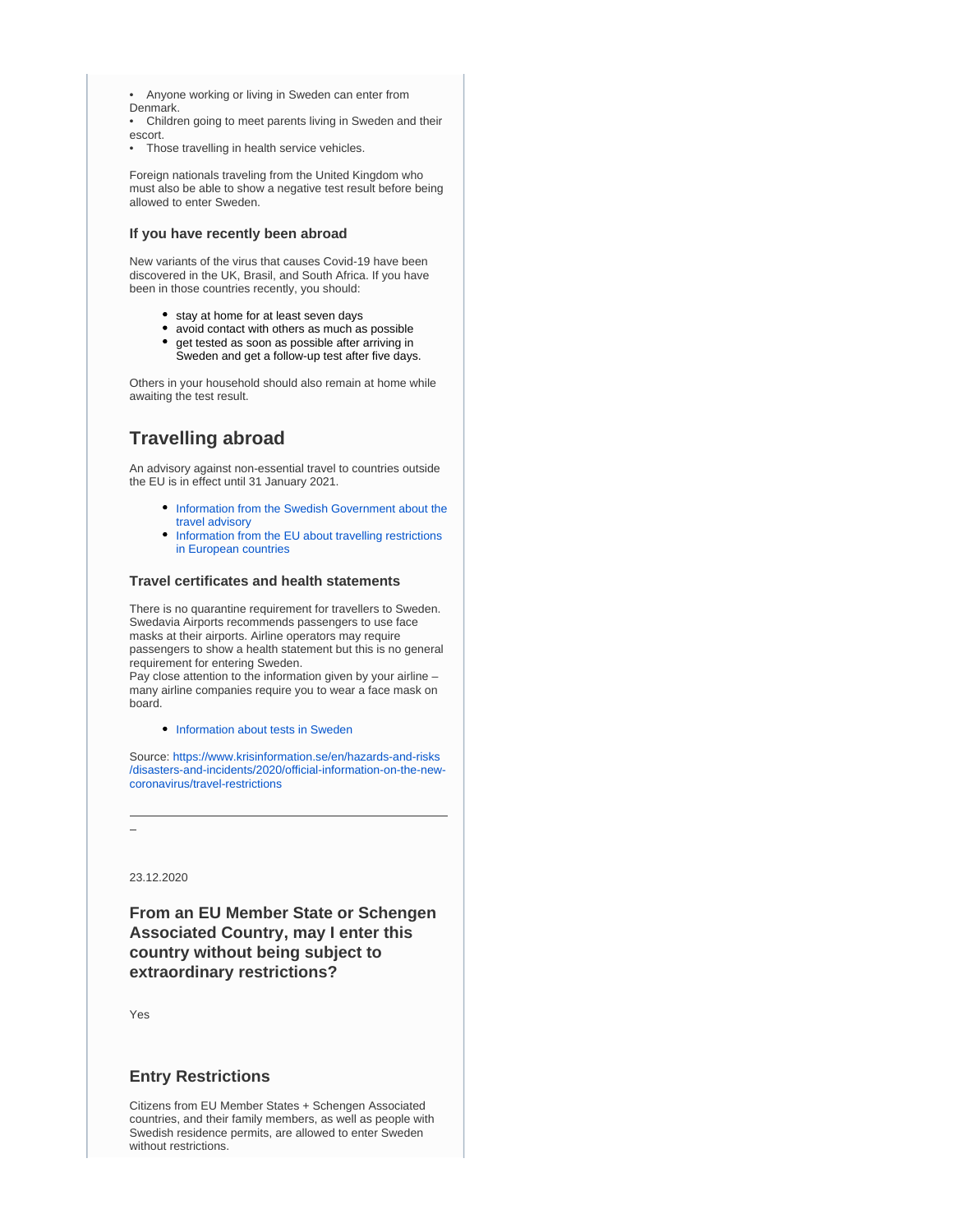### **Mandatory Travel Documentation**

Airline operators may require passengers to show a health statement but this is not a general requirement for entering Sweden.

**Find out more:**

[krisinformationen.se](https://www.krisinformation.se/en/hazards-and-risks/disasters-and-incidents/2020/official-information-on-the-new-coronavirus/travel-restrictions)

# **What are the rules to enter this country from outside an EU Member State or Schengen Associated country?**

The Swedish government has decided to stop non-essential travel to Sweden from countries outside the EU. This ban will be in effect until 22.12.2020.

The entry ban does not apply to citizens and their families from EU Member States + Schengen Associated countries. Moreover, the ban does not apply if you are a permanent resident or hold a residence permit in Sweden or another EU Member State or Schengen Associated country. The entry ban also does not apply to people who have a national visa in Sweden or a national visa valid longer than three months in another EU Member State or Schengen Associated country. Finally, the ban does not apply to people who have family ties as specified under the Aliens Act (2005:716).

There are also several other exceptions, like foreigners who reside in the following countries: Australia, Japan, Canada, New Zealand, Rwanda, South Korea, Thailand, and Uruguay.

Citizens of other countries who have particularly urgent needs or who are to carry out essential functions in Sweden can also still be allowed entry. This includes exemption for students and highly skilled professionals, amongst others. For more information, please visit [polisen.se](https://polisen.se/en/the-swedish-police/the-coronavirus-and-the-swedish-police/faq)

## **May I transit this country?**

Yes

11.09.2020

#### **Travelling to Sweden**

EU citizens and their family members, and people with Swedish residence permits, are allowed to enter Sweden without restrictions.

Citizens from Norway, Iceland, Switzerland and Liechtenstein are allowed to enter Sweden without restrictions.

#### **Travelling from Sweden or returning to Sweden**

The Swedish Ministry for Foreign Affairs has issued an advisory against non-essential travel to many countries. No such advice is in place for the following countries: Andorra, Austria, Belgium, Bulgaria, the Czech Republic, Croatia, Denmark, France, Germany, Greece, Hungary, Iceland, Italy, Liechtenstein, Luxembourg, Monaco, the Netherlands, Norway, Poland, Portugal, Romania, San Marino, Switzerland, Spain and the Vatican.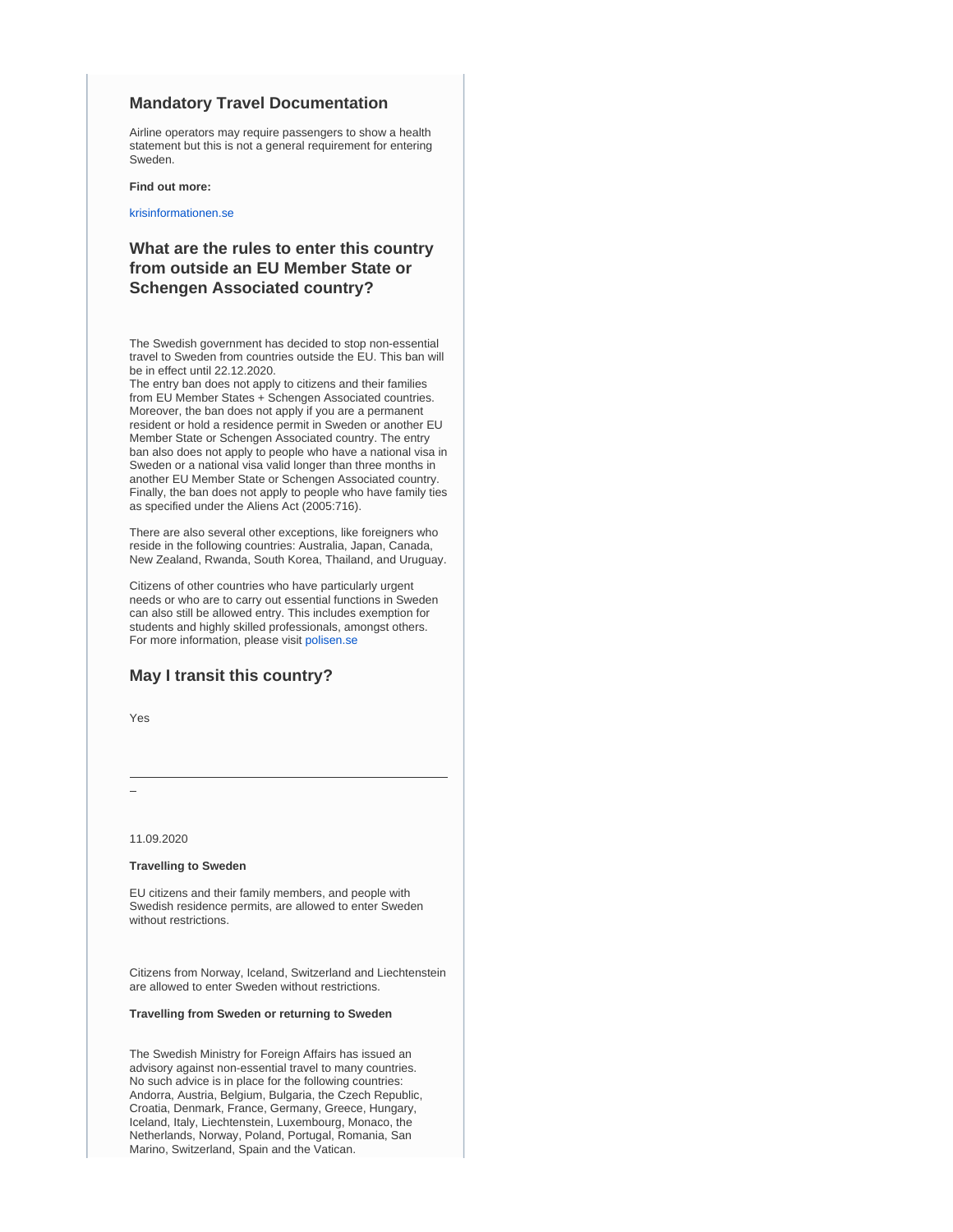The reasons for the advice against non-essential travel to some countries are the spread of the new coronavirus and the uncertainty that currently applies to foreign travel.

#### **Rules and Exceptions**

There is no quarantine requirement for travellers to Sweden.

#### **Mandatory Travel Documentation**

Airline operators may require passengers to show a health statement but this is no general requirement for entering Sweden.

#### **Third-country nationals**

Sweden has imposed a temporary entry ban to non-essential travels to Sweden across an external border,

meaning from other countries than the EU/EEA, except the UK or Switzerland. **The decision is currently in effect until 31/10/20 (inclusive)**.

The ban does not apply to Swedish citizens, nor does it apply to travels inside the EU/EEA area.

There are also several other exceptions, like foreigners who reside in the following select countries: Australia, Georgia, Japan, Canada, New Zealand, Rwanda, South Korea, Thailand, Tunisia and Uruguay.

Citizens of other countries who have particularly urgent needs or who are to carry out essential functions in Sweden can also still be allowed entry. The latest change even includes exemption for students and highly skilled professionals, amongst others.

For more information, please visit [polisen.se](https://polisen.se/en/the-swedish-police/the-coronavirus-and-the-swedish-police/faq)

**Links to national sources**

[krisinformationen.se](https://www.krisinformation.se/en/hazards-and-risks/disasters-and-incidents/2020/official-information-on-the-new-coronavirus/travel-restrictions)

[Driving abroad](https://europa.eu/youreurope/citizens/travel/driving-abroad/index_en.htm)

Source:<https://reopen.europa.eu/en/map/SWE>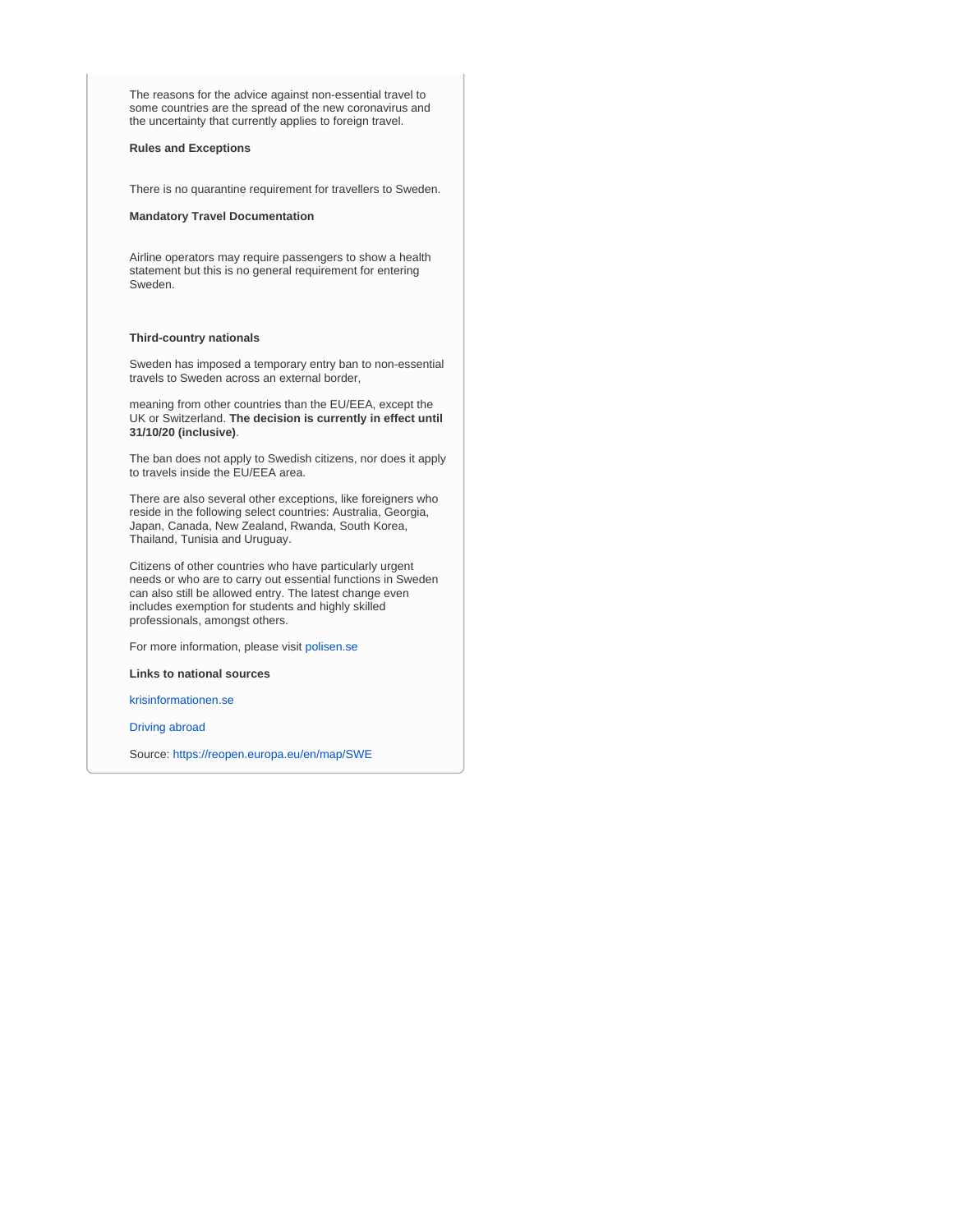#### **Source: WCO/Swedish Customs** ⊕

### 25.03.2020

Information based on the recommendations of the Public Health Agency is spread throughout the organisation on a regular basis. This include to stay at home if you have any symptoms and to wash your hands with soap and water regularly. Employees that have duties that can be done from home are to work from home. Swedish Customs has taken measures to ensure that there is adequate protective equipment for customs officers in stock, should the situation require the use of such equipment. Information about new regulations and possible regulatory initiatives has been communicated to customs officers, and the internal guidelines regarding the correct use of protective equipment has been updated. All business travels are to be cancelled/postponed except for those essential (which is to be decided by management).

So far, Swedish Customs has not encountered any unexpected challenges, the organization is adjusting to the new situation and we have crisis teams at both national and regional level that coordinate the work. Neither are we experiencing any disruptions caused by shortage in personnel, due to sick leave, so far.

Web-links to any relevant documents:

The website of Swedish Customs is updated with the information directly relating to customs matters: [www.tullverket.se](http://www.tullverket.se)

Most relevant Swedish weblinks for information concerning covid-19 would be

- Public Health Agency of Sweden: [https://www.](https://www.folkhalsomyndigheten.se/the-public-healthagency-of-sweden/)

[folkhalsomyndigheten.se/the-public-healthagency-of-sweden/](https://www.folkhalsomyndigheten.se/the-public-healthagency-of-sweden/) - Swedish Government Offices:<https://www.government.se/>

- Swedish Civil Contingencies Agency: [https://www.msb.se](https://www.msb.se/en/) [/en/](https://www.msb.se/en/)

Further information: [http://www.wcoomd.org/.........natural](http://www.wcoomd.org/-/media/wco/public/global/pdf/topics/facilitation/activities-and-programmes/natural-disaster/covid_19/sweden_en.pdf?la=en)[disaster/covid\\_19/sweden\\_en.pdf?la=en](http://www.wcoomd.org/-/media/wco/public/global/pdf/topics/facilitation/activities-and-programmes/natural-disaster/covid_19/sweden_en.pdf?la=en)